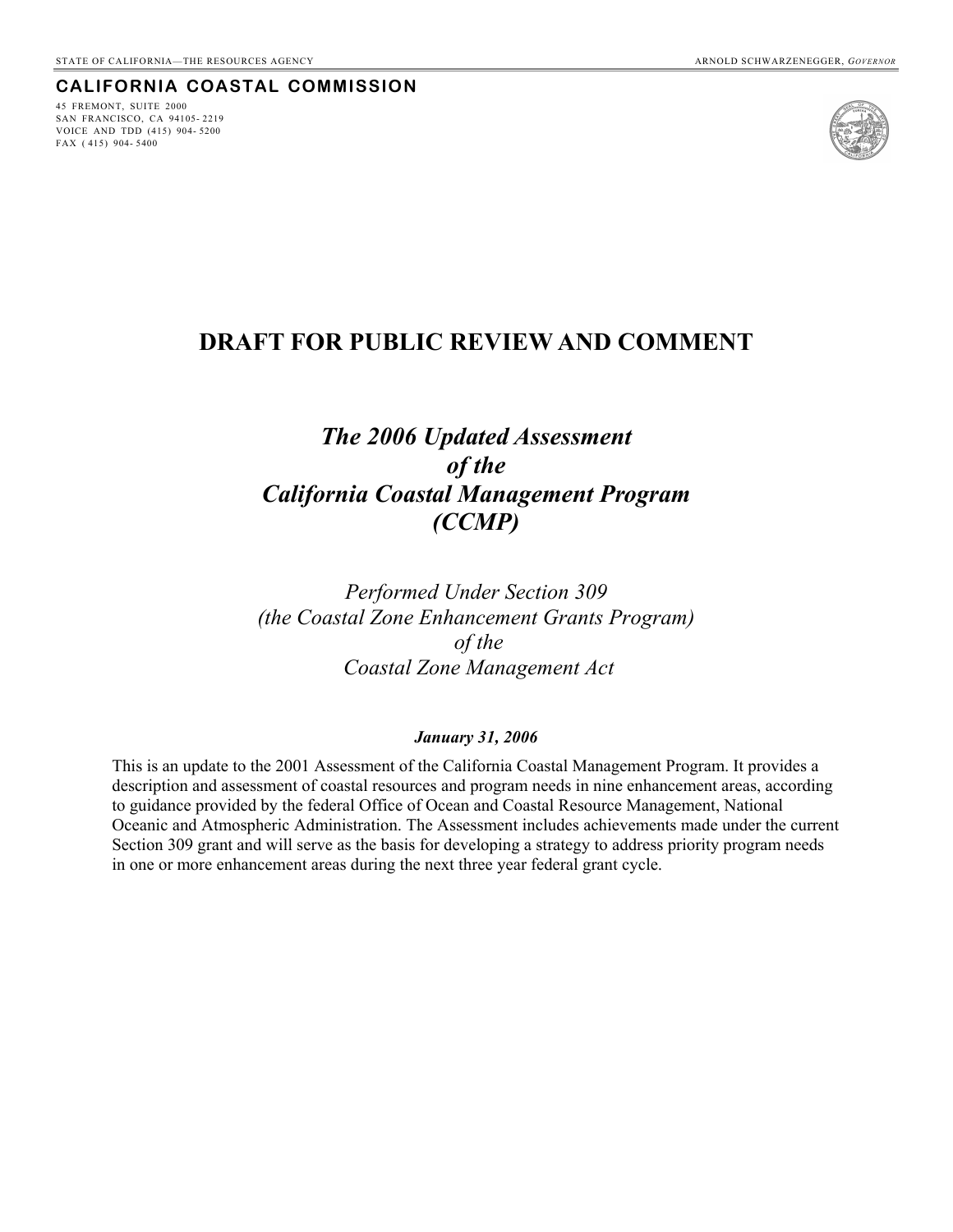## **PREFACE**

*California's burgeoning population has created extraordinary development pressures along the state's scenic coastline. With nearly \$5.36 million in funding from the Enhancement Grants Program, the California Coastal Commission has greatly enhanced its ability to analyze and manage coastal resources during the last thirteen years. Coastal Commission studies funded by Enhancement Grants have documented:* 

- *An insufficient number of locations where the public can get to the coast from Highway 1;*
- *Seawalls blocking sandy and cobble beach areas that could be used by the public;*
- *Harm to coastal wildlife and vegetation caused by development along the coast;*
- *Polluted runoff resulting in beach closures and damage to marine life;*
- *A degradation of water quality and the health of the wildlife and vegetation of coastal streams and wetlands;*
- *Continued threats to the remaining 9% of California's wetlands by development encroachments; and,*
- *Inadequate roads and insufficient water supply to serve planned development and serve California's coastal visitors.*

*The Enhancement Grants Program has been an important asset to coastal management in California, providing crucial funding for not only identifying these concerns, but also developing solutions. The Commission remains dedicated to our mission of protecting the coast. This Assessment and Strategy has allowed the Commission to reflect upon its accomplishments, identify the state's coastal management needs, and create a plan to address those needs.*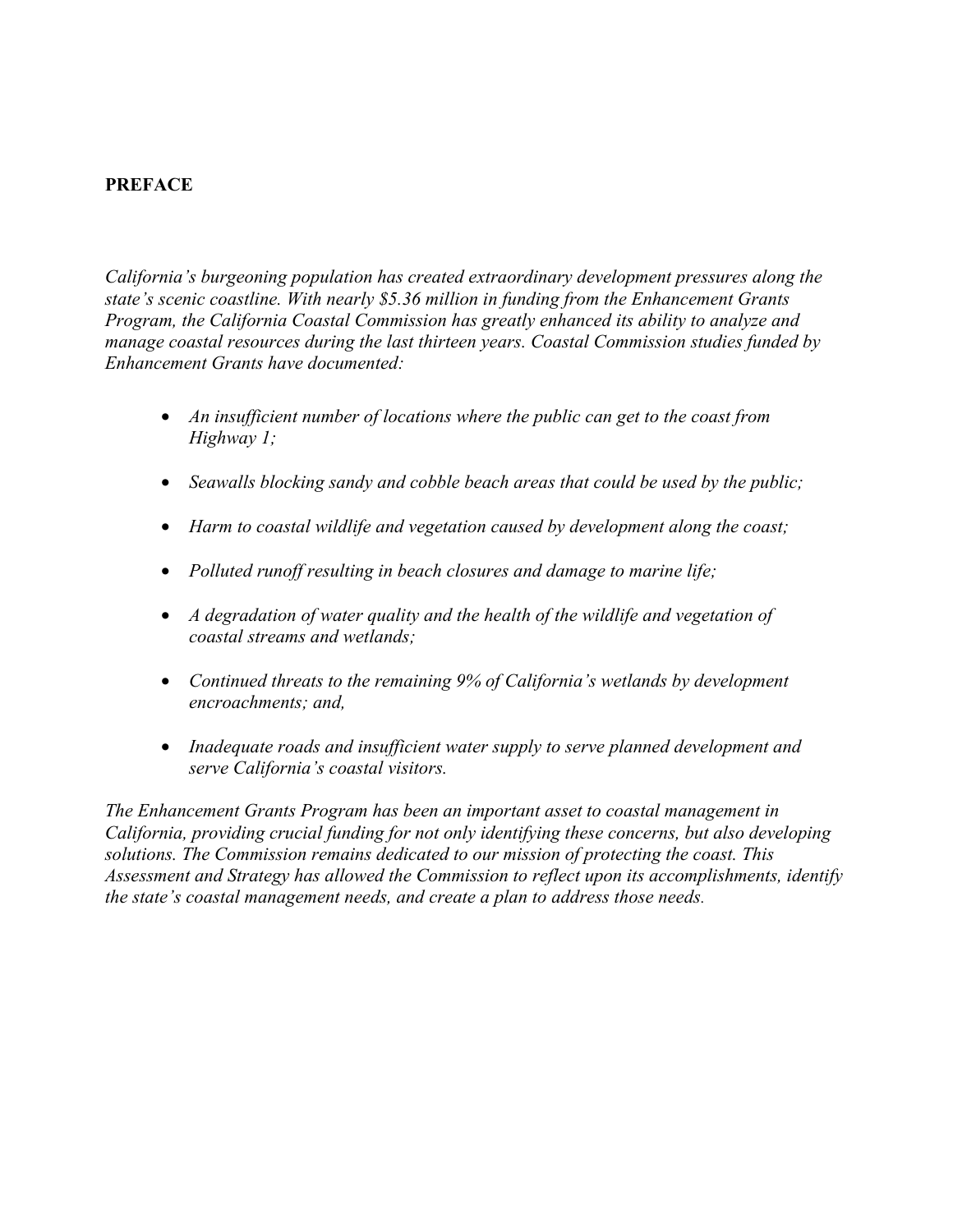## **Table of Contents**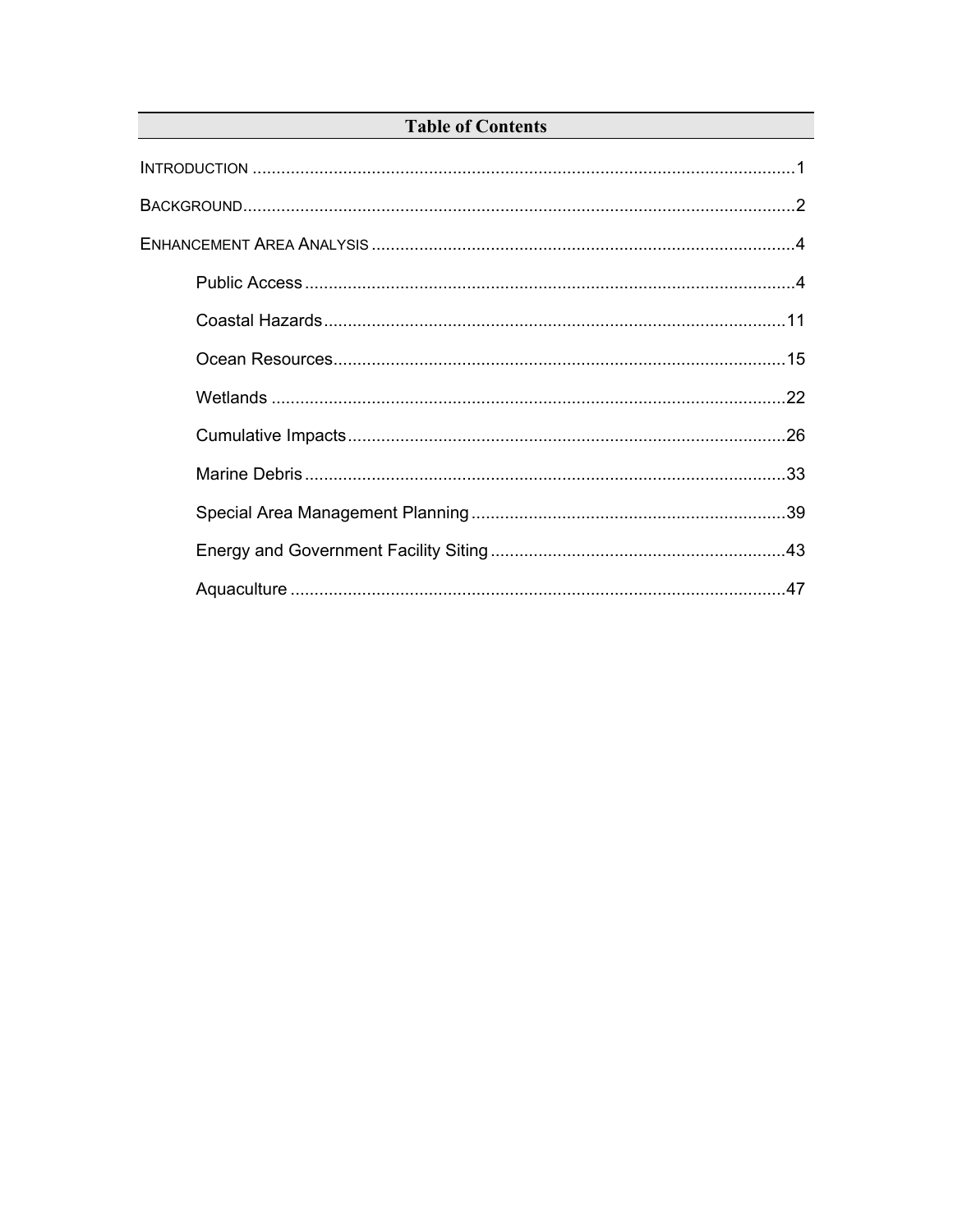# **The 2006 Draft Updated Assessment of the California Coastal Management Program**

*Performed under Section 309 of the Coastal Zone Management Act the Coastal Zone Enhancement Grants Program*

> *Public Review Draft January 31, 2006*

## **Introduction**

The updated Assessment examines progress made from 2001 through 2005 in achieving the coastal zone "enhancement objectives" specified in Section 309 of the Coastal Zone Management Act (CZMA) of 1990, as amended. It assesses the current ability of the California Coastal Management Program (CCMP) to make improvements in the specified enhancement areas. This document considers the portions of the CCMP administered by California Coastal Commission (Coastal Commission or the Commission) and applies only to the Pacific coast elements. The Bay Conservation and Development Commission (BCDC), which administers CCMP activities within San Francisco Bay, has its own Assessment and Strategy documents. Both the Commission and BCDC consider work conducted by the State Coastal Conservancy (SCC) in their respective updates.

Section 309 of the CZMA established a grant program to encourage states to improve their coastal management programs in nine enhancement areas: 1) public access, 2) coastal hazards, 3) ocean resources, 4) wetlands, 5) cumulative and secondary impacts, 6) marine debris, 7) special area management planning, 8) energy and governmental facility siting, and, 9) aquaculture. Within each area, states are required to update their last assessment of coastal resources and to document the coastal management program's ability to manage those resources. The assessment then identifies major gaps the state program faces in addressing the programmatic goal of each enhancement area. As documented in this 2006 update

2006 CCMP ASSESSMENT *High Priority Areas for Improvements*  1) Public Access 2) Coastal Hazards 3) Wetlands 4) Cumulative & Secondary Impacts 5) Special Area Management Planning

of the enhancement area analysis, the Commission has identified five areas as high priority for program improvements.

The Coastal Commission carries out enhancement programs funded under an Assessment and Strategy adopted in 1992, then updated in 1997 and 2001. To qualify for CZMA funds under the enhancement grant program for fiscal years 2006 to 2011, the Commission must update its assessment and complete a five-year strategy addressing priority areas for program enhancement.

The Assessment is organized according to guidelines provided by the Office of Ocean and Coastal Resource Management (OCRM), part of the National Oceanic and Atmospheric Administration (NOAA). The assessment section begins by summarizing work performed to enhance the coastal management program since the 2001 report. Next, the enhancement area analysis documents the status of the CCMP in each area, discusses program needs, and establishes a priority for improvement of that area of the program.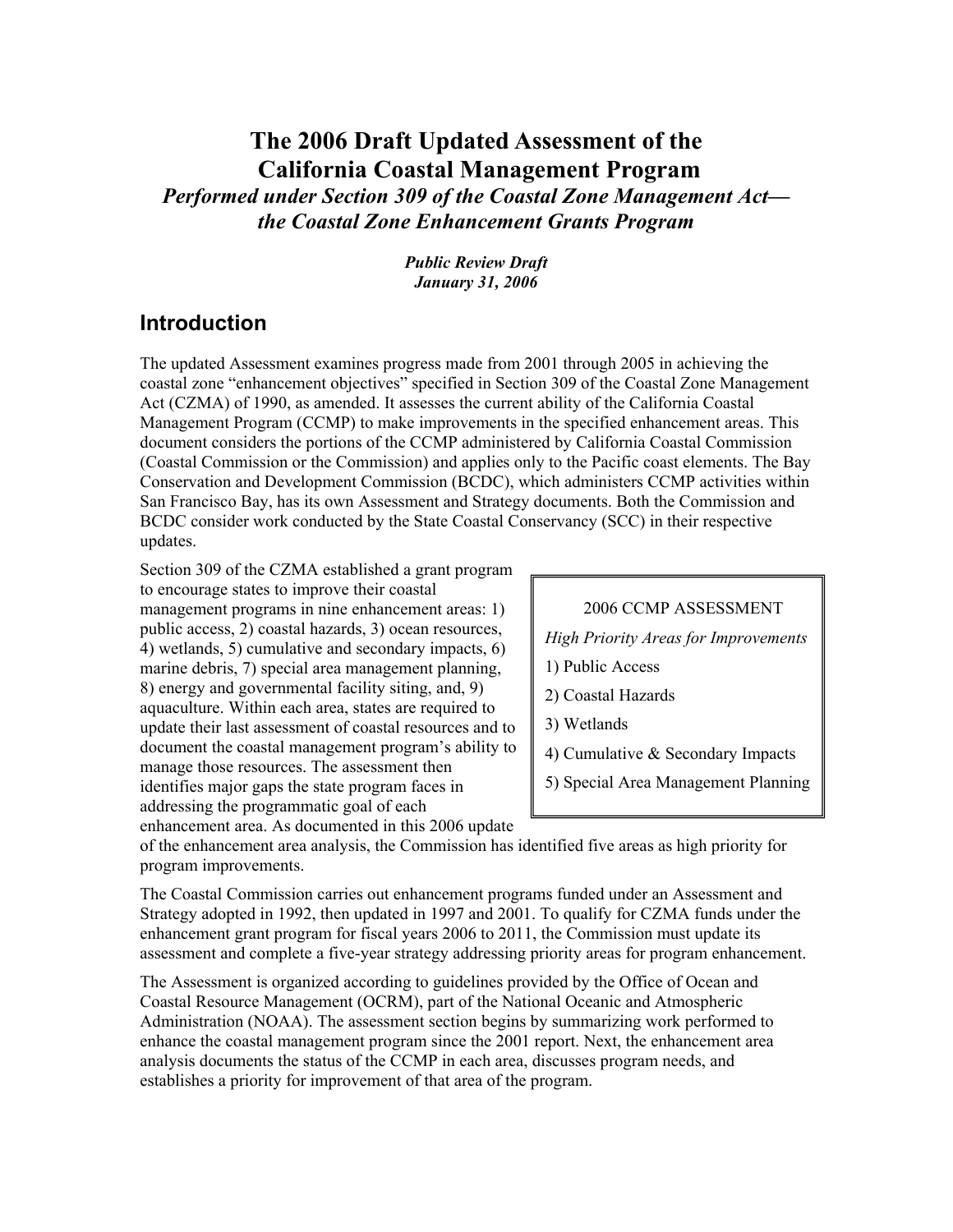This document not only provides an accounting of the program achievements made since the 2001 Assessment and Strategy, it also gives the public an opportunity to comment on future needs of the state coastal program. The final updated assessment will be the basis for targeting priority improvements to the CCMP in the future.

# **Background: Section 309 Enhancement Program**

The original strategy for enhancing the Coastal Commission's program was adopted in 1992. At that time, three areas were identified as high priorities for improving the program: wetlands, coastal hazards, and cumulative and secondary impacts of development. The Coastal Commission's current enhancement program, updated in 1997 and 2001, added public access and special area management planning, respectively, to that list of high priority areas.

Performing an assessment allows the Commission to identify needs, around which it builds a five-year enhancement program strategy. Two significant needs stand out in this 2006 assessment: 1) the need to update local coastal programs (LCPs), and 2) statewide access to an enhance geographic information system (GIS). Therefore, the strategy focuses on LCP reviews, technical assistance for local governments and the Commission staff members, and enhancement of GIS data and internet mapping services (IMS). Such improvements will advance management of all five high priority areas identified by the Commission.

## **Highlights of Program Enhancements 2001-2005**

Major accomplishments under the Section 309 program in the last five years include the following program changes and improvements:

- *new or revised authorities, including enforceable policies, administrative decisions, executive procedural orders and memorandum of agreement/understanding;*
- *new or revised Local Coastal Program policies and implementing ordinances;*
- *new or revised geographic information systems;*
- *new or revised guidelines, procedures and policy documents which provide specific interpretation of enforceable CCMP policies to applicants, local government and other agencies that result in meaningful improvements in coastal resource management.*

Below is a summary of significant program changes and improvements that have occurred in the past five years using Section 309 grant funds. The 2001 Strategy outlined a five-year plan for applying the cumulative analysis framework to achieve program changes that would address the priority needs identified in the 2001Assessment. There is significant overlap among the five priority enhancement areas (cumulative impacts of development, coastal hazards, public access, special area management planning, and wetlands protection).

## *Cumulative Impacts*

• The database and inventory of recorded Offers to Dedicate (OTD) Open Space Easements was developed to monitor the location and acreage of lands protected statewide through conservation easement conditions and lots retired in the Santa Monica Mountains under the Transfer of Development Credit Program. The Open Space Easement Program researched and documented OTDs that had been logged in order to determine status and avoid expiration of mitigation requirements. This work has resulted in acceptance of 123 OTDs statewide since 2001, 72 of which are in the Santa Monica Mountains. The geographic information system developed as part of the Malibu/Santa Monica Mountains ReCap is a valuable tool for Commission staff in the review of coastal development permits and enforcement cases in the unincorporated Los Angles County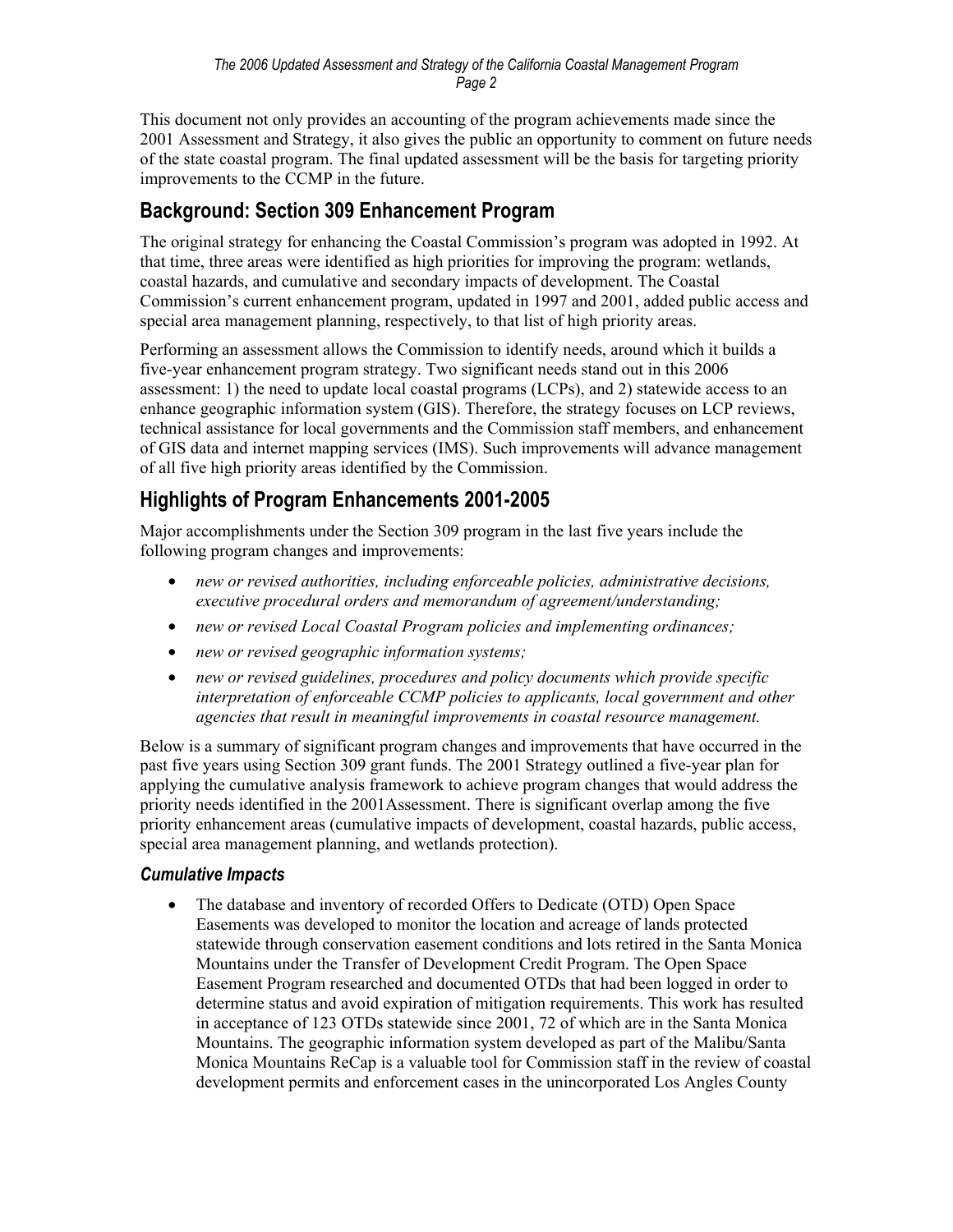portion of the Santa Monica Mountains. (Santa Monica Mountains/Malibu ReCAP, adopted June 1999.)

- Commission action on Local Coastal Program (LCP) Amendment SLO-MAJ-3-00 (May 2002) incorporated the Cambria Commercial Design Plan into the North Coast Area Plan component of the LCP and addressed various Periodic Review recommendations for the Cambria commercial areas related to water quality protections, riparian setbacks, flood hazard provisions and community character. (San Luis Obispo County Review, adopted July 2001.)
- The Commission reviewed an LCP Amendment to implement Phase I of the Periodic Review Recommendations to San Luis Obispo County, addressing cumulative and secondary impacts. (SLO-MAJ-1-03, Sept. 2003.)
- Planning for the Salinas Road/Highway One interchange by California Department of Transportation (Caltrans) continues following the parameters established in the Periodic Review of the Monterey County LCP. (Monterey County Review. Commission review Sept 2004, formal adoption not yet taken.)
- The Marina del Rey LCP Review resulted in a Preliminary Report and Recommendations with suggested LCP revisions, completed in June 2005, with final action and transmittal expected in 2006. (Commission review June 2005; pending formal adoption.)

## *Public Access*

- The Commission used Monterey County Periodic Review information and recommendations concerning the California Coastal Trail in commenting on the Forest Service's Southern California Land Management Plan Revisions. (Monterey County Review. Commission review Sept 2004. Formal adoption not yet taken.)
- The Big Sur Land Trust advanced the planning process for public trail connections in that area using Monterey County Periodic Review information and recommendations concerning public access in the vicinity of Carmel River. (Monterey County Review. Commission review Sept 2004. Formal adoption not yet taken.)
- The Monterey County Periodic Review suggested standards for the California Coastal Trail (CCT) alignment and design that were subsequently adopted for the Transportation Agency of Monterey County (TAMC) portion of the Monterey Bay Sanctuary Scenic Trail (MBSST) project; the MBSST is planned to extend northwards from Marina along the former Union Pacific Railroad Monterey Branch Line right of way, now acquired by TAMC for rail-to-trail purposes. (Monterey County Review. Commission review Sept 2004. Formal adoption not yet taken.)
- The Monterey County Periodic Review recommended incorporation of policies that would establish a hierarchy of measures for landslide disposal along the Big Sur Coast, as needed to maintain public access  $\&$  mobility along Highway 1 while protecting the marine environment within the Monterey Bay National Marine Sanctuary; these measures were developed through the Coast Highway Management Plan (CHMP), funded by the Federal Highway Administration through Caltrans, under the National Scenic Byway Program. (Monterey County Review. Commission review Sept 2004. Formal adoption not yet taken.)

## *Special Area Management Planning*

• The Regional Cumulative Assessment Project (ReCAP) for the Santa Monica Mountains and Malibu area findings and recommendations provided critical information that was used in the Commission staff development of the City of Malibu LCP that was certified in September 2002. The certified LCP implemented many key recommendations of the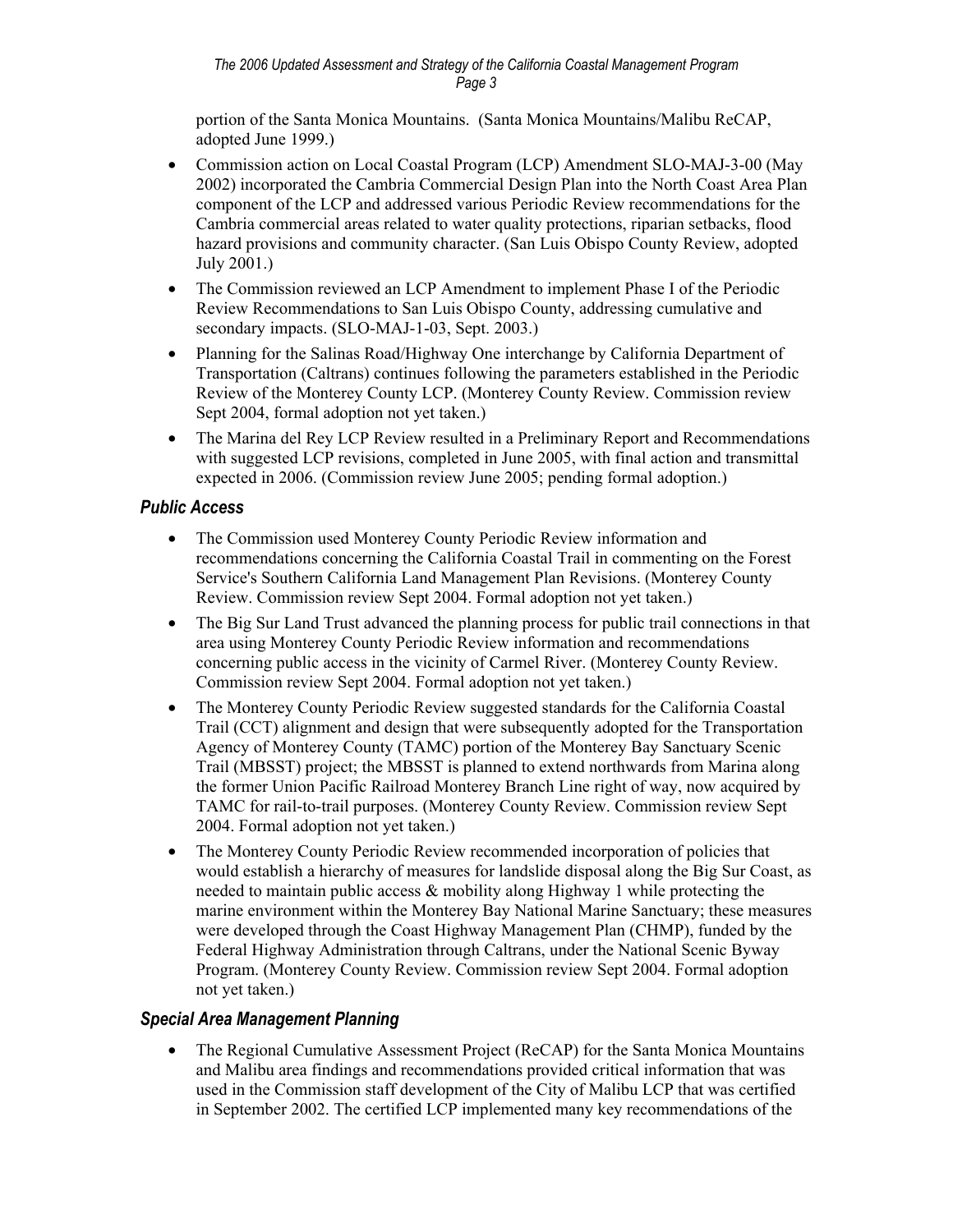Malibu/Santa Monica Mountains ReCAP. (Santa Monica Mountains/Malibu ReCAP, adopted June 1999.)

- As work continues on the Los Osos Habitat Conservation Plan (HCP), the Commission staff's HCP team has made some improvements to the protocols for environmentally sensitive habitat (ESHA) surveys. (San Luis Obispo County Review, adopted July 2001)
- Planning is ongoing towards of completion of a management plan at the Piedras Blancas Lighthouse, which has the potential to carry out several habitat and access recommendations of the San Luis Obispo Periodic Review. (San Luis Obispo County Review, adopted July 2001)
- Staff reviewed and commented on multiple California Environmental Quality Act (CEQA) documents regarding the extant Monterey pine forest and habitat in Del Monte Forest, participated in a series of meetings and discussions with Monterey pine forest experts. (Monterey County Review. Commission review Sept 2004; formal adoption not yet taken.)

## *Coastal Hazards*

• Recommendations from the Monterey Bay region pilot report continue to be implemented in coastal permit and appeals and LCP Amendments. The Commission staff use ReCAP work to review virtually all proposals for shoreline protective devices in the Santa Cruz area. (Pilot ReCAP: Monterey Bay Region. Commission concurrence September 1995.)

#### *Wetlands*

- As part of the LCP Amendment for the Orange County Bolsa Chica segment, the Commission staff completed a biological assessment and resource analysis. The Bolsa Chica site analysis involved restoration of 566 acres of wetlands and ESHA. Measures to address cumulative impacts were implemented as part of the Commission action on the LCP Amendment.
- The Commission used Periodic Review and cumulative and secondary impact information and recommendations in reviewing the proposed expansion of the Community Hospital of Monterey Peninsula (3-03-068), which proposed to permanently convert 3/4 of an acre of Monterey pine forest (ESHA) to hospital use.

# **Enhancement Area Analysis**

## **PUBLIC ACCESS**

## **Section 309 Programmatic Objectives**

- I. Improve public access through regulatory, statutory, and legal systems.
- II. Acquire, improve, and maintain public access sites to meet current and future demand through the use of innovative funding and acquisition techniques.
- III. Develop or enhance a Coastal Public Access Management Plan which takes into account the provision of public access to all users of coastal areas of recreational, historical, aesthetic, ecological, and cultural value.
- IV. Minimize potential adverse impacts of public access on coastal resources and private property rights through appropriate protection measures.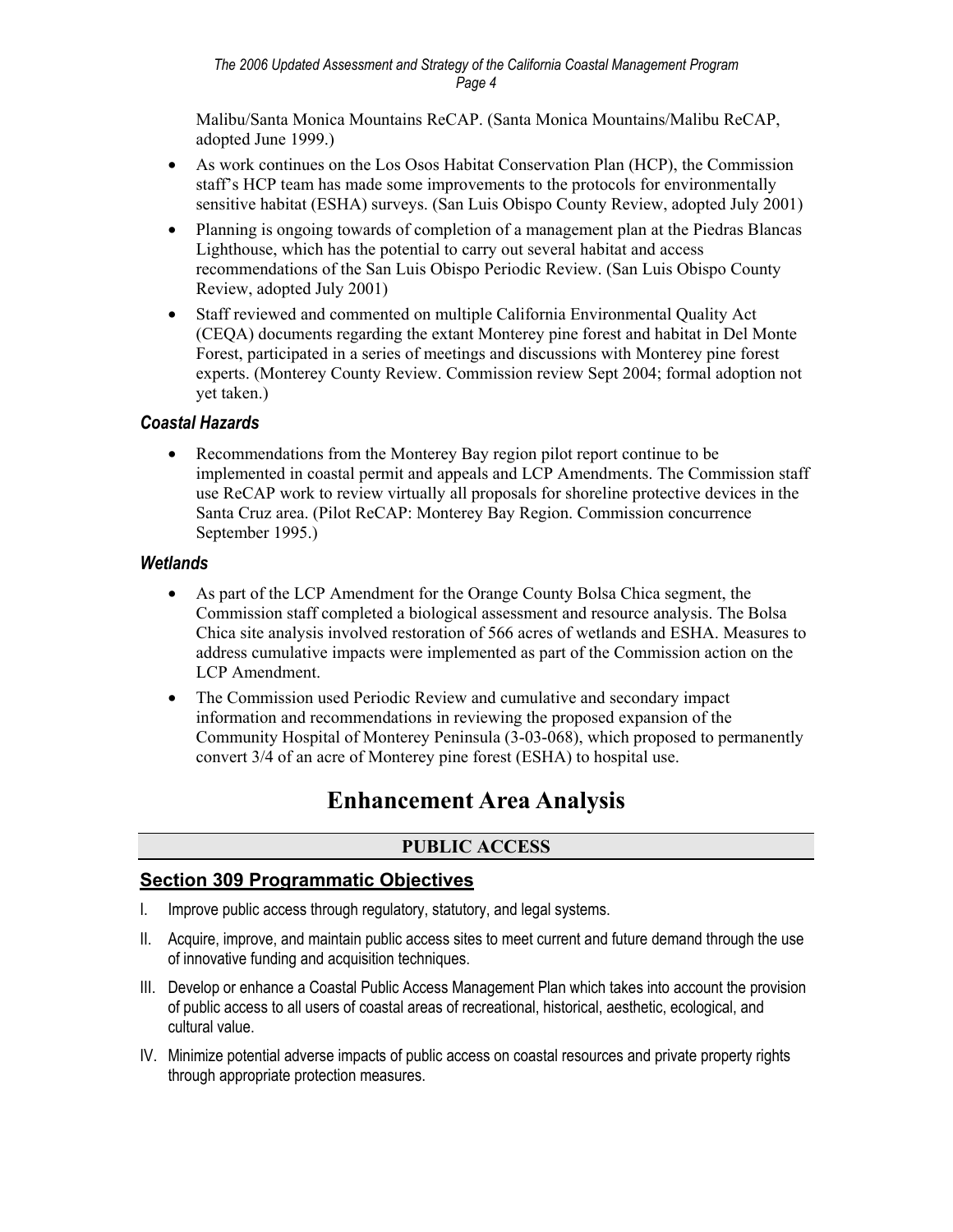## **Resource Characterization**

Extent and Trends in Providing Public Access (publicly owned or accessible):

Provide a qualitative and quantitative description of the current status of public access in your jurisdiction. Also, identify any ongoing or planned efforts to develop quantitative measures to assess your progress in managing this issue area.

The California coast, from the redwoods and rocky shores in the north to the palm trees and sandy beaches in the south, is an area of beauty and diversity. The state's coast and its beaches in many ways symbolize the state. The California Coastal Act requires that public access to and along the shoreline be maximized. Every few years, the Commission updates the *California Coastal Access Guide* which details the public access points to the coast and ocean. The primary tool the Coastal Commission uses to increase public access is offers-to-dedicate public easements (OTDs). These could be accessways to the coast, along the shoreline, or vista points. To quantify the programs success, staff keeps track of the number of OTDs that are accepted and then opened to the public.

Briefly characterize the demand for coastal public access within the coastal zone, and the process for periodically assessing public demand.\*

Millions of people visit the California coastline every year. Residents and tourists together made more than 566 million visits to California's coast in 1995<sup>1</sup>. The demand has grown even greater over the last ten years as the state's population has continued to increase. The staff members of the Commission are working with OCRM to develop quantitative measures of the demand for public access in the coastal zone. Currently, the data available speaks to usage rather than demand. The Department of Parks and Recreation (DPR) track the number of visitors to coastal state parks and some counties record the number of daily visitors to their beaches.

Identify any significant impediments to providing adequate access, including conflicts with other resource management objectives.

## *Local Coastal Programs (LCP)*

The majority of local governments manage their jurisdiction's public access through policies, plans and implementing measures contained in LCPs that have been certified by the Commission as being consistent with the Coastal Act. Some impediments include:

- Outdated LCP access components need to be updated to reflect current access conditions, changed circumstances, and emerging trends.
- Inadequate implementation of policies to ensure that: 1) access findings are required as part of the coastal development permit process; 2) all potential types of access are addressed; 3) lead departments for implementing access policies are identified; and 4) access exemptions or restrictions are carefully defined.
- Vague policies about supplementing and managing access opportunities in light of OTDs.
- Lack of electronic information (GIS) identifying where access improvements are within the jurisdiction for planning and permitting uses.

## *Shoreline Armoring (Coastal Hazards)*

1

• Negative impacts of shoreline armoring, including loss of sandy beaches and interference with public access.

<sup>&</sup>lt;sup>1</sup>The Economic Value of California's Beaches. The Public Research Institute of San Francisco State University. 1997.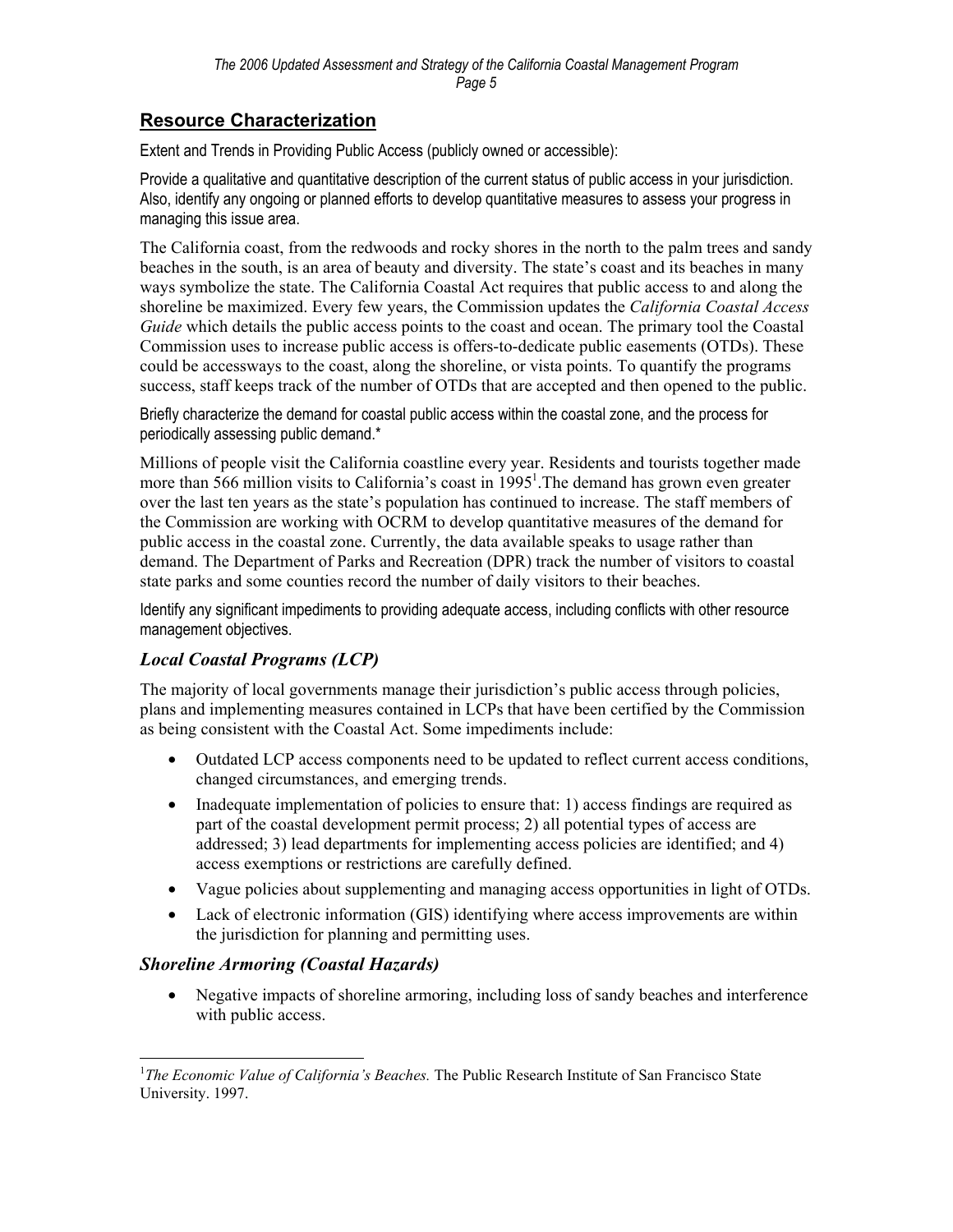## *Cumulative Impacts*

- Installation of structures that encroach on beaches and easements.
- Placement of erroneous private signs that restrict or inhibit legitimate public use.
- Elimination of on-street public parking through such actions as curb cuts for driveways, red zones, installation of private landscaping in public road right-of-ways, and installation of no-parking signs.
- Commitment of public beaches to temporary exclusionary commercial events.
- Local imposition of beach curfews restricting hours and location of public use.
- The vacation or transfer of public road easements providing public access to private property interests.

## *Water Quality*

- Polluted coastal waters that impact a wide variety of shoreline recreational uses the quality of the beach recreational experience.
- Closure of beach areas due to poor water quality, forcing visitors to relocate to other beach areas and contributing to overcrowding.

## *Public Information*

• Lack of sufficient public information regarding the availability of coastal public access facilities.

## *Inadequate Parking*

- Parking demand that exceeds supply, especially in southern California.
- Exclusionary parking programs in coastal neighborhoods that reduce parking for visitors.
- Limiting the hours of operation of public parking lots and street parking.

#### Resource Characterization (Please explain any deficiencies or limitations in data.)

| <b>Access Type</b>                                          | <b>Current Number(s)</b>                                                                               | <b>Change Since 2001</b>                        |
|-------------------------------------------------------------|--------------------------------------------------------------------------------------------------------|-------------------------------------------------|
| State/County/Local Parks (# and<br>acres)                   | Nine federal parks, 84 state<br>parks (23% of the coastline,<br>260 miles of shoreline)                | No change                                       |
| Beach/Shoreline Access Sites (#)                            | These are detailed in the<br>California Coastal Access<br>Guide (2003)                                 | To be determined                                |
| Recreational Boat (power or non-<br>power) Access Sites (#) | 65                                                                                                     | No change                                       |
| Designated Scenic Vistas or<br>Overlook Points (#)          | Much of Highway 1 (the<br>shoreline road) contains<br>scenic vistas. Many<br>designated highway scenic | Caltrans opened one new<br>vista point (Malibu) |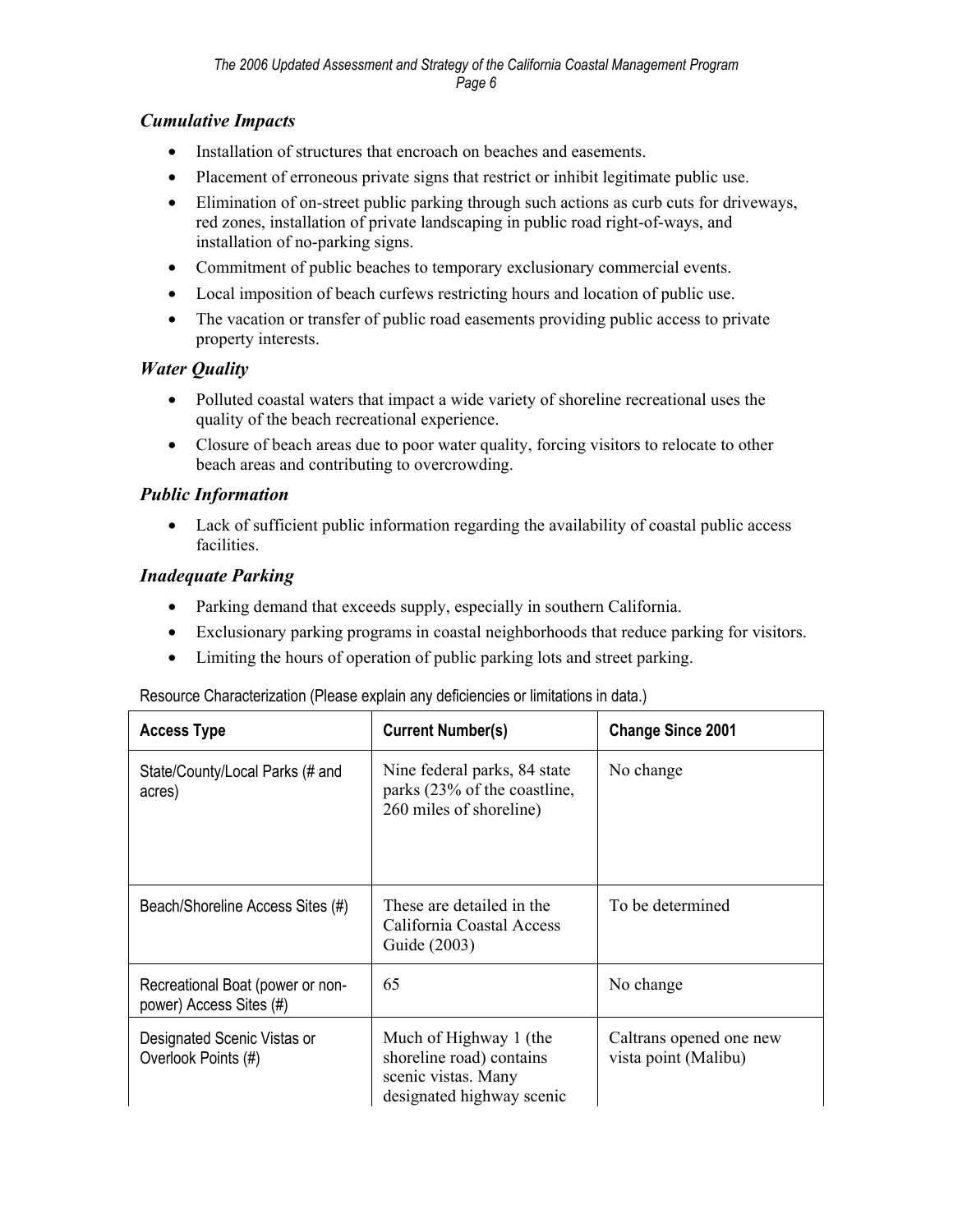| <b>Access Type</b>                                                                                                                                                                        | <b>Current Number(s)</b>                                                                                                                                                                                                                                                | <b>Change Since 2001</b>                                                                                                                                                                                                                     |
|-------------------------------------------------------------------------------------------------------------------------------------------------------------------------------------------|-------------------------------------------------------------------------------------------------------------------------------------------------------------------------------------------------------------------------------------------------------------------------|----------------------------------------------------------------------------------------------------------------------------------------------------------------------------------------------------------------------------------------------|
|                                                                                                                                                                                           | vista points plus hundreds of<br>local roads provide vistas.<br>Such vistas are difficult to<br>quantify.                                                                                                                                                               |                                                                                                                                                                                                                                              |
| <b>State or Locally Designated</b><br>Perpendicular Rights-of-Way (i.e.<br>street ends, easements) (#)                                                                                    | There are numerous<br>accessways and many<br>outstanding offers to dedicate<br>easements (OTDs) along the<br>coast.                                                                                                                                                     | Four vertical accessways<br>have opened as well as<br>numerous lateral accessways.<br>In 2001, $42\%$ of the OTDs<br>had been accepted. As of<br>June 2005, 74% of OTDs<br>have been accepted                                                |
| Fishing Points (i.e. piers, jetties) (#)                                                                                                                                                  | 18                                                                                                                                                                                                                                                                      | No change                                                                                                                                                                                                                                    |
| Coastal Trails/Boardwalks (# and<br>miles)                                                                                                                                                | Nature trails, disabled access,<br>boardwalks and walkways<br>provide similar types of<br>access to the coast and many<br>exist in coastal cities and<br>counties. For example, some<br>boardwalks provide nature<br>trail access as well as access<br>for wheelchairs. | The statewide 1100 mile<br>trail-in-progress is coming<br>closer to fruition. In 2003,<br>the SCC, in consultation with<br>the CCC & DPR, completed<br>a report called Completing<br>the California Coastal Trail,<br>a strategic blueprint. |
| ADA Compliant Access (%)                                                                                                                                                                  | Data not available, however<br>78 beaches (and at least one<br>in each of the 15 coastal<br>counties) lend beach<br>wheelchairs free of charge.                                                                                                                         | Data not available                                                                                                                                                                                                                           |
| Dune Walkovers (#)                                                                                                                                                                        | Data not available                                                                                                                                                                                                                                                      | Data not available                                                                                                                                                                                                                           |
| <b>Public Beaches with Water Quality</b><br>Monitoring and Public Notice (% of<br>total beach miles) and Number<br>Closed due to Water Quality<br>Concerns (# of beach mile days<br>(BMD) | The State Water Resources<br>Control Board (SWRCB)<br>began reporting closures by<br>beach mile day in 2001                                                                                                                                                             | From $1/1/01$ to $12/15/05$<br>there were approximately<br>13,100 BMD.                                                                                                                                                                       |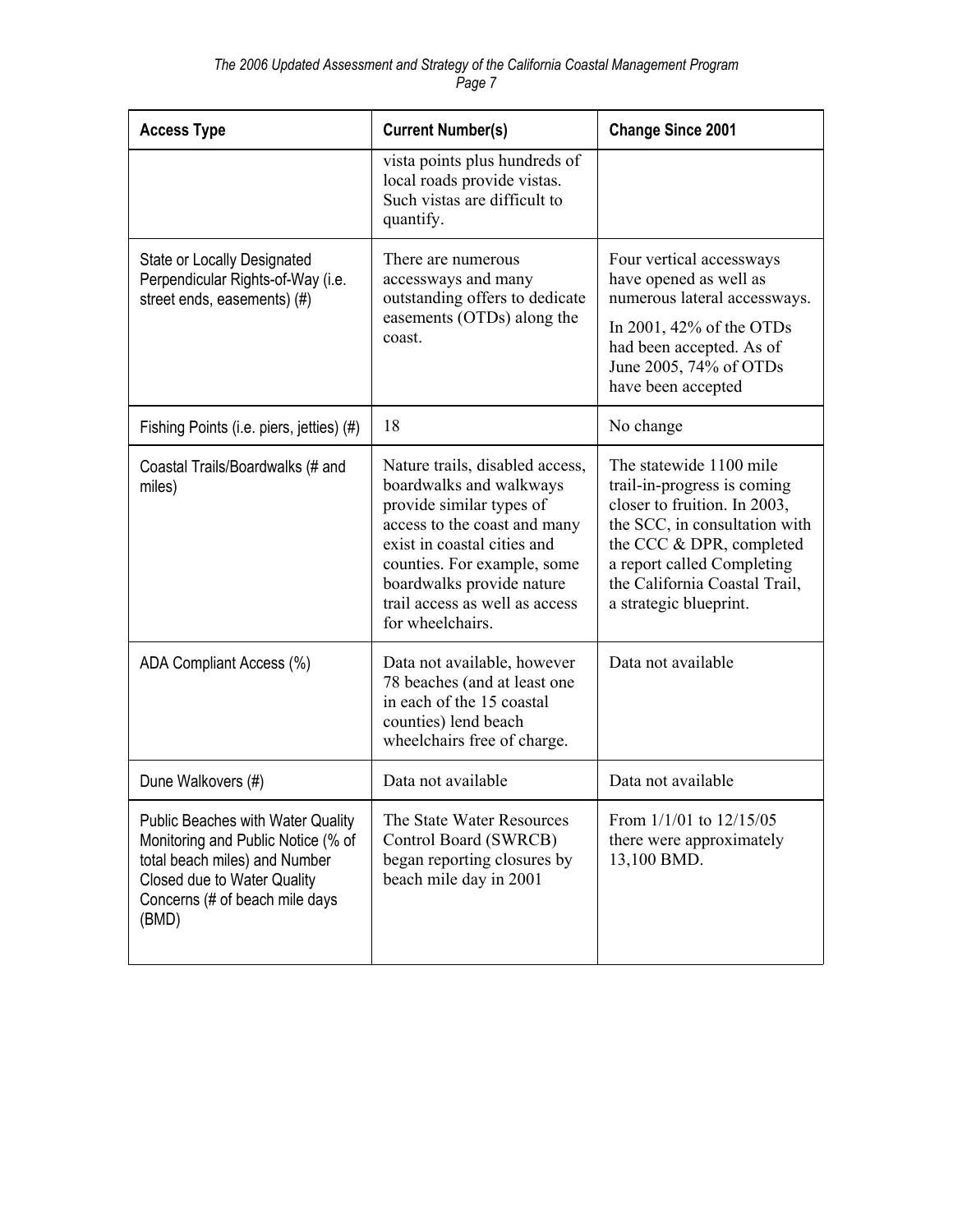| <b>Access Type</b>                                                                                       | <b>Current Number(s)</b>                                                     | <b>Change Since 2001</b>                                                                        |
|----------------------------------------------------------------------------------------------------------|------------------------------------------------------------------------------|-------------------------------------------------------------------------------------------------|
| Number of Existing Public Access<br>Sites that have been Enhanced<br>(i.e. parking, restrooms, signage - | Dozens, if not hundreds of<br>sites provide such<br>enhancements as parking, | Eleven (11) new Coastal<br>Access signs were added<br>along PCH in Malibu.                      |
| #)*                                                                                                      | restrooms and signage.                                                       | Posting of aerial maps<br>depicting the public access<br>easements on Broad Beach in<br>Malibu. |
|                                                                                                          |                                                                              | Coastal Access signs along<br>Highway 1 mark the four<br>new vertical accessways.               |
|                                                                                                          |                                                                              | Many state parks have been<br>renovated.                                                        |

Does the state have a Public Access Guide or website? How current is the publication or how frequently is the website updated?

Yes, there is a statewide access guide. The publication is updated every few years, most recently in 2003.

## **Management Characterization**

For each of the management categories below, identify significant changes since the last assessment. For categories with changes:

- Summarize the change.
- Specify whether it was a §309, §306A, or other CZM driven change and specify funding source.
- Characterize the effect of the changes in terms of both program outputs and outcomes.

#### Categories:

1. Statutory, regulatory, or legal system changes that affect public access

In 2002, the California Legislature amended the Conservancy Act, requiring the SCC to accept all offers-to-dedicate public access easements within 90 days of expiration. The purpose of this legislation was to prevent OTDs from expiring (19 had expired). The change in law came in part due to an OTD analysis funded by a §309 enhancement grant.<sup>2</sup> In addition, the CZMA Section 312 evaluation in 2001 contained a recommendation that the SCC accept all access OTDs and encouraged further coordination between the Commission and the SCC so the OTDs would be secured. As a result of this change, no offers-to-dedicate public access easements will expire.

#### Acquisition programs or techniques

The SCC has provided grants to agencies/nonprofits to develop plans to open OTD easements to:

- Westport Village Society, bluff top and beach access in Westport, Mendocino County;
- Mendocino Land Trust, Belinda Point Trail, Mendocino County;
- Redwood Coast Land Conservancy, Gualala Bluff top Trail and the Bonham Trail, Mendocino County;

<sup>1</sup> <sup>2</sup> ReCAP Pilot Project: Findings and Recommendations. Monterey Bay Region. Sept. 1995.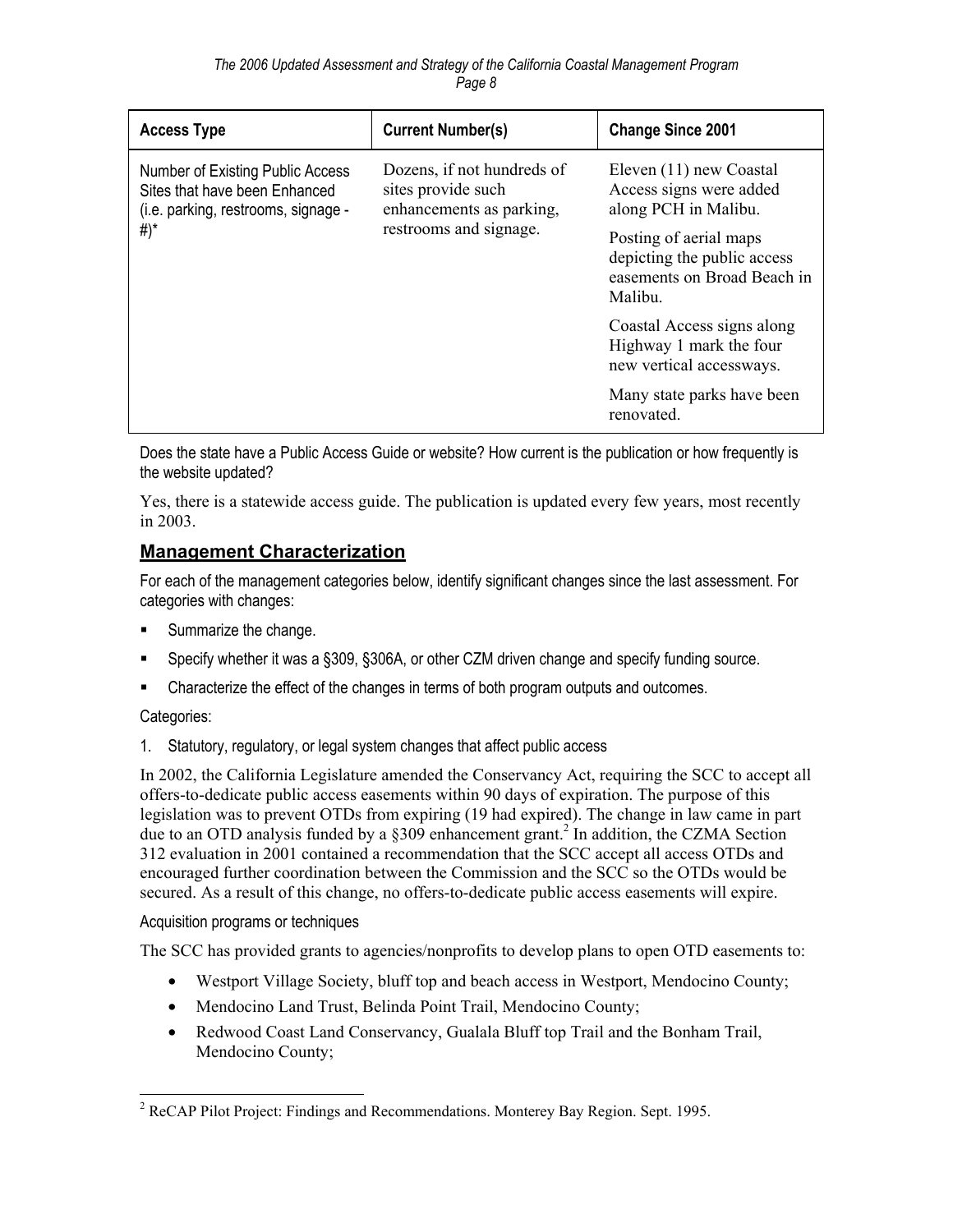- San Mateo County, five OTD easements;
- Marin County, a dozen OTD easements around Tamales Bay;
- Santa Barbara County, one vertical OTD;
- Access for All, in Malibu;
- Agua Hedionda Lagoon Foundation, lagoon trail;
- Voter-approved bonds funded the SCC grants. These grants will help ensure that OTDs are transformed into public access easements.

Comprehensive access management planning (including development of GIS data layers or databases)

## *OTD Mapping*

The Coastal Commission performed extensive mapping of the Malibu OTDs (about 400 in total), including lateral beach, vertical to beach and inland Santa Monica Mountains Trails. The mapping occurred as a result of a state law directing the Coastal Commission to complete an LCP for the City of Malibu and built on prior work completed as part of the Santa Monica Mountains/Malibu ReCAP Project. The State-funded work resulted in a comprehensive overview of outstanding OTDs, which can be accepted by non-profits, local and state agencies.

## *CCT Plan*

In 2001, this 1100-mile long trail-in-progress was designated by the Governor to be a statewide trail priority. The Governor directed that a plan be prepared and, in 2003*, Completing the California Coastal Trail* was completed by the SCC in consultation with the Commission and DPR. The plan defines the goals and objectives of the trail, highlights areas in need of significant work, and includes maps generally depicting the status of the trail. The outcome of the plan—a blueprint for completing the Coastal Trail—will lead to a coordinated effort among agencies to reach the goal: completion.

## *Impact Analyses*

The Commission recently funded two socio-economic studies to analyze the impacts that proposed seawalls would have on nearby public beaches. The studies' findings provided technical evidence to support the public access mitigations required of the permit applicants. Future studies will provide valuable information for planning and permit decisions.

Operation and maintenance programs

No changes

Funding sources or techniques

No changes

Education and outreach (access guide or website, outreach initiative delivered at access sites, other education materials such as pamphlets)

## *Orange County Beach Access Map (Oil spill mitigation funds)*

In 2002, the Coastal Commission produced the Orange County Beach Access Map. The map was produced with oil spill mitigation funds derived from settlement of the American Trader oil spill which damaged the Orange County coast. The map is inexpensive, easily accessible, and helps members of the general public locate access to the coast and ocean in the Orange County region. Given the population in southern California and the potential for growth in the entire state, regional guides such as this will be an important resource for the public in the future.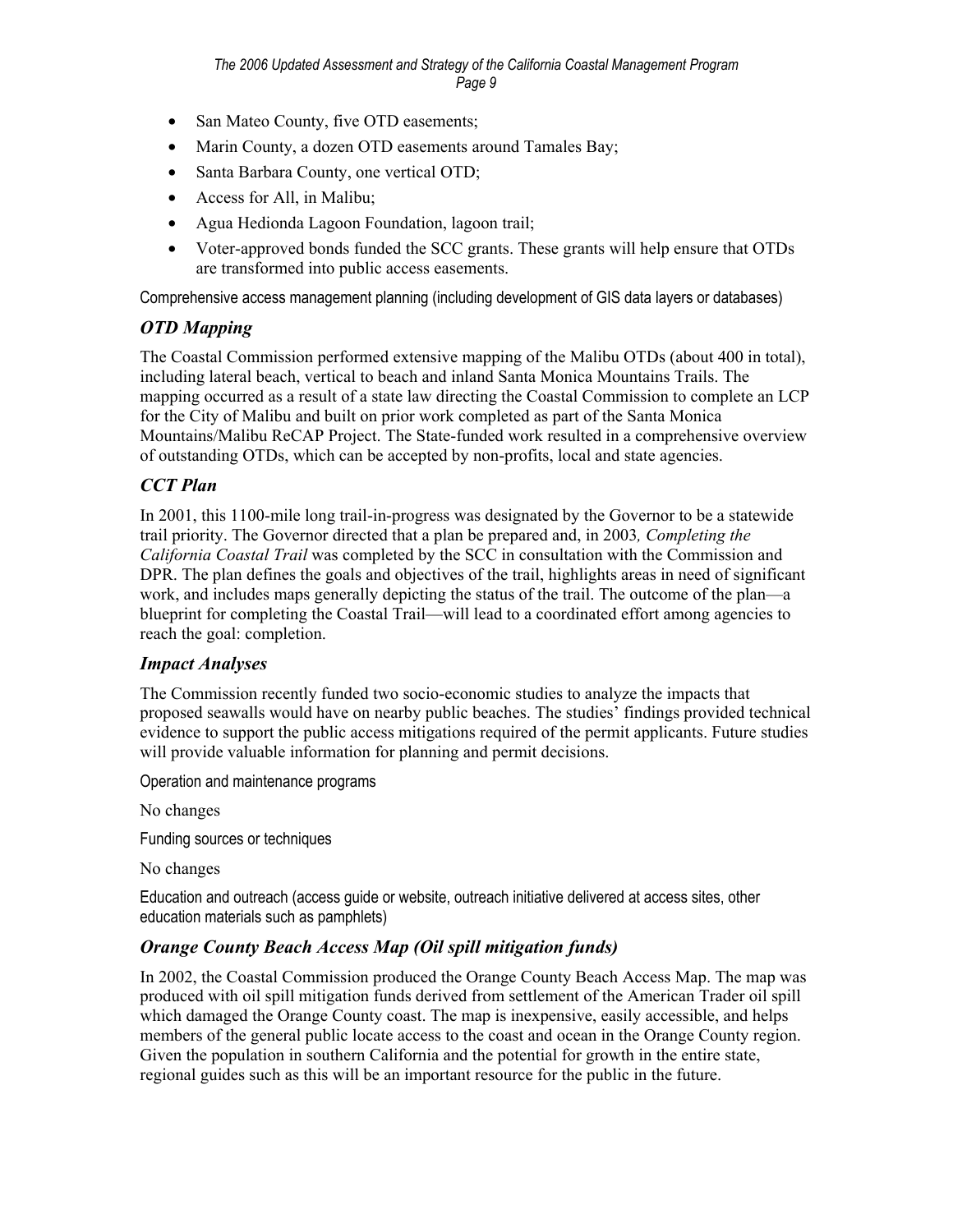## *Guide to Northern California Beaches and Parks*

The Commission published *Experience the California Coast: A Guide to Beaches and Parks in Northern California* in November, 2005. This easy-to-use and comprehensive guidebook describes coastal destinations in northern California, how to get there, what facilities to expect, and what there is to do at each location. The book includes a comprehensive list of more than 300 beaches, parks on or near the coast, and paths to the shoreline. It features photographs, detailed maps, and charts that provide information on facilities, attractions, coastal environments, and access for the disabled. Like the Orange County map, the guidebook is an invaluable resource to visitors to the coastal zone in this region. It was funded by the Coastal Impact Assistance Program and royalties from sales of the California Coastal Access Guide.

## *Coastal Access Signs and Maps*

In 2004, at the Commission's request, the Department of Transportation (Caltrans) installed 11 new coastal access signs along Highway 1 in Malibu, informing visitors of existing public access points. The state funded the project. As a result, the public has more knowledge about the location of access points in Malibu. As each new accessway is opened, Caltrans installs signs along the coastal highway.

Also in 2004, the Commission posted aerial maps depicting the numerous public access easements located along the mile stretch of beach in Malibu known as Broad Beach. Long-time conflicts between homeowners and beach goers were resolved by the posting of these maps which clearly delineate the public use areas.

Beach water quality monitoring and/or pollution source identification and remediation programs.

SWRCB is responsible for monitoring water quality. The implementation of several laws has led to improved beach water quality monitoring since the last assessment. In 1997, Assembly Bill 411 required weekly monitoring from April to October at all beaches with more than 50,000 annual visitors or at beaches located in areas adjacent to storm drains that flow during the summer. Monitoring began in 1999. Beaches that fail to meet the state's criteria for any one of three indicators must be posted with conspicuous warning signs to notify the public of health risks associated with swimming in these areas.

AB 1946, an add-on bill to AB 411, took effect on January 1, 2001. The bill improved the data collection standards and public disclosure requirement. It allows the state to collect better information on the type of action taken when beach testing uncovers pollution as well as the specific source of the problem.

## **Conclusion**

2. Identify priority needs or major gaps in addressing the programmatic objectives this enhancement area that could be addressed through a 309 Strategy.

As the coast becomes more populated and developed, space becomes more limited and protecting and securing public access becomes more challenging. Most new public access in California will be attained and managed through certified LCPs. Updated LCP policies are critical for maintaining and improving public access; however, most LCPs are long overdue for review and update.

To adequately enhance public access, the CCMP needs to improve its technical assistance, acquisition tools, and access planning. The Commission should provide more training and assistance to local governments and nonprofits who shoulder the burden of providing public access. Spatial information (GIS) is an important part of planning public access and the data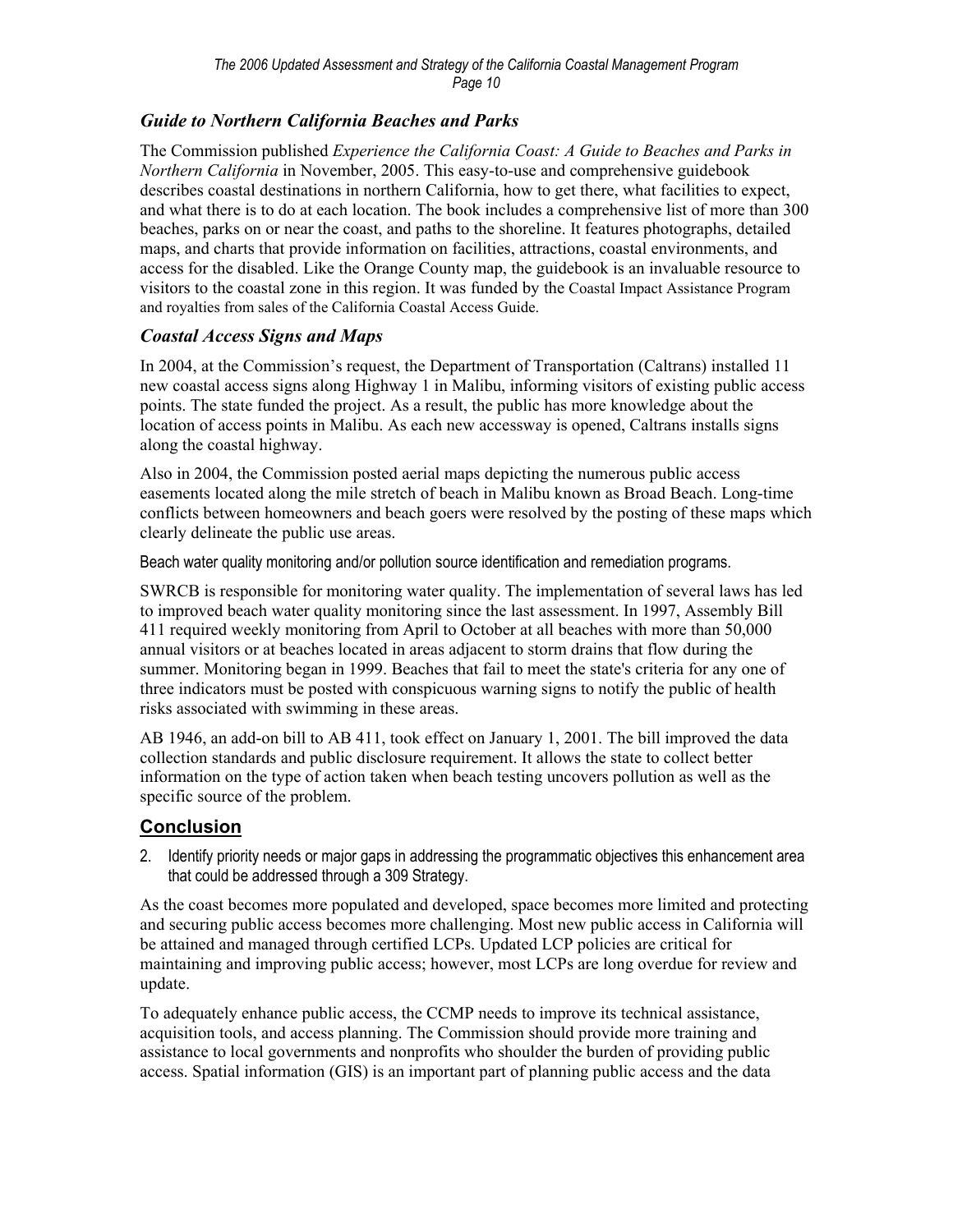needs to be readily available. Finding new methods of securing access, beyond OTDs, would be helpful, as would new studies documenting the impacts of traffic and seawalls on public access.

What priority was this area previously and what priority is it now for developing a 309 strategy and allocating 309 funding and why?

| <b>Last Assessment</b> |   | <b>This Assessment</b> |   |
|------------------------|---|------------------------|---|
| High                   | X | High                   | X |
| Medium                 |   | Medium                 |   |
| Low                    |   | Low                    |   |

Public access policies are the cornerstone of the California Coastal Act. Preserving and increasing access to the shoreline is still a prominent issue for Californians today. The state's population is increasing by approximating 500,000 annually and protecting public access from the cumulative impacts of growth and maximizing public access to the shoreline remains one of the Commission's highest public duties.

## **COASTAL HAZARDS**

## **Section 309 Programmatic Objectives**

- Direct future public and private development and redevelopment away from hazardous areas, including the high hazard areas delineated as FEMA V-zones and areas vulnerable to inundation from sea and Great Lakes level rise.
- V. Preserve and restore the protective functions of natural shorelines features such as beaches, dunes, and wetlands.
- VI. Prevent or minimize threats to existing populations and property from both episodic and chronic coastal hazards.

## **Coastal Hazards Characterization**

1. General level of risk from the following coastal hazards:

| Hazard                 | <b>High Risk</b> | <b>Medium Risk</b> | <b>Low Risk</b> |
|------------------------|------------------|--------------------|-----------------|
| Hurricane/Typhoons     |                  |                    | X               |
| Flooding               | X                |                    |                 |
| Storm Surge            |                  |                    | $\mathbf X$     |
| Episodic Erosion       | X                |                    |                 |
| <b>Chronic Erosion</b> | $\mathbf X$      |                    |                 |
| Sea/Lake Level Rise    |                  | X                  |                 |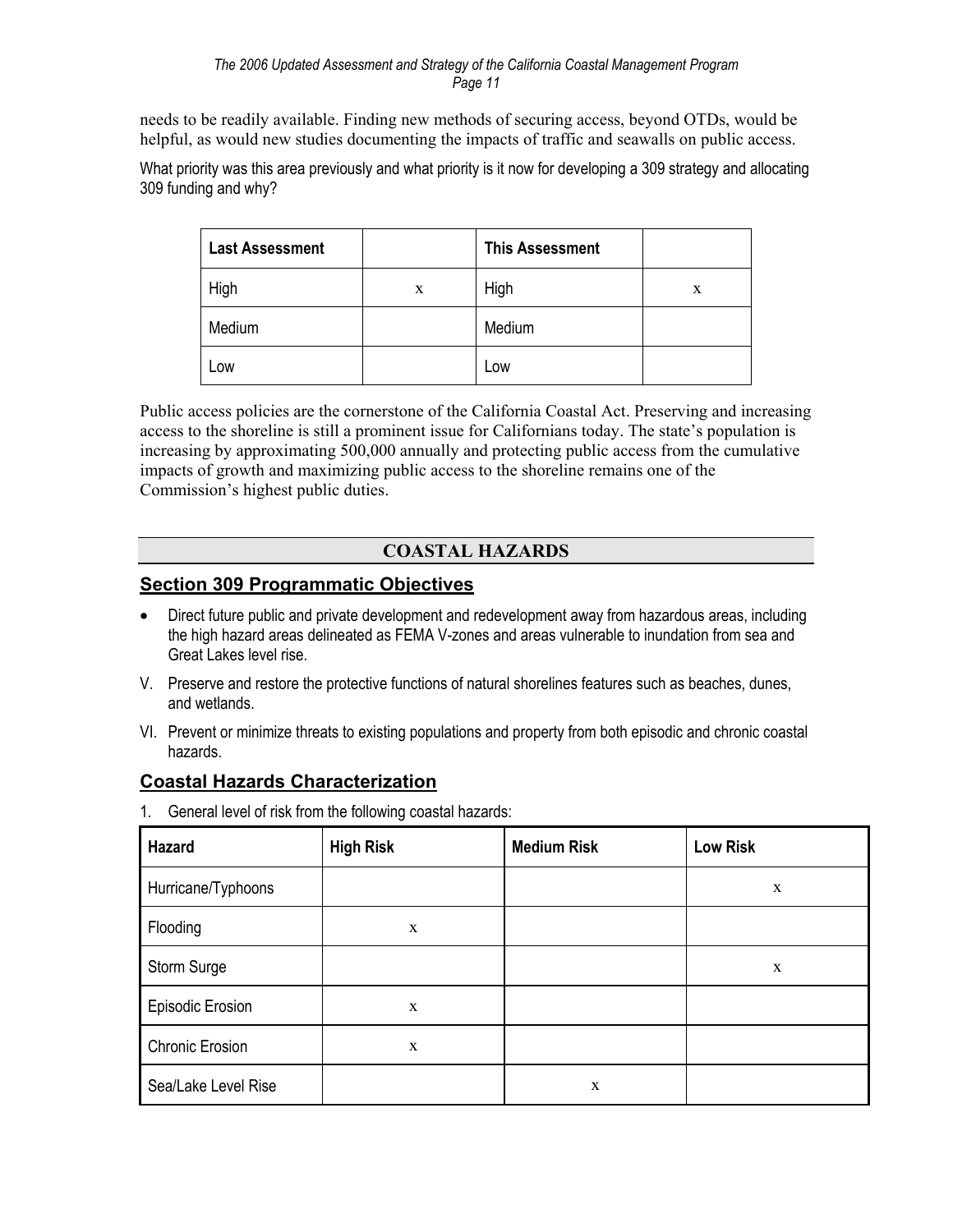| Hazard      | <b>High Risk</b> | <b>Medium Risk</b> | <b>Low Risk</b> |
|-------------|------------------|--------------------|-----------------|
| Subsidence  |                  | X                  |                 |
| Earthquakes | x                |                    |                 |
| Tsunamis    |                  | X                  |                 |

If the level of risk or state of knowledge about any of these hazards has changed since the last assessment, please explain. Also, identify any ongoing or planned efforts to develop quantitative measures for this issue area.

Knowledge about these hazards has not changed since the last assessment, but public awareness and concern about them has increased. Due to a series of natural disasters and several winters with intense storms, coastal residents now have a heightened awareness of coastal hazards.

Recent research suggests that for southern California, extreme winter waves are becoming more intense and occurring with greater frequency. This suggests that storm and flooding hazards are increasing along with the resulting risks. Similarly, added evidence of global warming and sea level change indicates that these conditions will lead to great risks for coastal areas not able to adjust or adapt to changing water levels. Finally, the recent Indian Ocean tsunami is providing valuable new information on the dynamics of major tsunamis as well as the risks associated with these events.

Summarize the risks from inappropriate development in the state, e.g., property at risk, publicly funded infrastructure at risk, resources at risk.

Numerous public and private developments located adjacent the shore either are now, or will soon be, in danger from erosion. Many erosion or flooding protection techniques encroach on public beach areas and adversely effect coastal resources. Unabated erosion can: 1) affect roads and infrastructure; 2) jeopardize life and private property; and 3) reduce or eliminate many coastal recreational opportunities and amenities. Such losses would have incalculable public and private costs.

Development is also at risk from inland changes as demonstrated by event such as the 2004 La Conchita slide (Ventura County). Inland slides not only put communities at risk, they interrupt coastal transportation routes and coastal recreation and can modify sediment contributions to nearshore areas.

## **Management Characterization**

1. Changes to the State's hazards protection programs since the 2001 assessment.

Since 2001, there have not been any major changes to the following mechanisms for hazards protection: building restrictions; repair/rebuilding restrictions; restrictions on "hard" shoreline protection structures; restrictions on renovation of shoreline protection structures; beach/dune protection; permit compliance programs; inlet management plans; SAMPs; local hazards mitigation planning; innovative procedures for dealing with takings; methodologies for determining setbacks; disclosure requirements; publicly funded infrastructure restrictions; innovative programs to encourage beach nourishment; public awareness of hazards; or increased staff training on shoreline erosion issues.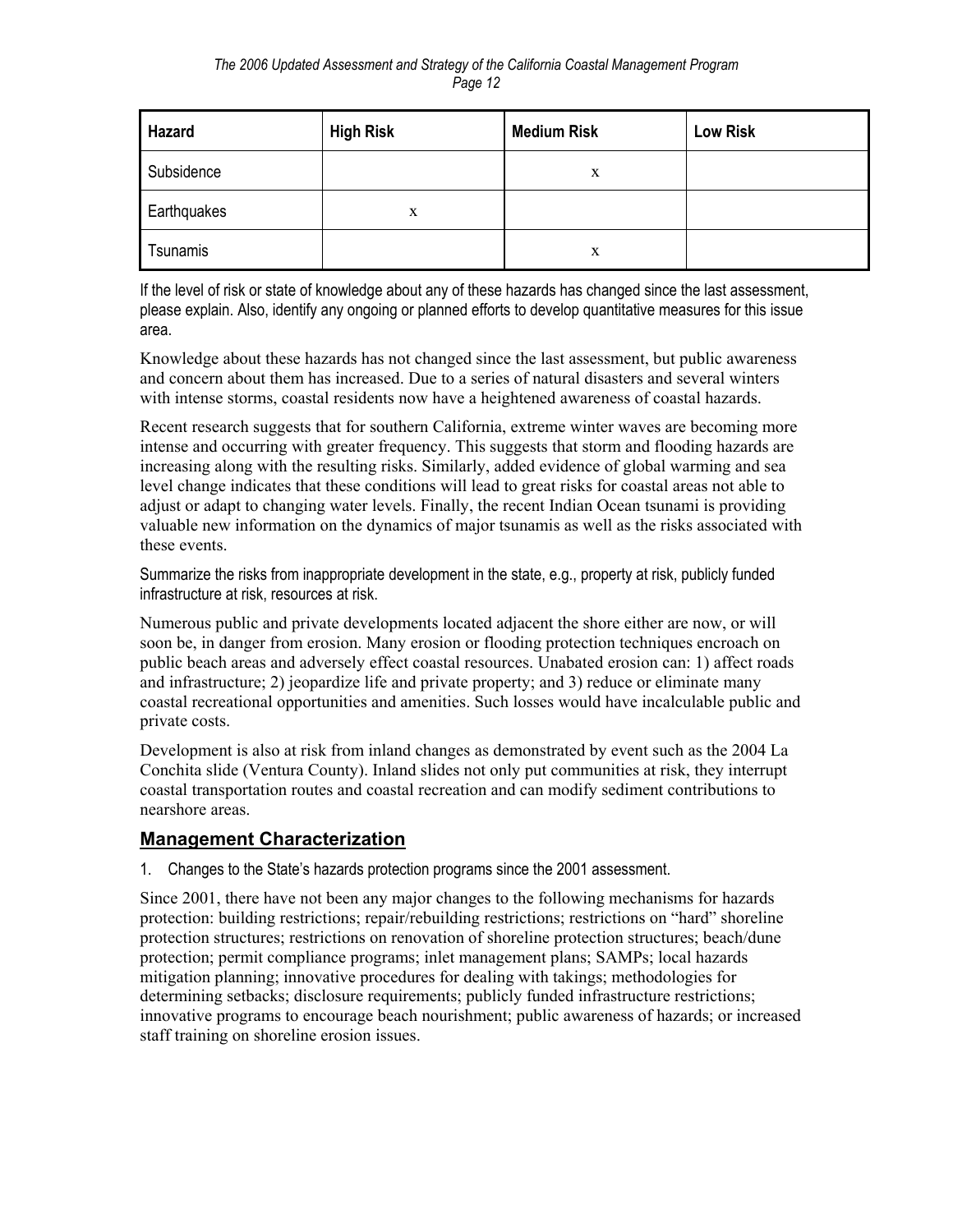Nature of Changes.

## *Restrict "hard" shoreline protection structures; Beach/dune protection.*

- A Commission staff taskforce, established in 1998 continues to meet every other month to discuss new projects, options for improved public resource protection when shoreline armoring is necessary, and issues relating to emergency permits for shoreline protection.
- The Commission has approved regional opportunistic beach nourishment permits for the BEACON region (Santa Barbara and Ventura Counties) and for the City of San Clemente.
- Staff works closely with the Coastal Sediment Management Workgroup, a partnership formed to facilitate regional approaches to protecting, enhancing and restoring California's coastal beaches and watersheds through federal, state and local cooperative efforts.
- Staff takes an active role in the direction and review of several research studies looking more closely at beach processes, sand budgets, and studies of the overall interaction between sediment supplies, biological resources and recreational beach resources.
- Staff remains involved in and aware of outside research that helps better explain coastal hazards and shoreline change. (Ex: Staff has provided input and guidance on efforts at UC Santa Cruz examining the relationship between sediment inputs and beach change, and at UC San Diego, where a new ground-based LIDAR to study short-term changes in coastal bluffs is being developed.)
- Staff is working closely with local governments to encourage planned retreat strategies to move public and private facilities out of the existing and future wave uprush zones.

## *Procedural Guidance Documents and Commission Briefings*

- Staff continues to use the 1999 guidance document on Beach Erosion and Response.
- Technical services staff provide briefings for the Commission and staff about landslides, steep slopes, sea level change, tsunamis, and the in-lieu mitigation program.
- Staff contracted for two site-specific studies of the value of recreational losses resulting from the construction of seawalls.
- Staff and the Commission continue to insure that seawall impacts will be mitigated to the maximum extent practicable.
- Staff geologist published a paper in *California and the World Oceans* outlining the process for determining where to safely site new development on a coastal bluff.
- Develop regional in-lieu fee sand mitigation programs to provide a systematic approach to mitigate for the loss of beach sand resulting from the construction of new shoreline protective works or from major repairs to exiting shoreline protective works that increase the design life of the protective works.

## *Participation on the Integrated Ocean Observing System:*

• Staff attend meetings and provide input for the Integrated Ocean Observing System (IOOS), a national effort to better observe, understand and provide information products about our ocean and coastal areas.

## *Geographic Information System compilation of coastal erosion and armoring data*

• A NOAA Coastal Zone Management Fellow (Jennifer Dare) from 2003-2005, compiled available data on coastal erosion rates and locations, shoreline armoring areas, and other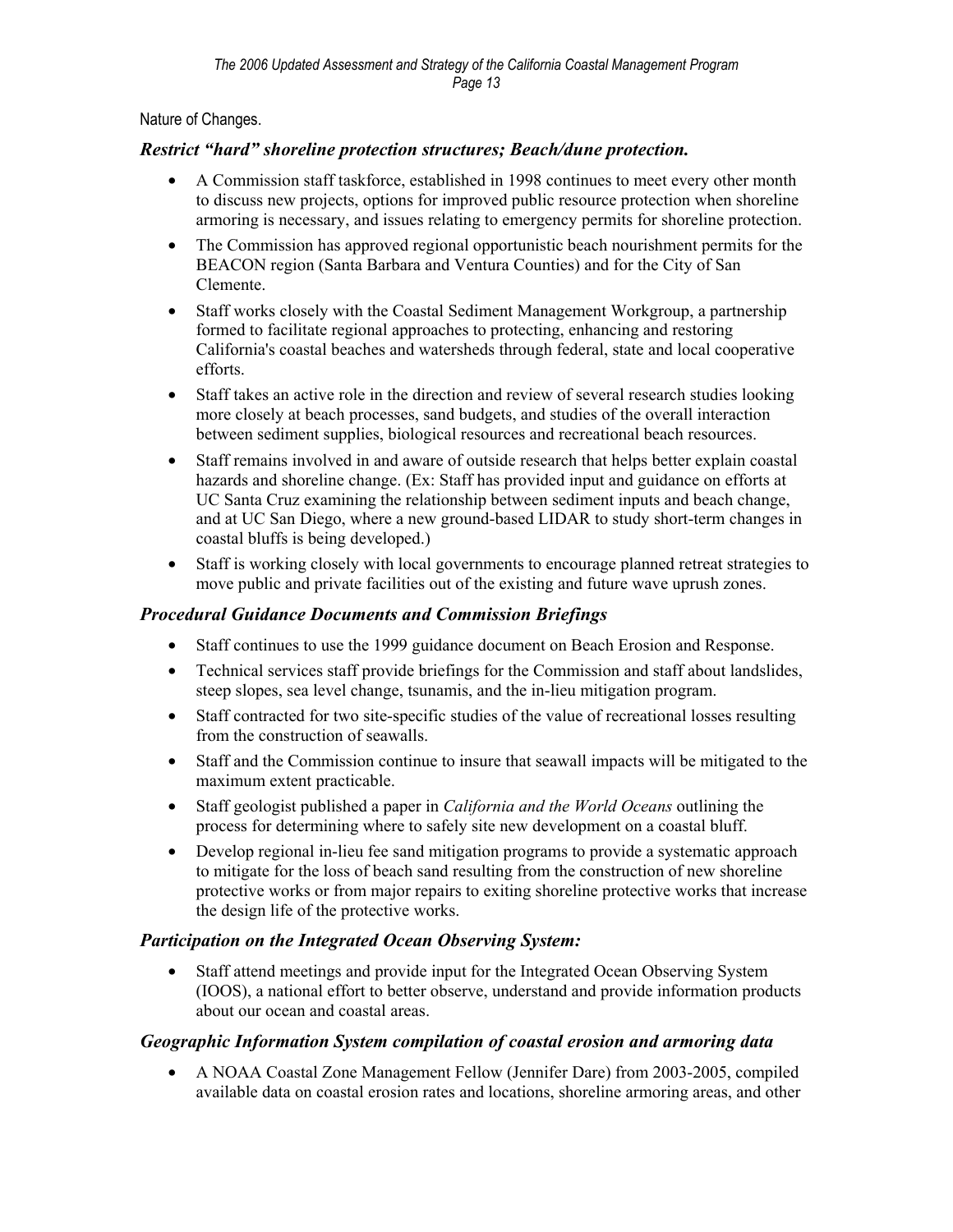pertinent data into a GIS system, which is available for use by coastal analysts to help determine likely areas of concern for erosion and armoring-related issues.

## **Conclusion**

1. Identify priority needs or major gaps in addressing the programmatic objectives for this enhancement area that could be addressed through a 309 Strategy.

## *Procedural and technical assistance needs.*

- Developing, implementing and continuing a training program for local government and commission staff to improve management of coastal hazards.
- An ongoing and maintained statewide inventory of the location, extent and cost of recent coastal damage resulting from storm events, earthquake activity, flooding, tsunami, erosion and bluff failure, resulting in criteria to designate areas as current and future high hazard areas.
- Involvement with the California Ocean Observing programs, as well as IOOS.
- Developing and improving links between ocean observing and identified high and medium risk coastal hazards.
- Continued involvement in California Coastal Sediment Management Workgroup.
- Developing and tracking programs to support ongoing beach nourishment in areas with a high potential for beach stability and recreational use.
- Supporting efforts for opportunistic beach nourishment and providing training to local government staff on the filing and permitting steps necessary to implement the programs.
- A study to examine the long-term effectiveness of hard structures along the coastline and the possible damages to the shoreline from their installation.
- A survey of the effectiveness of natural beach features in protecting coastal wetlands.

## *Cumulative impacts/planning and regulation needs.*

- Review of LCP hazards management to address the cumulative impacts of growth and development and to improve the management of shoreline resources along other areas of the coast.
- Development of technical, site specific data, including mapping, to determine the physical impacts of projects on shoreline resources.
- Improve programs and policies for siting structures away from high hazard areas and guidance on development strategies.
- Guidance for developing regional erosion and bluff retreat management plans, including alternatives to shoreline protective devices and alternatives to minimize the effects of emergency authorizations and rebuilding.
- Reevaluation, and possible modification, of the existing definition of "bluff edge" in the statewide interpretive guidelines for further clarity.
- Recognition of wildfires as a coastal hazard and develop LCP policies to insure that coastal lands are managed and developed to minimize the adverse impacts from such fires.
- Guidance for major watershed projects for addressing impacts to sand supply.
- A coastal risk atlas to provide hazards mapping for local governments.
- LCP policies that focus on redevelopment standards.
- Creative techniques for retiring development rights in high hazard areas.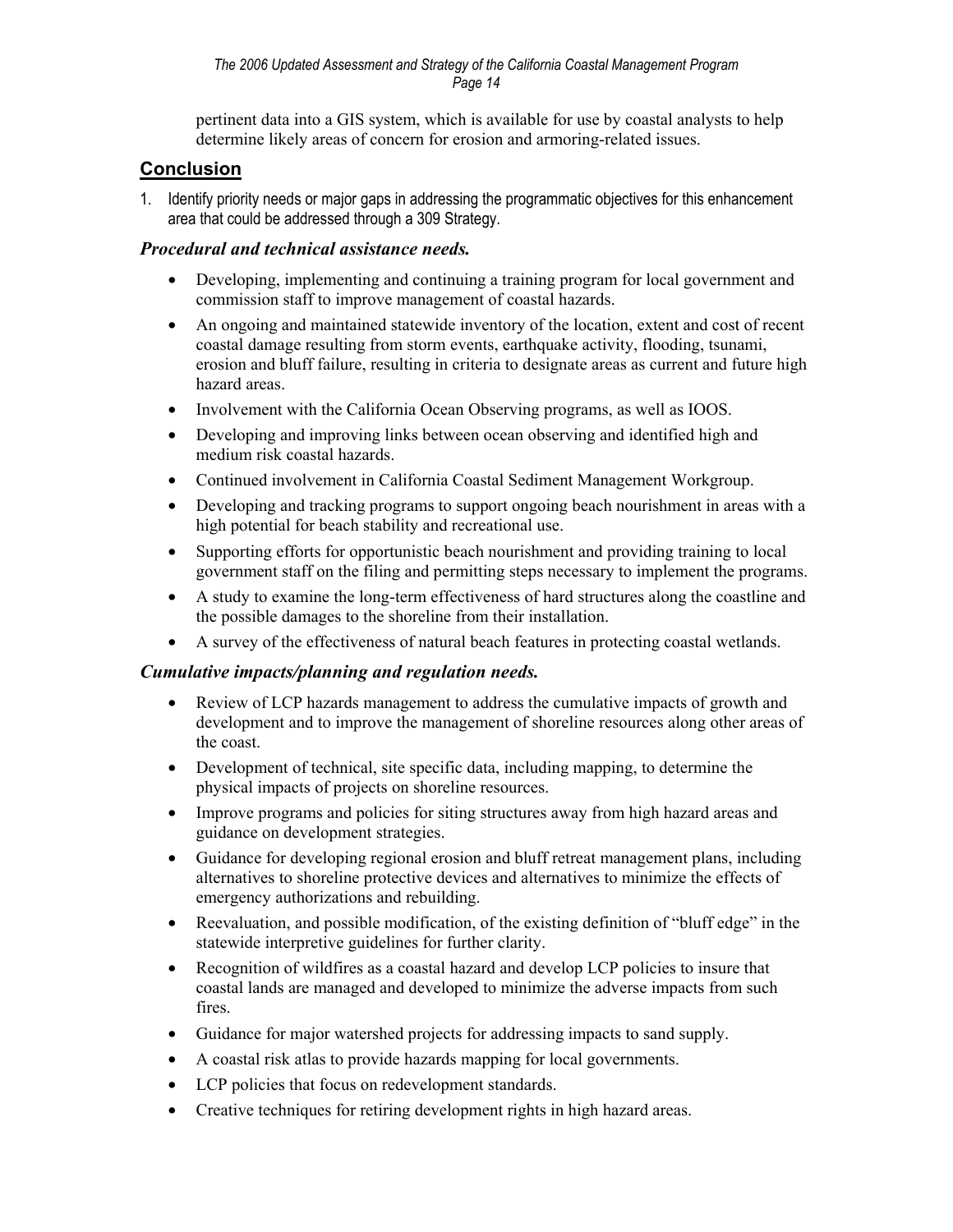- Maps of the shoreline based on predicted sea level rise.
- Education about why sea level is rising and how automobile and other emissions contribute to global warming.
- LCP policies that focus on rare but high hazard events, such as tsunamis.

What priority was this area previously and what priority is it now for developing a 309 strategy and designating 309 funding and why?

| <b>Last Assessment</b> |   | <b>This Assessment</b> |   |
|------------------------|---|------------------------|---|
| High                   | X | High                   | X |
| Medium                 |   | Medium                 |   |
| Low                    |   | Low                    |   |

Further attention to coastal hazards is of highest priority. Many positive changes have occurred since the last assessment; however, far more work is necessary in staff training, outreach to local governments, workshops, and augmentation of the professional expertise on staff. The initial assessment enabled staff to focus on coastal hazards, to identify the cumulative impacts from coastal erosion, and to identify many of the approaches to address these impacts. The Commission should expand on general concerns, such as staff coordination and outreach to local governments. Also, there should be a focus on some of the specific concerns, such as: improving setback policy; providing guidance and regional plans for emergency permits; guidance for beach nourishment; and improving the identification of coastal hazards throughout the state.

#### **OCEAN RESOURCES**

#### **Section 309 Programmatic Objectives**

- I. Develop and enhance regulatory, planning, and intra-governmental coordination mechanisms to provide meaningful state participation in ocean resource management and decision-making processes.
- II. Where necessary and appropriate, develop a comprehensive ocean resource management plan that provides for the balanced use and development of ocean resources, coordination of existing authorities, and minimization of use conflicts. These plans should consider, where appropriate, the effects of activities and use on threatened and endangered species and their critical habitats. The designation of specific marine protected areas should be considered.

*(Note: Because of the complexities of Ocean Resources, a more detailed assessment is attached as Appendix A.)* 

#### **Resource Characterization**

1. In the table below characterize ocean resources and uses of state concern, and specify existing and future threats or use conflicts.

| <b>Resource or Use</b>          | <b>Existing Threat or Conflict</b>                        | <b>Anticipated Threat or Conflict</b>                                                      | Degree of<br>Threat (H/M/L) |
|---------------------------------|-----------------------------------------------------------|--------------------------------------------------------------------------------------------|-----------------------------|
| Habitat and living<br>resources | General habitat and fisheries<br>decline, water pollution | Point and nonpoint source<br>pollution and habitat loss in<br>watersheds and coastal areas | High                        |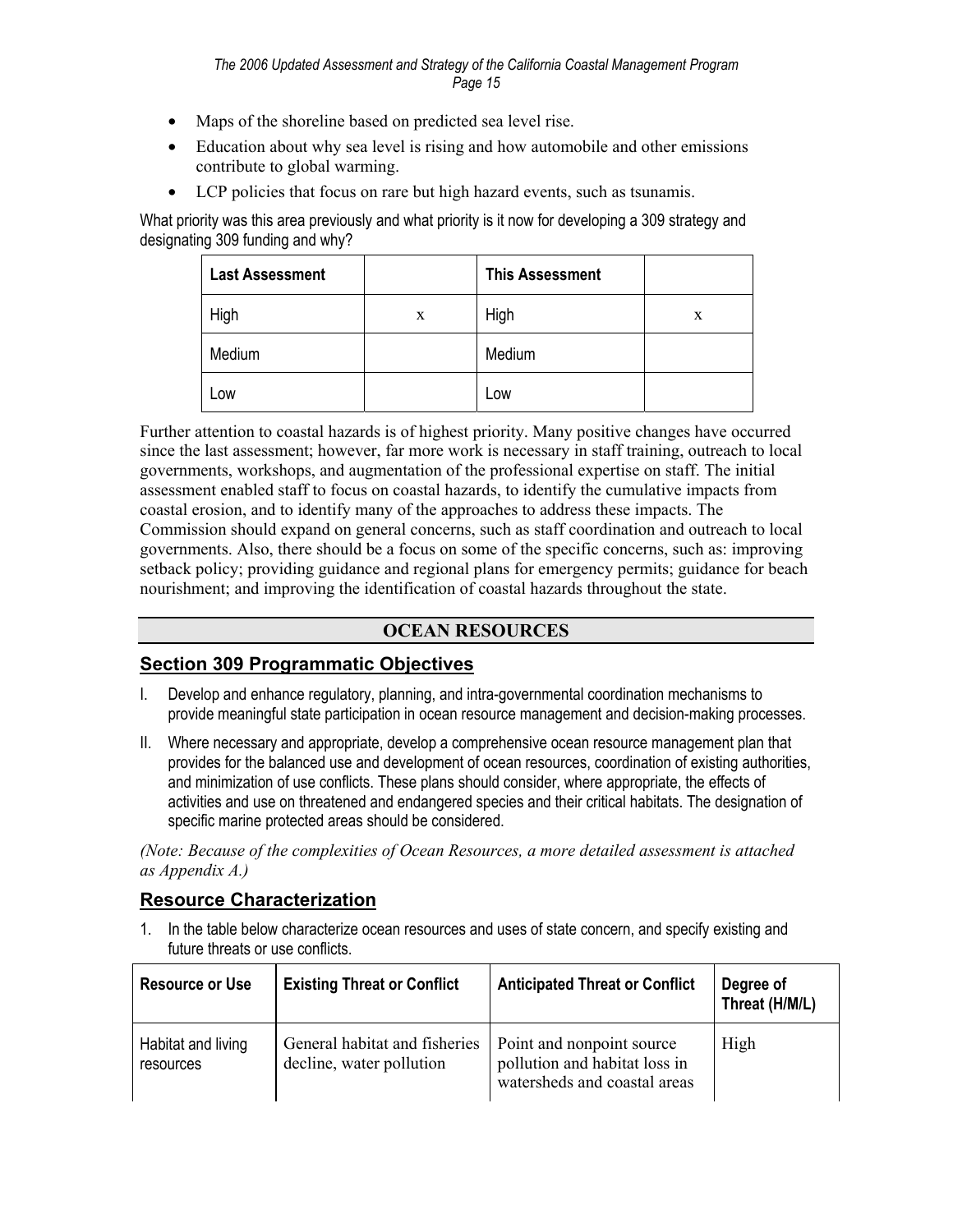| <b>Resource or Use</b>                    | <b>Existing Threat or Conflict</b>                                                                                                                    | <b>Anticipated Threat or Conflict</b>                                                                                                                     | Degree of<br>Threat (H/M/L) |
|-------------------------------------------|-------------------------------------------------------------------------------------------------------------------------------------------------------|-----------------------------------------------------------------------------------------------------------------------------------------------------------|-----------------------------|
| Oil and gas                               | Ongoing cumulative impacts<br>to offshore resources and<br>coastal communities                                                                        | Oil spills, aging facilities,<br>pollutant discharges, potential<br>expansion of<br>exploration/development                                               | High                        |
| Water quality                             | Pollution from inland<br>waterways                                                                                                                    | Watershed degradation from<br>polluted runoff                                                                                                             | High                        |
| Shoreline erosion                         | Development, river<br>channelization, dam<br>construction, shoreline<br>armoring                                                                      | Development activities,<br>shoreline armoring                                                                                                             | High                        |
| Marine<br>mammals/other<br>marine species | Impacts from anthropogenic<br>sound                                                                                                                   | Impacts from anthropogenic<br>sound                                                                                                                       | Medium                      |
| Ports and harbors                         | Dredge and fill, conflicts<br>with habitat                                                                                                            | Dredge and fill, conflicts with<br>habitat                                                                                                                | Medium                      |
| Vessel traffic                            | Potential spills                                                                                                                                      | Potential spills                                                                                                                                          | Medium                      |
| Tourism and<br>recreation                 | Unmet demand, user<br>conflicts                                                                                                                       | Unmet demand, user conflicts                                                                                                                              | Medium                      |
| Coastal power<br>plants                   | Ongoing impacts to marine<br>species; unrealized<br>opportunity to avoid or<br>reduce impacts                                                         | Ongoing impacts to marine<br>species; unrealized<br>opportunity to avoid or reduce<br>impacts                                                             | Medium                      |
| Desalination                              | High cost/energy demand,<br>potential marine biological<br>resource impacts due to<br>intakes and discharges,<br>potential growth-inducing<br>effects | High cost and energy demand<br>potential marine biological<br>resource impacts due to<br>intakes and discharges,<br>potential growth-inducing<br>effects. | Medium                      |
| Fiber optic cable<br>project              | Impacts to coast and ocean<br>resources from installation<br>of fiber optic cables                                                                    | Hard bottom habitat<br>destruction, whale<br>entanglement, public access,<br>water quality, fishing                                                       | Medium                      |
| Marine Protected<br>Areas                 | Resource management, user<br>conflicts                                                                                                                | Resource degradation, user<br>conflicts                                                                                                                   | Medium                      |
| <b>Fisheries</b>                          | Species depletion, user<br>conflicts                                                                                                                  | Species depletion, user<br>conflicts                                                                                                                      | Low                         |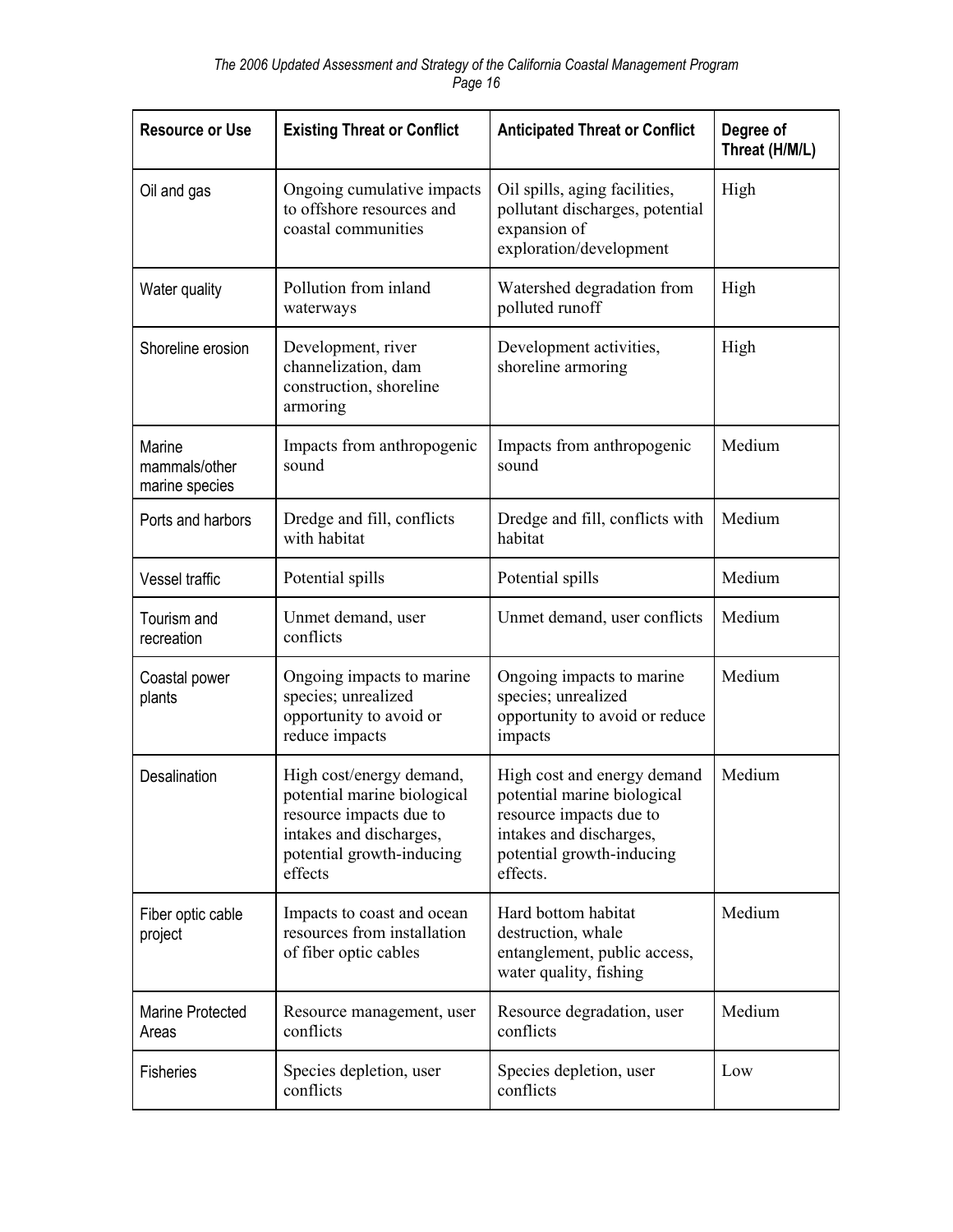| <b>Resource or Use</b> | <b>Existing Threat or Conflict</b> | <b>Anticipated Threat or Conflict</b> | Degree of<br>Threat (H/M/L) |
|------------------------|------------------------------------|---------------------------------------|-----------------------------|
| Oil spill response     | Impacts to water quality and       | Impacts to water quality and          | Low                         |
| technology             | marine resources                   | marine resources                      |                             |

Describe any changes to the resources or relative threats since the last Assessment.

## *Water Quality*

- Creation of California's Critical Coastal Areas (CCA) Program.
- Selection of five CCAs as pilot projects.
- Development of a statewide Nonpoint Education for Municipal Officials program.
- Implementation of a Surface Water Quality Ambient Monitoring Program.
- Creation of NPS Monitoring Councils to track water quality monitoring and Management Measure implementation and performance.
- Staff participation on the Beach Water Quality Workgroup.
- Staff participation on the Clean Beach Advisory Group.

## *Ocean Noise and Marine Species*

- Commission increased its scrutiny of oil and gas, military, and underwater research using active acoustics and has attempted to improve monitoring, reporting, and mitigation measures to increase their effectiveness.
- Commission participated in the Marine Mammal Commission's Advisory Committee on Acoustic Impacts on Marine Mammals
- Commission expanded awareness of the need for state-level input, and acted as a disseminator of the efforts of the committee to the other coastal states.

## *Coastal Power Plants and Once-Through Cooling*

- Commission reviewed proposed upgrades at four coastal power plants (Moss Landing, Huntington Beach, Morro Bay, and El Segundo) as part of the state Energy Commission (CEC) approval process.
- One proposed repower project at a coastal power plant will require a coastal development permit from the Commission (rather than approval from the CEC).
- CEC established a goal to repower several thousand megawatts worth of coastal power plants over the next seven years, which will result in approximately 6-10 proposals.
- Commission and CEC developed a memorandum of understanding (MOU) to address both substantive and procedural issues likely to come up during future reviews.
- Commission staff assisted CEC staff in preparing a report on the scientific adequacy of existing studies on the effects of these systems on the marine environment.
- U.S. EPA revised Section 316(b) of the federal Clean Water Act, which applies to oncethrough cooling systems.
- Commission is coordinating with the state's Ocean Protection Council, EC, SWRCB, and several Regional Water Quality Control Boards.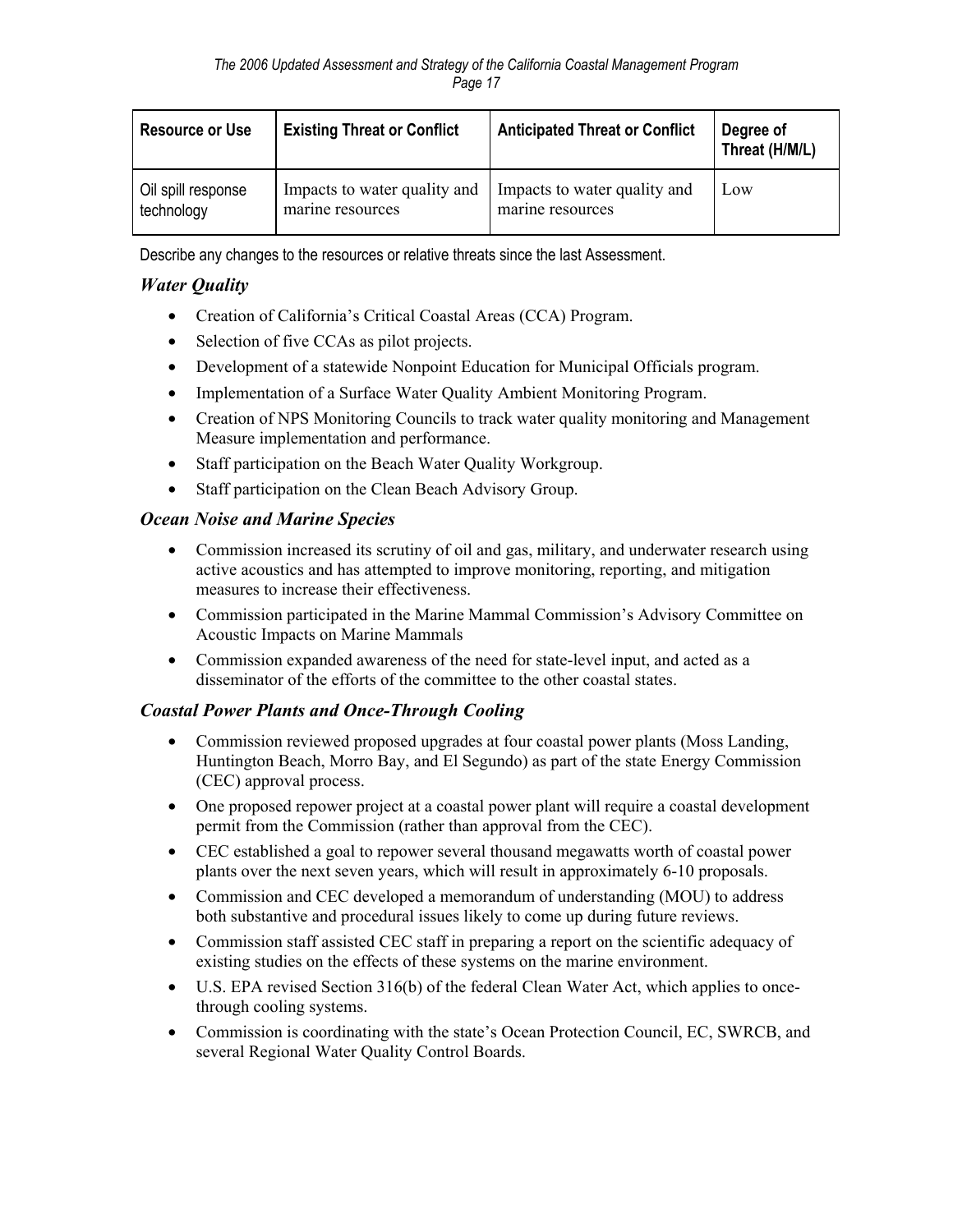## *Desalination*

- More than two dozen proposals for desalination facilities along the coast have been proposed, the largest of which proposes to co-locate with coastal power plants to allow use of their once-through cooling system as a water source.
- Commission staff participated in a work group, a task force, conferences and workshops, and updated a seawater desalination report.
- Commission approved two facilities being operated to test desalination equipment and processes and has approved a facility that will provide drinking water to Sand City.
- Proposition 50 provides up to \$50 million for desalination-related research projects. Twenty-five projects have been funded and many will require CDPs.

## *Fiber Optic Cables (FOCs)*

- Commission approved one additional commercial cable project.
- Three cable companies have filed for bankruptcy and are out of compliance with conditions of CDPs and commitments made in their consistency certifications. Staff has attempted to resolve outstanding permit violations.
- The Commission has initiated litigation to resolve three cable violation cases.

## *Southern Sea Otters*

- California (southern) sea otter population declined significantly from 1996-2003 and is not yet experiencing stable growth.
- Sea otter mortality increased throughout their range.
- Nonpoint water pollution has been suggested as a possible source of contamination to the sea otter population.
- The U.S. Fish and Wildlife Service (USFWS) has 1) redrafted its Southern Sea Otter Recovery Plan, 2) initiated a consultation under Section 7 of the ESA, 3) issued a biological Opinion, and 4) provided an evaluation of the translocation program.
- The USFWS released a Draft Supplemental Environmental Impact Statement (DEIS) regarding the translocation.
- Commission staff provided comment to the USFWS on the Recovery Plan, the Biological Opinion, and the translocation evaluation, and will review the DEIS.

## **Management Characterization**

- 1. Identify significant state ocean and/or Great Lakes management programs and initiatives developed since the last assessment:
- **Statewide comprehensive ocean management statutes**
- **Statewide comprehensive ocean management plan or system of Marine Protected Areas**
- **Single-purpose statutes related to ocean resources**
- **Statewide ocean resources planning/working groups**
- Regional ocean resources planning efforts
- **Ocean resources mapping or information systems**
- **•** Dredged material management planning
- **Habitat research, assessment, monitoring**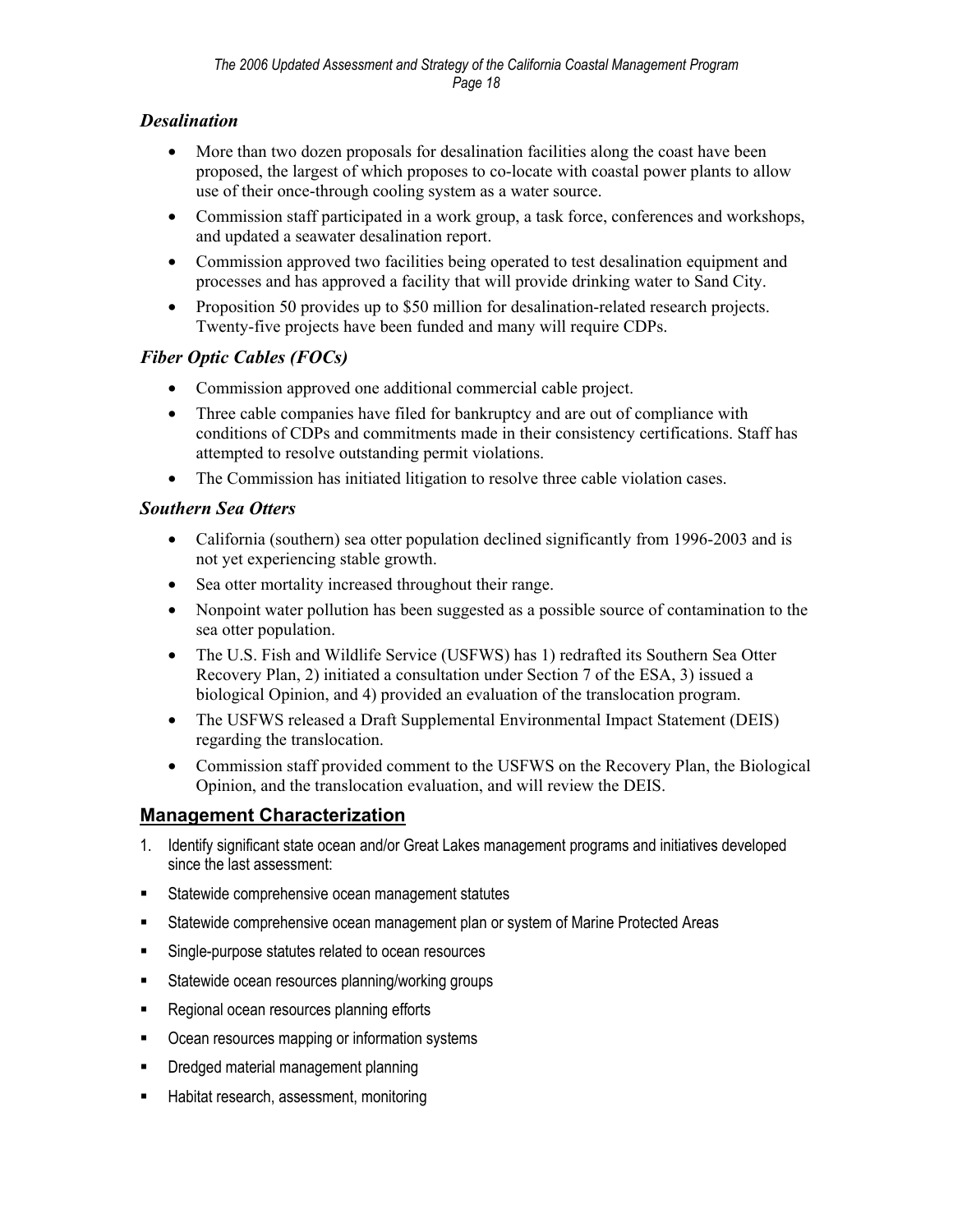- **Public education and outreach efforts**
- **Communism**

For categories with changes:

- Summarize the change.
- Specify whether it was a 309 or other CZM driven change and specify funding source.
- **EXECH** Characterize the effect of the changes in terms of both program outputs and outcomes.
- Key management initiatives since 2001 are described below.

#### *Statewide comprehensive ocean management statutes:*

309 or CZM-driven? No.

#### *California Ocean Protection Act*

The California Ocean Protection Act (COPA) was signed into law in 2004. The key element of COPA was its formation of the California Ocean Protection Council (Council), which consists of the Secretary of the Resources Agency, the Secretary for Environmental Protection, and the Chair of the State Lands Commission. In September, the Council adopted an Ocean and Coastal Information, Research and Outreach Strategy to support information, research, monitoring, and outreach programs that address key ocean and coastal resource management, policy, science, and engineering issues. The Council also authorized the formation of a Scientific Advisory Committee to support the efforts of the Council.

#### *Statewide comprehensive ocean management plan or system of Marine Protected Areas:*

309 or CZM-driven? No.

#### *Marine Protected Areas (MPAs)*

- Staff worked on the 2003 establishment of state water MPAs in and around the Channel Islands National Marine Sanctuary (NMS), and along the central coast of California. Staff continues to work on the federal designation.
- Staff participated on the Marine Life Protection Act (MLPA) Blue Ribbon Task Force.
- Staff participates in the California Central Coast Regional Stakeholder Group (CCRSG) for the MLPA effort.
- District staff has been involved with the Channel Island NMS federal water marine reserve proposal and the Monterey Bay NMS Kelp Management Report.
- Commission staff commented on NOAA's consideration of whether to promulgate rules related to fiber optic cable projects in national marine sanctuaries.

#### *Coastal National Monument*

• Staff met with the Bureau of Land Management about the California Coastal National Monument, reviewed the draft and final EIS and the Resource Management Plan, and processed the plan under federal consistency authority.

#### *Anthropogenic Sound in the Marine Environment*

- Commission has actively articulated concerns about the effects of anthropogenic sound on marine mammals and other marine species.
- Commission participated in the Marine Mammal Commission's Advisory Committee on Acoustic Impacts on Marine Mammals.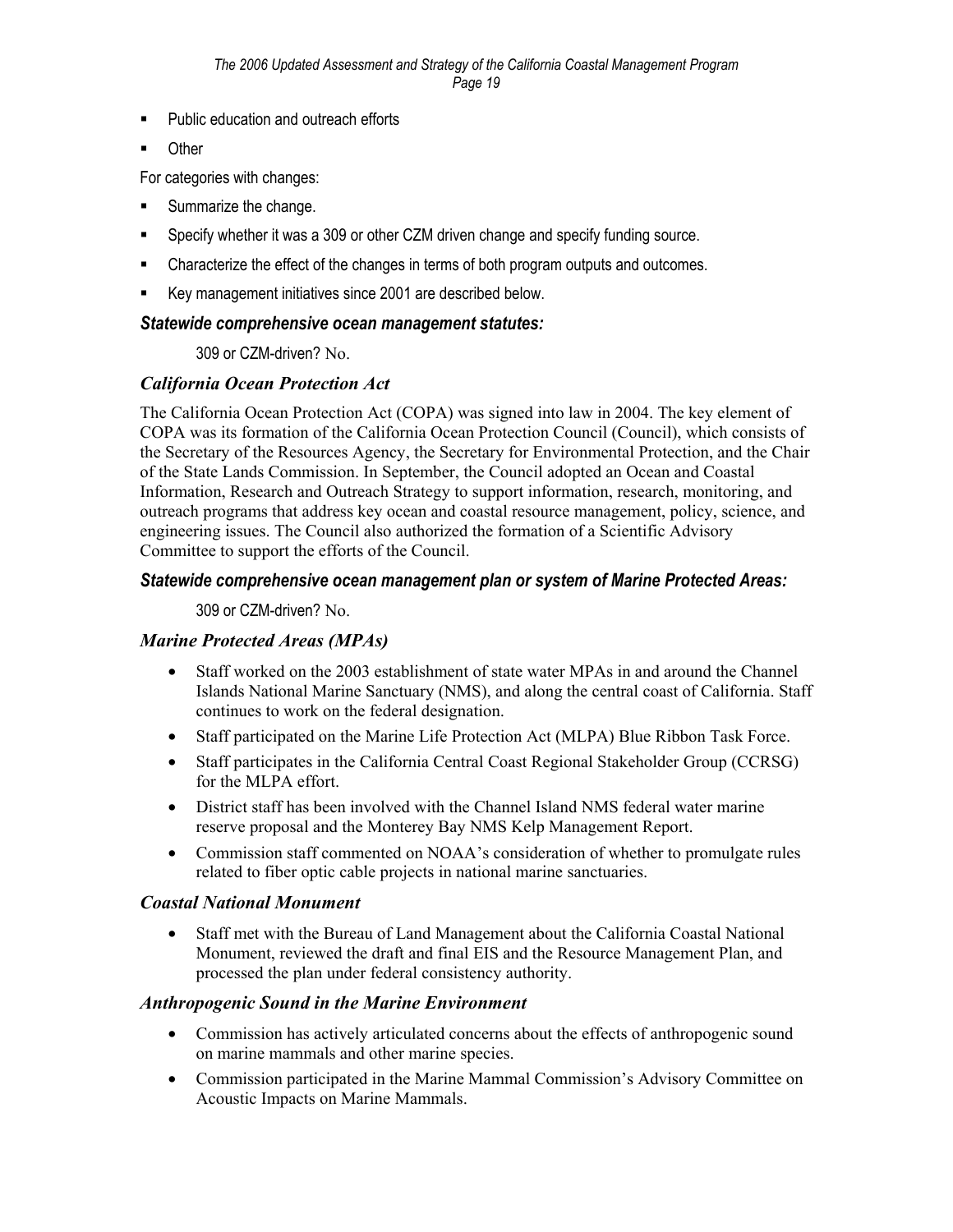#### *Other*

- Commission is a member of the Resources Agency Sea Grant Advisory Panel.
- Sea Grant research and education program continues, as does work on the San Francisco Bay and Santa Monica Bay National Estuary Programs.
- Important attention continues to be given to ocean resource issues through updating the management plans at California's four National Marine Sanctuaries Islands.
- Staff sit as Sanctuary Advisory Council members for two of the NMS.

#### *Single-purpose statutes related to ocean resources:*

#### 309 or CZM-driven? No.

Of the many statutes implemented over the past several years, the following are important to ocean resource protection:

- Statute: SB 771 Clean Coast Act (Chapter 588, Statutes of 2005).
- Statute: SB 245 Transgenic Fish (Chapter 871, Statutes of 2003).
- Statute: AB 16 Oil Transport (Chapter 871, Statutes of 2003).
- Statute: AB 715 Oil Spill Prevention and Response (Chapter 715, Statutes of 2002).
- Statute: SB 209 (Chapter 318, Statutes of 2001).
- Statute: SB 1319 Marine Managed Areas Improvement Act (Chapter 385, Statutes of 2000).

#### *Statewide ocean resources planning/working groups:*

309 or CZM-driven? No.

See COPA above.

#### *Regional ocean resources planning efforts:*

309 or CZM-driven? No.

#### *Once-Through Cooling Work Group*

Staff participates on a work group establishing agreed-upon protocols for data collection and study design, acceptable mitigation measures, and other issues related to the implementation of revised US EPA regulations governing cooling water structures for coastal power plants.

#### *Ocean resources mapping or information systems:*

309 or CZM-driven? Yes.

#### *Ocean Observation Systems*

The Integrated Ocean Observing System (IOOS) is a national effort to better observe, understand and provide information products about our ocean and coastal areas. Regional Associations (RAs) engage the diverse end users of ocean observing data and products to help develop this system. California has two RAs, the Central and Northern California Ocean Observing System (CeNCOOS) and the Southern RA (SCCOOS). The state has invested \$21 million in ocean observations, primarily for understanding currents in support of water quality issues. The Commission analyzed the state CZM program needs to provide information to both RAs.

#### *Dredged material management planning:*

309 or CZM-driven? No.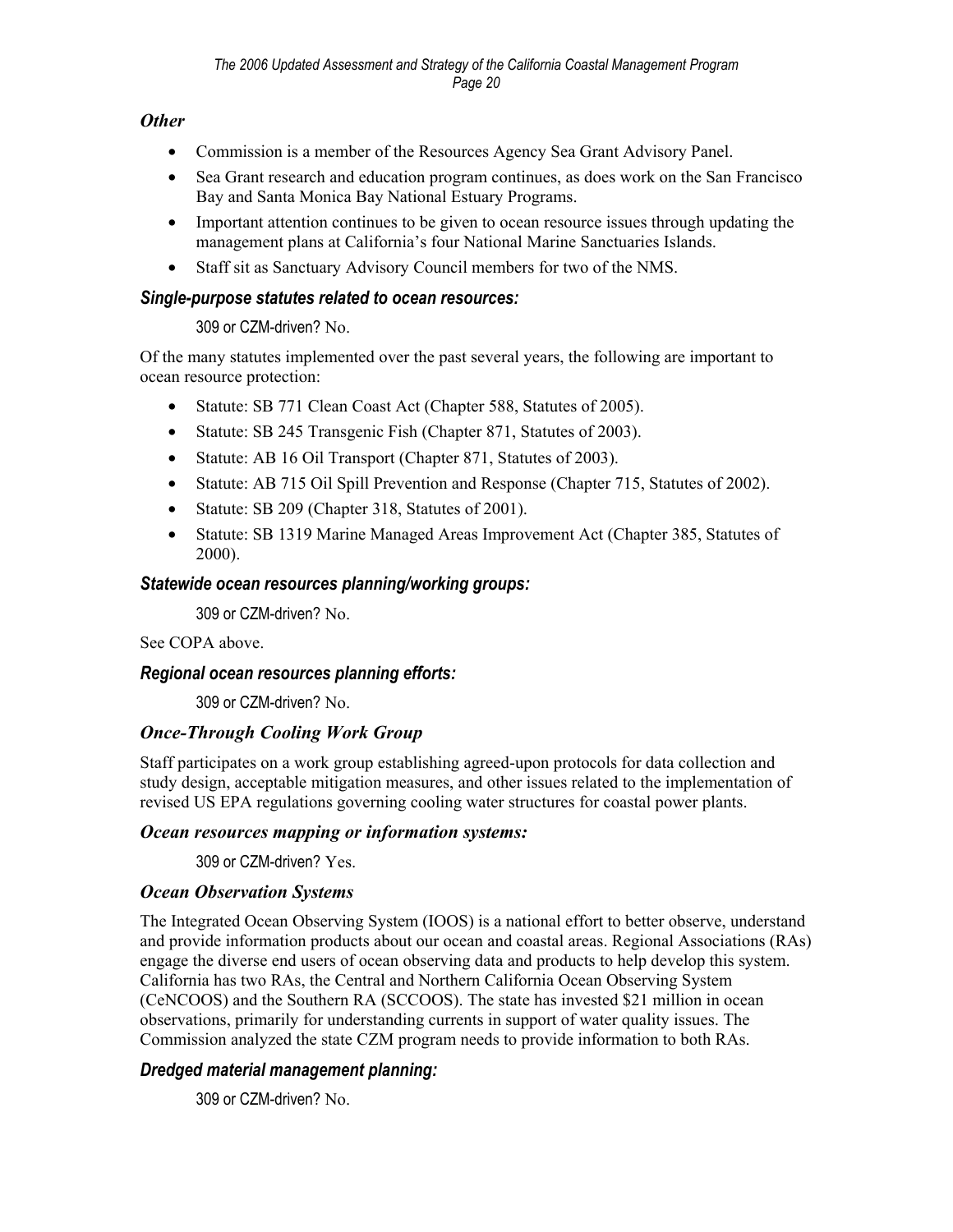## *Contaminated Sediments Task Force*

The Commission co-chairs Contaminated Sediments Task Force for the Los Angeles River Basin with the Los Angeles Regional Water Quality Control Board.

#### *Public education and outreach efforts:*

309 or CZM-driven? No

The Coastal Commission's Public Education Program includes a number of management programs and initiatives for protecting coastal resources. See the Marine Debris section.

#### **Conclusions**

- 1. Identify priority needs or major gaps in addressing the programmatic objectives for this enhancement area that could be addressed through a 309 Strategy.
	- Develop guidelines for long-term planning for conservation and protection of ocean resources and uses, and specific policy priorities and guidelines for long-term management of California's interests in federal waters. Development of measures for proposed implementing legislation, if any.
	- Continue improvements to interagency management of ocean resources, including development of possible alternative conflict resolution mechanisms and frameworks.
	- Research the long-term affects of fresh water nuisance flows on intertidal biological communities.
	- Obtain assistance from the NOAA Coastal Services Center to develop remote sensing tools for impervious surfaces analysis; assessment of ecosystem status and health; and changes in land cover and trend analysis at watershed scales.
	- Research the following data gaps in our understanding of the effects of underwater acoustics on marine mammals:
		- − Develop and improve standardized data formats for marine mammal abundance and distribution and develop a database for management and public access.
		- − Develop improved data gathering and monitoring of the impacts of anthropogenic sound on the marine environment, including promulgating standardized systems to coordinate and disseminate the collection, aggregation, and analysis of scientific information.
		- − Develop improved monitoring measures to increase the level of detection of strandings or mortalities at sea associated with sound-producing activities.
		- − Develop improved knowledge of marine mammal status, abundance, stock structure, life history, seasonal distribution, and behavior, including acoustic communication, models to characterize and predict areas of high and low importance for marine mammals, and models to better understand anatomy, physiology, ecology, and behavior with particular emphasis on marine mamma hearing systems and diving physiology.
		- − Develop improved capabilities to investigate and compare acoustic exposures, including comparisons of anthropogenic, environmental, and biological variables, the relationship of these variables to auditory, behavioral and physiological effects.
		- − Develop improved evaluation tools comparing and looking at the effectiveness of existing and proposed mitigation measures (such as passive acoustic monitoring and active acoustic detection methods) in various contexts.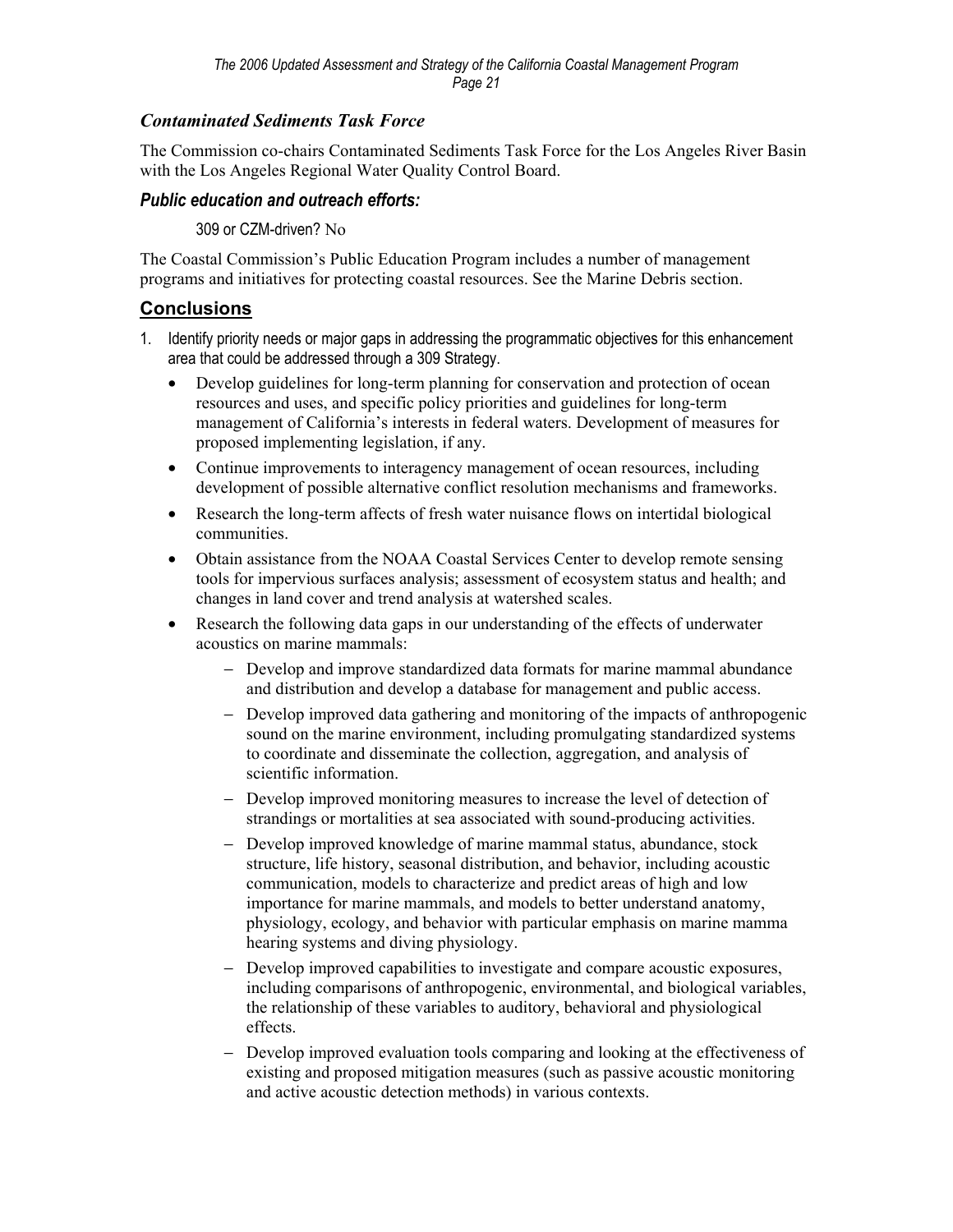- Ensure adequate studies to identify the impacts of once-through cooling and/or determining where it is feasible to switch to a less environmentally damaging alternative cooling method.
- For analyzing desalination and coastal power plants and fiber optic cables, better science is needed, particularly in understanding of the biological effects of open water intakes.
- Improve coordination and direction among the agencies (Coastal Commission, Regional Boards, State Board, and CEC) to ensure the studies being done for coastal power plants are adequate for the proposed desalination facilities.

What priority was this area previously and what priority is it now for developing a 309 strategy and designating 309 funding and why?

| <b>Last Assessment</b> |   | <b>This Assessment</b> |   |
|------------------------|---|------------------------|---|
| High                   |   | High                   |   |
| Medium                 | X | Medium                 | X |
| Low                    |   | Low                    |   |

As in the 2001 Assessment, Ocean Resources are a medium priority of the CCMP. Addressing the myriad impacts to ocean resources, both as an individual agency and in coordination with other agencies, will be an important aspect of the Commission's role during the next five years. NPS, oils spills, and other impacts of on- and offshore development will continually pose challenges to managing ocean resources. This enhancement area requires the persistent attention of the Coastal Commission to help ensure the balanced use and development of ocean resources. It is a medium priority relative to the other enhancement areas.

#### **Wetlands**

## **Section 309 Programmatic Objectives**

- I. Protect and preserve existing levels of wetlands, as measured by acreage and functions, from direct, indirect and cumulative adverse impacts, by developing or improving regulatory programs.
- II. Increase acres and associated functions (e.g., fish and wildlife habitat, water quality protection, flood protection) of restored wetlands, including restoration and monitoring of habitat for threatened and endangered species.
- III. Utilize non-regulatory and innovative techniques to provide for the protection, restoration, and acquisition of coastal wetlands.
- IV. Develop and improve wetlands creation programs.

#### **Resource Characterization**

1. Extent of coastal wetlands (chart)

The Coastal Commission does not have available the data needed to complete the chart provided by OCRM (extent in acres of tidal, freshwater, publicly-acquired, restored, or created wetlands).

Provide a qualitative description of wetlands status and trends based on the best available information. Also, identify any ongoing or planned efforts to develop quantitative measures for this issue area. Provide explanation for trends.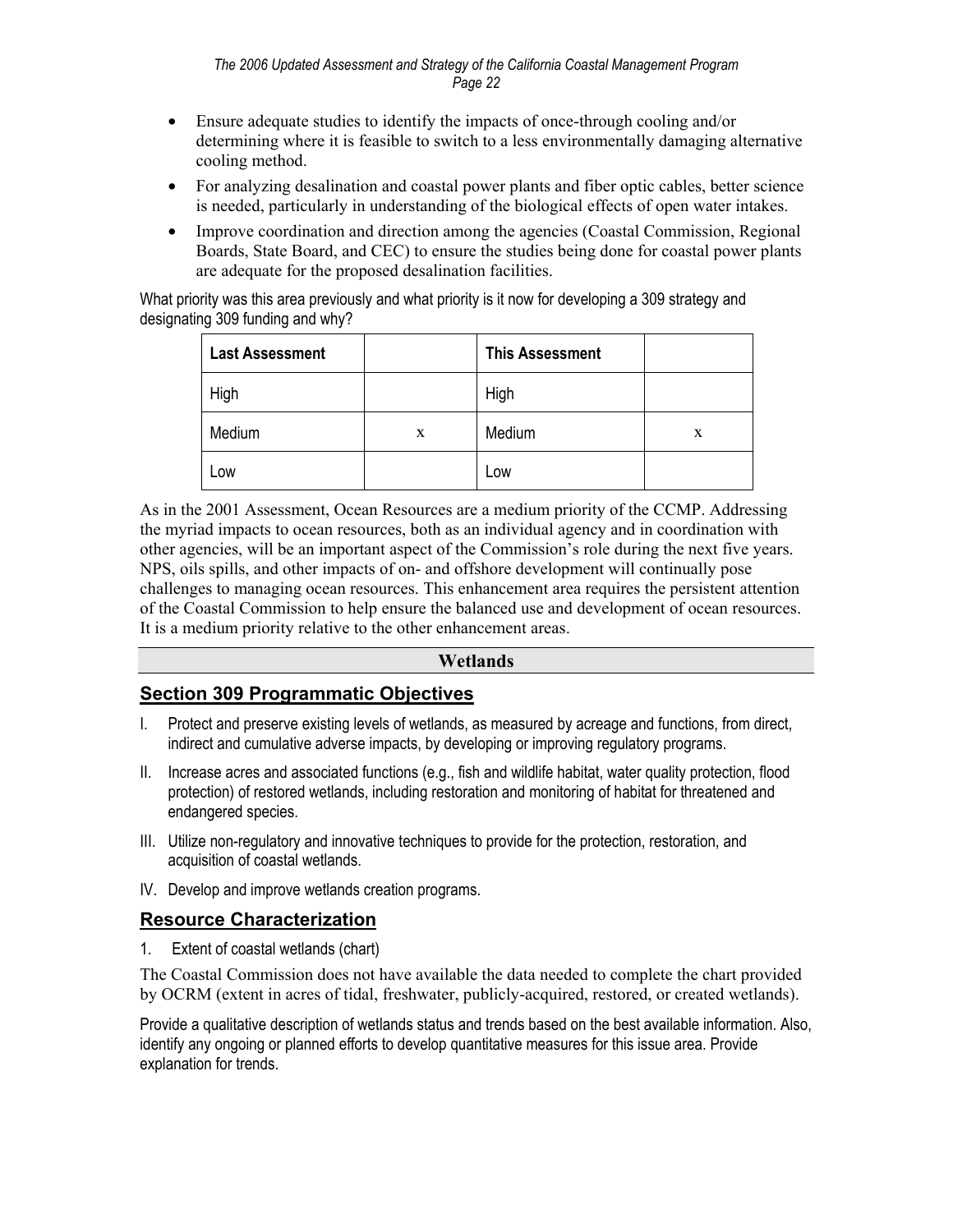## *Wetland Status and Trends*

Approximately 91% of California's wetland acreage present before European settlement has been lost.<sup>3</sup> However, there has been relatively little loss of wetlands within the California coastal zone over the last 30 years because of the extremely protective nature of Section 30233 of the Coastal Act. Essentially all impacts to wetlands have been small and a result of public use projects, such as seismic retrofits of bridges, double-tracking for railroads, and repair of utility lines.

There have been several large and ecologically extremely significant restoration projects initiated in recent years. These projects have been funded as mitigation for loss of deep water habitat in the Ports of Los Angeles and Long Beach or for direct impacts on fish populations due to the cooling water intakes for a coastal power plant.

- Hydrologic and biological restoration of the 600-ac Batiquitos Lagoon was completed in December 1997 after 90 years of degradation and loss of tidal influence. Following construction, the newly tidally influenced habitats have recovered many of the historical functions.
- The restoration plan for the 1,247-acre Bolsa Chica lowlands was approved by the Coastal Commission in November 2001; construction began in October 2004 and is estimated to be complete by August 2006. By that time, some 566 acres will be restored to tidal influence and an additional 200 acres will be made tidal some time in the future when oil field activities are discontinued.
- In October 2005, the Coastal Commission approved the final restoration plan for the San Dieguito lagoon, which will result is the creation of 150 acres of tidal habitats and the significant enhancement of many acres of existing, but degraded salt marsh and open water habitats. Construction will begin sometime in 2006 and continue for several years.

In addition to these large restoration efforts in southern California, there have been many projects throughout the state involving the restoration of small  $( $25 \text{ ac}$ )$  freshwater or tidal marshes. The Southern California Wetlands Recovery Project is a coalition of five federal and 12 state agencies tasked with the preservation, restoration, and creation of wetlands within the Southern California Bight. Since 1997, the group has directed \$62 million dollars toward this effort with 52% for acquisition, 31% for restoration, and 19% for planning. The State Coastal Conservancy oversees and staffs this initiative.

Keeping track of gains and losses of wetlands is a difficult task and one that has not been accomplished in California. However, the Coastal Commission is participating in the California Coastal Wetlands Monitoring Venture which is a cooperative effort of state and federal agencies that is being supported by the USEPA. Two of the major initiatives of this venture are to develop an inventory of wetlands using aerial imagery and to develop a method of assessing the quality of wetlands at a regional scale. Both are ongoing efforts. In the last three years, significant resources have been devoted to developing a California Rapid Assessment Method. It is currently in the final stages of verification. In combination these two initiatives will enable managers to track changes in both the extent and condition of wetlands both in and out of the coastal zone in California.

Characterize direct and indirect threats to coastal wetlands, both natural and man-made. For threats identified, provide the following information: scope of threat, recent trends, and impediments to addressing the threat.

<sup>1</sup> <sup>3</sup> Dahl, T.E. 1990. Wetland losses in the United States 1780's to 1980's. U.S. Department of the Interior, Fish and Wildlife Service, Washington, D.C.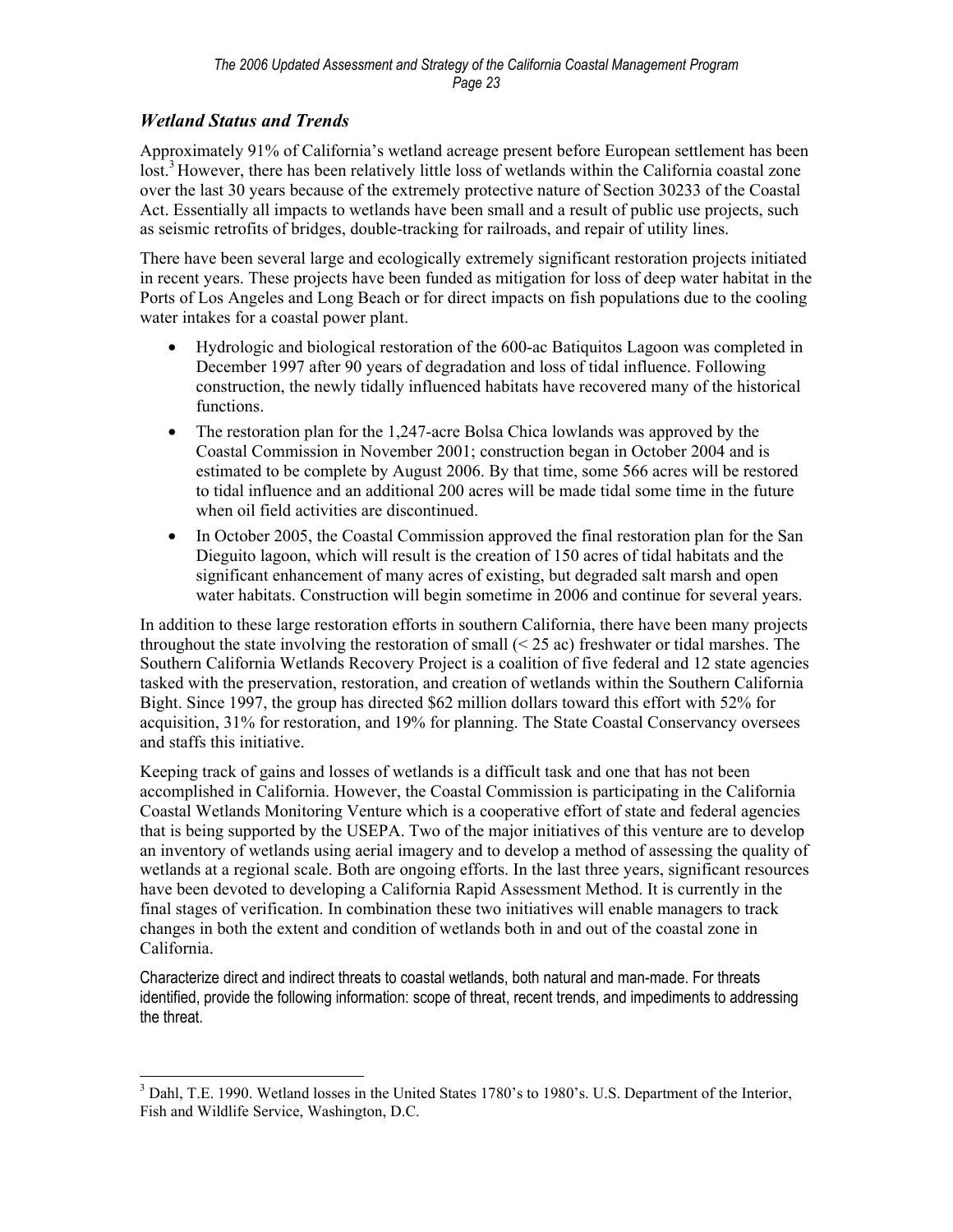Alterations of hydrology are a constant threat, especially in urban areas. The most common change is the addition of dry season nuisance flows from residential areas. These flows tend to be polluted and can change the character of the vegetation in coastal estuaries.

Erosion due to development activities contributes to downstream sedimentation of coastal wetlands. This is a significant problem in northern California where it is associated with commercial logging practices, in central and southern California where it is associated with housing construction and agricultural practices, and in the Tijuana National Estuarine Reserve, where it currently results mainly from erosion in Mexican tributary watersheds, but where construction activities related to the border fence are likely to be significant factors in the near future.

Pollution, particularly nutrient and bacterial pollution, is a constant threat to coastal wetlands. In wetlands that have been restored to significant tidal action, the problem will be somewhat alleviated, because the pollution will be carried into open coastal waters.

The channelization of our major waterways occurred long ago, although there are recent examples outside the coastal zone that affect coastal habitats. Channelization and habitat removal is still taking place throughout the state within the coastal zone as a result of activities of flood control districts in both urban and rural settings. There is no obvious remedy when the activities are undertaken for perceived public safety reasons.

Invasion by exotic species is taking place throughout the state and is probably underestimated. Control of ship ballast may reduce the future invasion of such species, but those species that are already present will likely continue to spread throughout the state at rates determined by chance and life history characteristics. It is unlikely that there will ever be resources to address the problem except in the case of the subset of species that are demonstrated to be major ecological or economic threats. Even with substantial resources, many species may represent an intractable problem.

Sea level rise should not be overlooked. Since many of our coastal tidal wetlands are closely bounded by development, there is little opportunity for a horizontal shift in habitat types. Over time many tidal wetlands will lose marsh habitat in favor of mudflat and open waters.

## **Management Characterization**

- 1. Within each of the management categories below, identify significant changes since the last assessment:
- Regulatory program, wetlands protection policies and standards, assessment methodologies (health, function, extent), impact analysis, restoration/enhancement programs, Special Area Management Plans, education/outreach, wetlands creation programs, mitigation banking, acquisition programs, and publicly-funded infrastructure restrictions

There were no changes in the above list of management categories provided by OCRM.

Mapping/GIS/tracking systems

As a NOAA Coastal Fellow during the period 2000-2002, Rebecca Ellin developed historical and current wetland maps for Del Norte, Humboldt, and San Mateo Counties. She obtained, interpreted, and digitized wetland areas from early maps (T sheets), and worked with personnel of the National Wetlands Inventory to obtain or develop maps of current conditions, which she also digitized and entered into a GIS system. Subsequently, through a cooperative program with USEPA, San Luis Obispo County, and the Coastal Commission, and funded by the USEPA, she coordinated the development of similar maps for San Luis Obispo County.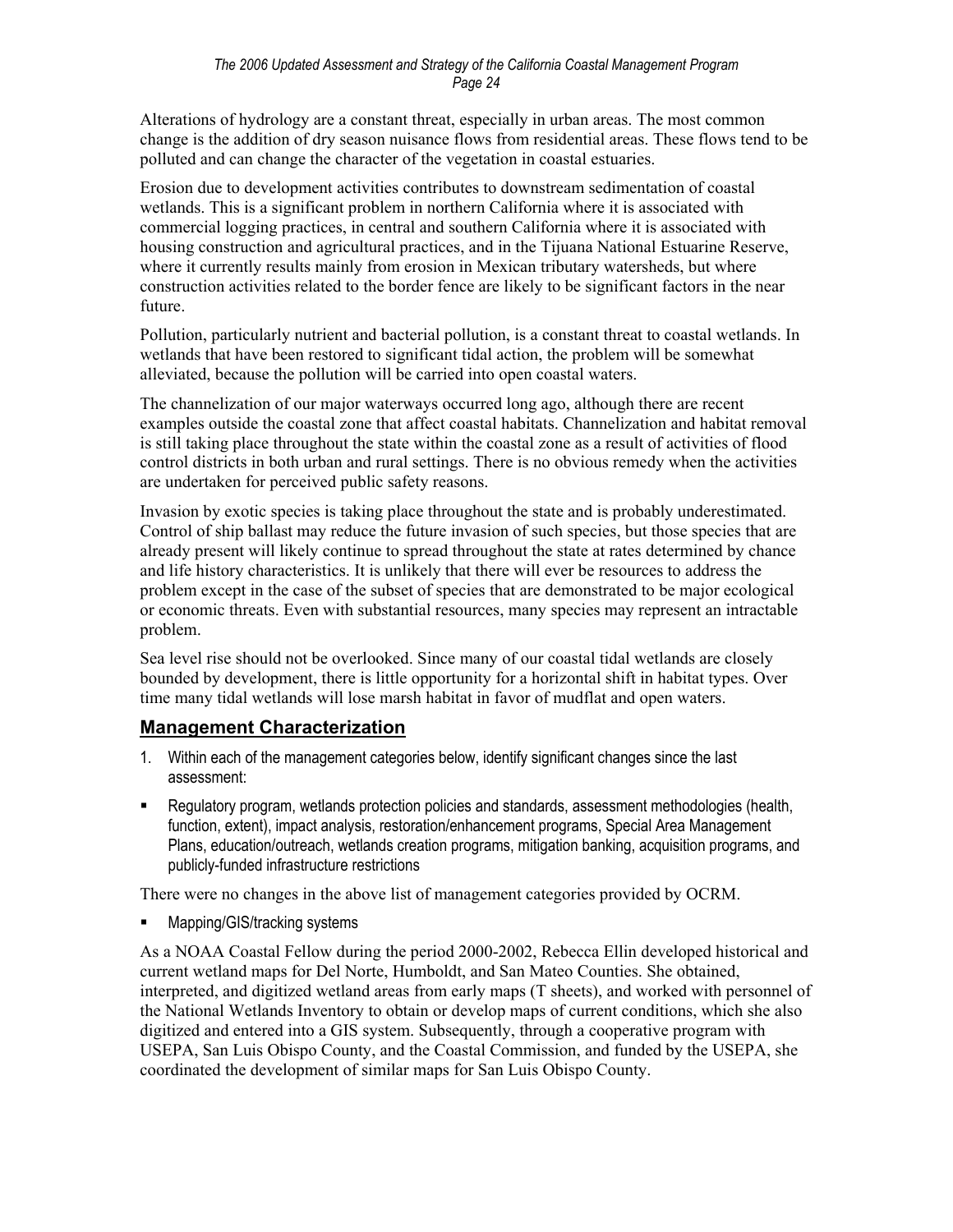For categories with changes provide the following information for each change:

- Characterize the scope of the change
- **Describe recent trends**
- **If all identify impediments to addressing the change**

#### *Assessment methodologies*

The major change is the significant progress in developing the California Rapid Assessment Method. C-RAM is close to being ready for routine use. Both members of the development team and academic researchers have been field testing and calibrating this assessment method.

#### *Restoration/Enhancement Programs*

The most significant program continues to be the Southern California Wetlands Recovery Project. The various elements of the program (Manager's Group, Scientific Advisory Panel, Citizens Groups, etc) are well-developed and functioning effectively. The major challenge in the future will be funding.

#### *Mapping/GIS/tracking systems*

There has been a continuous and significant increase in the development of useful GIS layers. The biggest challenges are to coordinate mapping and GIS efforts throughout the state, to increase the availability of GIS layers, to development funding and infrastructure to house geographic information systems (in ArcIMS or other formats) and to maintain both the network system and the databases, and to obtain public access to data on a parcel level.

#### *Mitigation Banking*

Mitigation banking is not a significant activity in the coastal zone and there does not appear to be much interest from those entities that have investment capital.

#### *Acquisition programs*

Southern California Wetlands Recovery Project is the most significant. The State Coastal Conservancy funds both acquisition and restoration throughout the state.

#### **Conclusion**

1. Identify priority needs or major gaps in addressing the programmatic objectives for this enhancement area that could be addressed through a 309 Strategy.

LCPs need to provide the basis for protection of wetlands and environmentally sensitive habitats (ESHA). Local governments need guidance from the Commission to include LCP wetland definitions that are the same or similar to the definition in the Commission's Regulations. This would provide strong direction to the technical specialists that ultimately do the wetland delineations upon which policy decisions are based. There is also a great need for statewide guidance on how to delineate wetlands.

Beyond wetlands, it is important that LCPs include the definition of ESHA contained in the Coastal Act and include the protective policies of Section 30240. Moreover, LCPs should provide for site-specific assessments of ESHA regardless of other LCP provisions that identify or map particular types of ESHA. ESHA must ultimately always be determined by assessing the existing conditions on a site, based on current knowledge of the functions and rarity of species and habitats.

Strong policies relating to spatial buffers around wetlands and sensitive terrestrial habitats are essential, as well. Such buffers provide numerous functions, including: (1) keeping disturbance at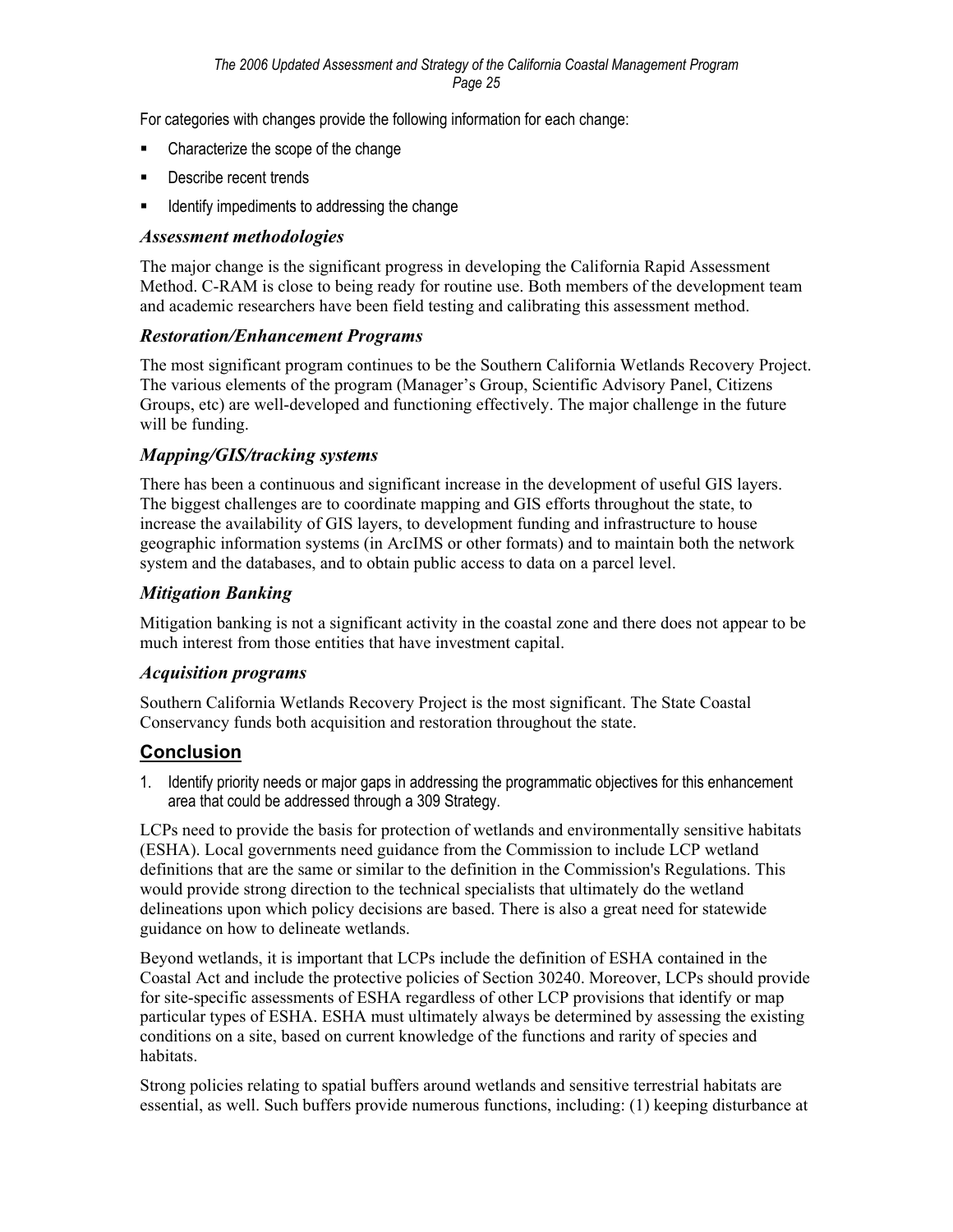a distance, (2) reducing impacts from domestic animals, especially cats, (3) providing complementary habitat, which is especially important for wetlands, (4) treating runoff, and (5) accommodating errors in habitat delineation. Habitat buffers should generally be at least 100 feet in width.

Other needs for managing and protecting wetlands and ESHA include: transportation corridor expansion, addressing fuel modification to prevent habitat loss, an increase in conservation easements, and encouraging community groups to take on restoration projects.

What priority was this area previously and what priority is it now for developing a 309 Strategy and designating 309 funding and why?

| <b>Last Assessment</b> |   | <b>This Assessment</b> |   |
|------------------------|---|------------------------|---|
| High                   | X | High                   | X |
| Medium                 |   | Medium                 |   |
| Low                    |   | Low                    |   |

Although significant progress has been made in some areas of wetland management, the overall goal of establishing an integrated, comprehensive wetland management and enhancement program remains unfulfilled. The Coastal Act clearly mandates the preservation and enhancement of California's coastal zone wetlands and ESHAs. Yet population growth, continuing development pressure, limited scientific understanding, lack of coordination and communication, insufficient funding and expertise, and political inconsistencies in protecting wetlands all impede substantial progress to achieving the overall goal. Wetland issues remain a high priority for enhancing the coastal program, from both a State and national perspective.

## **CUMULATIVE IMPACTS**

## **Section 309 Programmatic Objectives**

I. Develop, revise or enhance procedures or policies to provide cumulative and secondary impact controls.

## **Resource Characterization**

- 1. Identify areas in the coastal zone where rapid growth or changes in land use require improved management of cumulative and secondary impacts (CSIs). Provide the following information for each area:
- **Type of growth or change in land use**
- Rate of growth or change in land use
- **Types of cumulative and secondary impacts**
- 2. Identify areas in the coastal zone, by type or location, which possess sensitive coastal resources (e.g., wetlands, water bodies, fish and wildlife habitats, threatened and endangered species and their critical habitats) and require a greater degree of protection from the cumulative or secondary impacts of growth and development.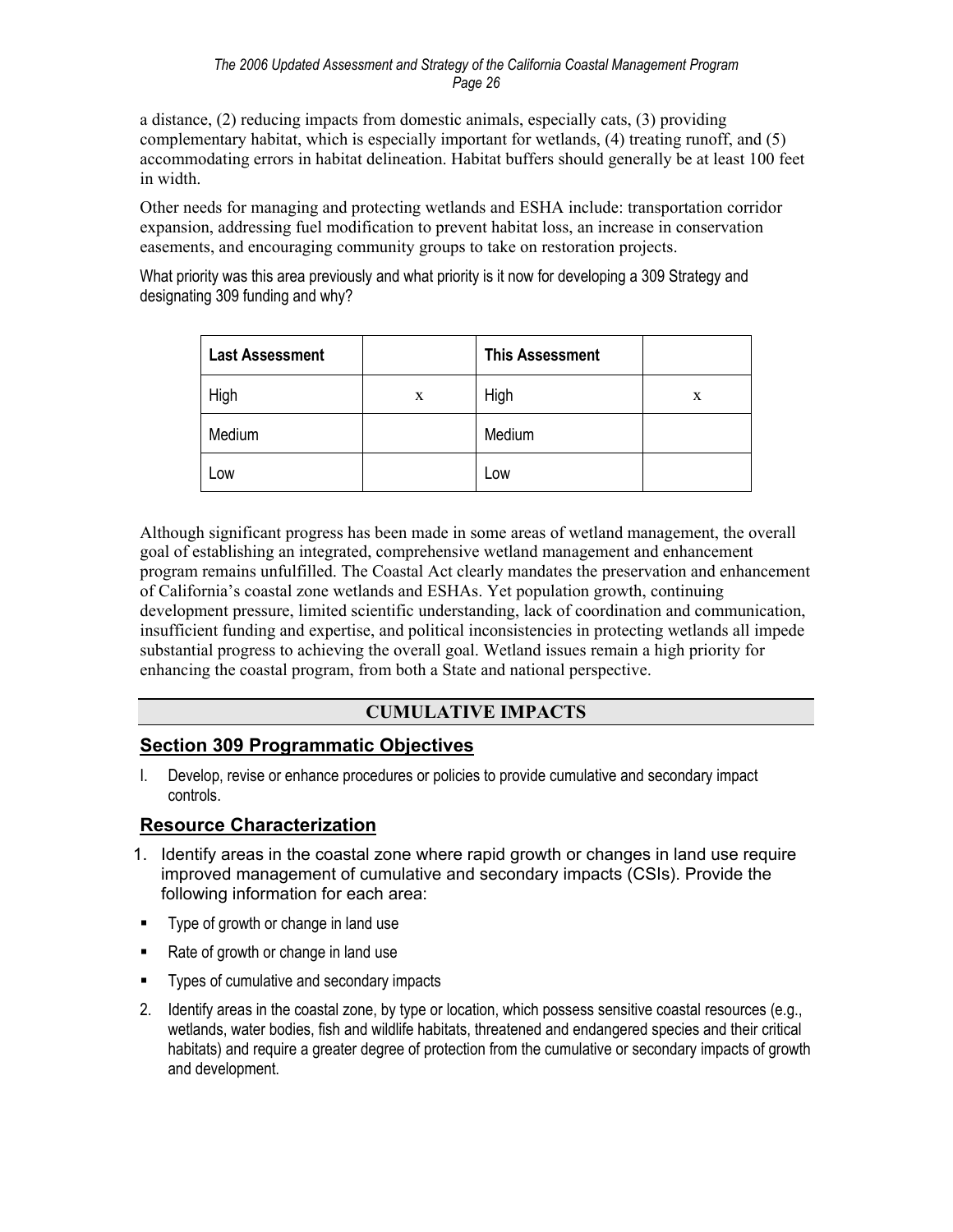The 2000 Census reported a statewide population of 33,871,648.<sup>4</sup> As of January 1, 2005, California's population exceeded 36.8 million persons.<sup>5</sup> Almost half of the state's population resides in four counties, the three coastal counties of Los Angeles, Orange, and San Diego, and the inland county of San Bernardino. In 2000 the population of coastal counties was estimated at 19.76 million. It is estimated to increase to 21.9 million in 2010 and 23.2 million in 2020. 6 Urbanization and other development pressures on resources and access to the coast will also increase as a result of this growth.

Since the last assessment, over 8000 regulatory and planning items have been submitted to the Commission for review. The Commission has reviewed over 9700 post-certification notices of local coastal permits approved by local governments pursuant to certified LCPs.<sup>7</sup> These incremental decisions when taken together can represent significant changes to coastal resources.

Much of the California coast has sensitive areas susceptible to cumulative impacts. The CCMP identifies the following as sensitive habitats: dunes, wetlands, riparian vegetation, tide pools, redwood and other forests, coastal scrub and sage, and grasslands. As growth in California continues, these resources are more prone to adverse impacts, especially in areas where resources have been seriously degraded in the past. Examples of cumulative impacts identified through Regional Cumulative Assessment Projects (ReCAP) and other enhancement projects include:

- loss of public access opportunities through incremental armoring of the coast;
- hardening of wetland edges;
- impacts to wetland hydrology and water quality;
- cumulative impacts to public access through increases in population demand and use;
- impacts to sensitive resources through increased use near access areas;
- drainage of polluted runoff into coastal waterways.

## **Management Characterization**

The Coastal Act specifically requires review of cumulative impacts; this concern is also implicit in many specific policies in the Coastal Act and LCPs. Generally, the CCMP controls cumulative impacts through the implementation of statewide resource protection policies at the local decision-making level, specifically through LCPs. However, LCPs are frequently amended and these amendments are often initiated for a particular development project, not for a programmatic change or policy modification. Project-driven amendments, which often seek to allow development projects that may not otherwise be permissible by the certified LCP, may result in cumulative impacts to resources.

Many LCPs are dated, having been developed in the early 1980s, and do not reflect current conditions or newer scientific information on coastal management. Without a programmatic review of their performance and incorporation of new, updated information, these LCPs are unlikely to effectively address cumulative impacts. Some local governments are initiating comprehensive updates to their LCPs through LCP Amendments, often as part of overall General

1

 $h<sup>5</sup>$  Department of Finance, Press Release, State Population Tops 36.8 Million;

 $4 \text{ http://quickfacts.census.gov/qfd/states/06000.html}$ 

Annual Growth More Than 500,000 for Sixth Year in a Row, May 2, 2005.<br><sup>6</sup> State of California, Department of Finance, Population Projections by Race/Ethnicity for California and Its Counties 2000–2050, Sacramento, California, May 2004 and State of California, Department of Finance, *E-4 Population Estimates for Cities, Counties and the State, 2001-2005, with 2000 DRU Benchmark.* Sacramento, California, May 2005.

 $<sup>7</sup>$  Data derived from queries to Permit Tracking System, 10/4/05. Not all items submitted resulted in public hearings.</sup> Number includes items such as administrative permits, extensions, emergency permits and waivers, but even these administrative items represent minor development proposals and result in some level of Commission review.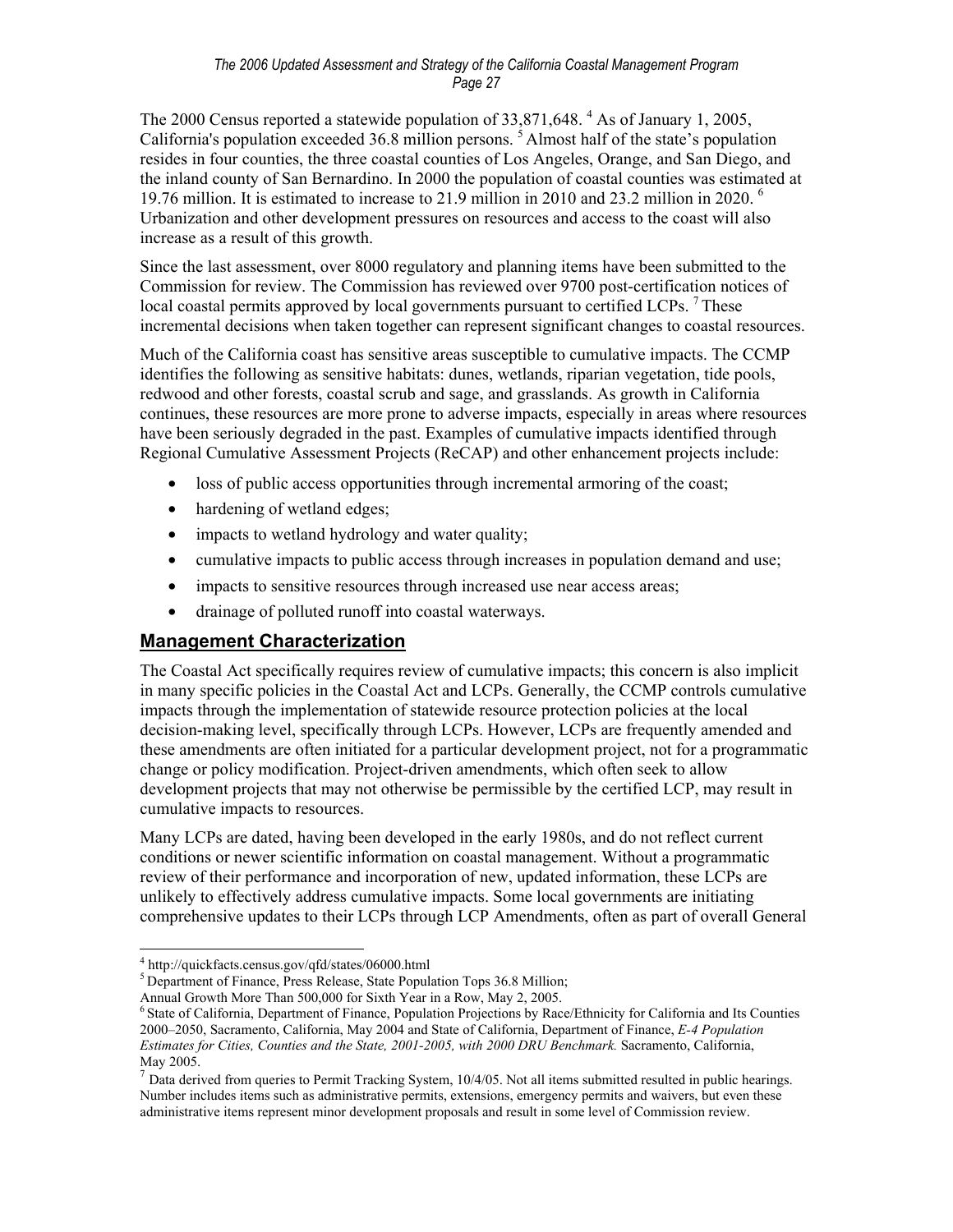Plan updates. These updates provide an effective vehicle to incorporate land use and policy revisions to address CSIs based on more updated information. In order to adequately consider cumulative impacts in updating Land Use Plans and policies, the Commission needs to provide more extensive technical assistance to local government staff.

As the state's projected population growth increases development pressures, CSIs will be increasingly addressed through actions taken by the Commission on coastal permit amendments and appeals of local decisions.

- 1. Identify significant changes in the state's ability to address CSI since the last assessment (e.g., new regulations, guidance, manuals, etc.). Provide the following information for each change:
- 2. Identify priority needs or major gaps in addressing the programmatic objectives for this enhancement area that could be addressed through a 309 Strategy (i.e., inadequate authority, data gaps, inadequate analytical methods, lack of public acceptance, etc.).

## *Addressing Cumulative Impacts in San Luis Obispo County*

During the assessment period, the Commission worked to implement recommendations of the San Luis Obispo (SLO) County LCP Periodic Review addressing cumulative impacts. Following an Implementation Strategy developed in December 2001, the Commission reviewed several LCP Amendments, implemented recommendations through regulatory actions, enhanced post certification procedures and interagency coordination. Many program changes addressing CSIs have been achieved through amendments to the SLO LCP. The following are some of the key Commission changes:

## **LCP Amendment Program Changes**

- Commission action on LCP Amendment SLO-MAJ-3-00 (May 2002) incorporated the Cambria Commercial Design Plan into the North Coast Area Plan component of the LCP and addressed various Periodic Review recommendations for the Cambria commercial areas related to water quality protections, riparian setbacks, flood hazard provisions and community character.
- Other LCP Amendments approved by the Commission addressed necessary procedural improvements in the LCP (SLO-MAJ-1-01, Part B) (March 2003).
- The Commission approved a Specific Plan for the Oceano Area that updated policies (SLO-MAJ-1-02; April 2004).
- The Commission approved an operations and maintenance program for the Port San Luis Harbor that addressed various water quality recommendations. (3-02-071; March 2003).
- Commission action on the County Grading Ordinance addressed several water quality, agricultural resource, sensitive habitat and procedural recommendations. An archaeological resource site was protected through Commission action to negotiate acceptance of an OTD by a nonprofit entity in Cambria.
- The Commission reviewed a revised LCP Grading Ordinance and adopted suggested modifications to implement in part cumulative and secondary impact recommendations related to avoiding and minimizing polluted runoff and protecting scenic, environmentally sensitive habitat and agricultural resources. The County did not accept the suggested modifications and Commission staff continues to work with the County to address grading issues.
- The Commission reviewed an LCP Amendment on Cambria Commercial Design Guidelines to address, in part, cumulative impacts on scenic resources, and community character and water quality in Cambria (LCP Amendment No. 3-00).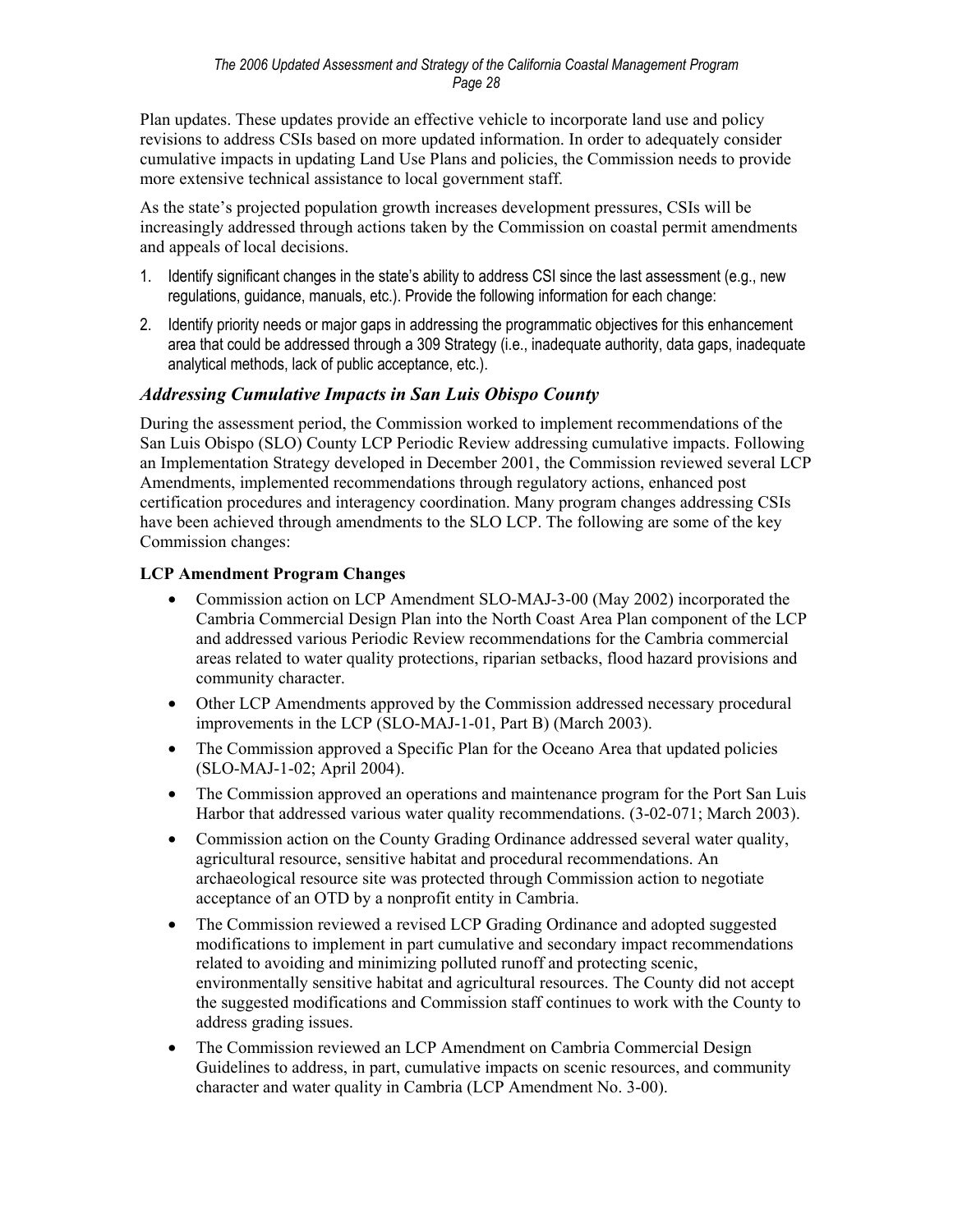- The Commission reviewed an LCP Amendment to implement Phase I of the Periodic Review Recommendations to address CSIs (SLO-MAJ-1-03; Sept. 2003).
- The State's acquisition of a conservation easement over a large portion of the north coast of San Luis Obispo County (the Hearst Ranch) may address significant CSIs.

#### **Regulatory Program Changes**

- On appeal, the Commission approved a permit to replace water tanks in Cambria (A-3- SLO-05-017) to provide additional water storage to meet the community's system wide fire protection, back-up emergency, and daily operational needs. The project included measures to avoid encroachment into Monterey pine forest ESHA, which addressed cumulative and secondary impact recommendations related to the shortage of available water supplies to support new development in Cambria review and related to ESHA protection.
- Coastal Commission permit 3-01-063 (Oceano Sand Moving) addressed the Periodic Review access and ESHA recommendations related to managing the impacts of the sand accumulation along a beachfront residential area and implemented Periodic Review recommendations to address dune habitat restoration and enhancement.
- Commission approval of a permit for a wastewater treatment system  $(A-3-SLO-03-113)$ to serve areas of Los Osos, Baywood Park, and Cuesta-by-the Sea, included measures to manage groundwater levels, to address CSIs of development, to address public service and water quality recommendations.

## **Procedural Program Changes**

- Several changes to local processes have been implemented that do not require LCP amendments. For example, improvements made to the format and processing of the Final Local Action Notices such as corrections to the appeal dates and noticing of nonappealable development will improve post-certification monitoring and public noticing.
- The Commission staff has made some improvements to the protocols for ESHA surveys as part of ongoing work on the Los Osos Habitat Conservation Plan (HCP),
- Planning is ongoing towards of completion of a management plan at the Piedras Blancas Lighthouse, which has the potential to carry out several habitat and access recommendations of the Periodic Review.
- The SLO County staff increased coordination with Commission staff on certificates of compliance thereby addressing some Periodic Review development recommendations.

#### **Program Needs**

While many LCP program changes have been implemented through amendments and permit appeals, and county-initiated update of Area Plans is continuing, future progress is impeded by lack of adequate Commission staff resources to provide technical assistance and lack of grant funding assistance to facilitate local planning efforts. Additional impediments exist at the local level as the County Board of Supervisors may disagree with recommendations adopted by the Commission and there currently exists no mechanism to provide extensive education to local decision makers, or to ensure implementation of the Periodic Review recommendations.

## *Addressing Cumulative Impacts in Monterey County*

In September 2004, the Commission completed a draft evaluation report and recommendations for the Monterey County LCP Periodic Review addressing cumulative impacts. This included evaluating coastal permits authorized and other actions implementing the LCP. The review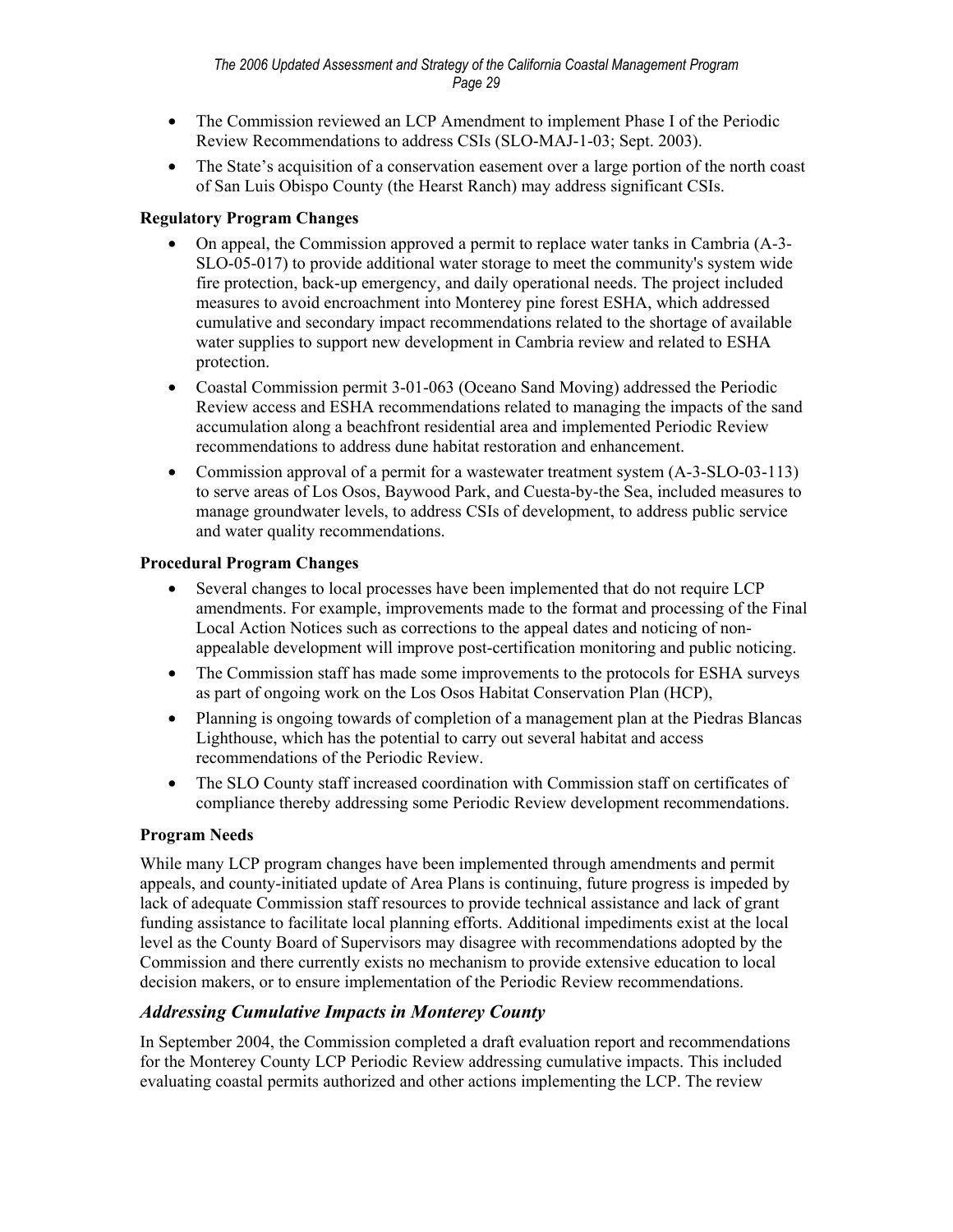addressed the Commission directed staff to work with the County to address the recommendations as part of the County's General Plan/LCP Update process.

#### **Regulatory Program Changes**

- Periodic review and cumulative and secondary impact information and recommendations were used in Commission review of the proposed expansion of the Community Hospital of Monterey Peninsula (3-03-068) which proposed to permanently convert 3/4 of an acre of Monterey pine forest to hospital use.
- Periodic review and cumulative and secondary impact information and recommendations regarding water supply factored into the Commission's denial of a proposed subdivision in northern Monterey County on appeal (A-3-MCO-04-054).

#### **Procedural Program Changes**

- Periodic review and cumulative and secondary impact information and recommendations concerning the California Coastal Trail were utilized in commenting on the Forest Service's Southern California Land Management Plan Revisions.
- Periodic review and cumulative and secondary impact information and recommendations concerning public access in the vicinity of Carmel River were utilized by the Big Sur Land Trust in advancing the planning process for public trail connections in that area.
- Planning for the Salinas Road/Highway One interchange by Caltrans continues following the parameters established in the Periodic Review to address CSIs.
- The Periodic Review information and recommendations regarding transportation were used to generate comments to (and in discussions with) Transportation Authority of Monterey County (TAMC), Caltrans, and the County Redevelopment Agency on their proposed highway and rail improvement projects.
- The Periodic Review suggested standards for the California Coastal Trail (CCT) alignment and design that were subsequently adopted for TAMC's portion of the Monterey Bay Sanctuary Scenic Trail (MBSST) project; the MBSST is planned to extend northwards from Marina along the former UPRR Monterey Branch Line right of way, now acquired by TAMC for rail-and-trail purposes.
- The Periodic Review recommended incorporation of policies that would establish an hierarchy of measures for landslide disposal along the Big Sur Coast, as needed to maintain public access & mobility along Highway 1 while protecting the marine environment within the Monterey Bay National Marine Sanctuary. These measures were developed through the Coast Highway Management Plan (CHMP), funded by the Federal Highway Administration through Caltrans, under the National Scenic Byway Program.
- Staff reviewed and commented on multiple CEQA documents regarding the extant Monterey pine forest and habitat in Del Monte Forest, participated in a series of meetings and discussions with Monterey pine forest experts.

#### **Program Needs**

While planning for the General Plan Update is continuing in Monterey County, future progress is impeded by lack of adequate Commission staff resources to provide technical assistance. Additional impediments exist at the local level as the County Board of Supervisors may disagree with recommendations submitted by the Commission as part of the draft report, and there currently exists no mechanism to ensure implementation of the recommendations.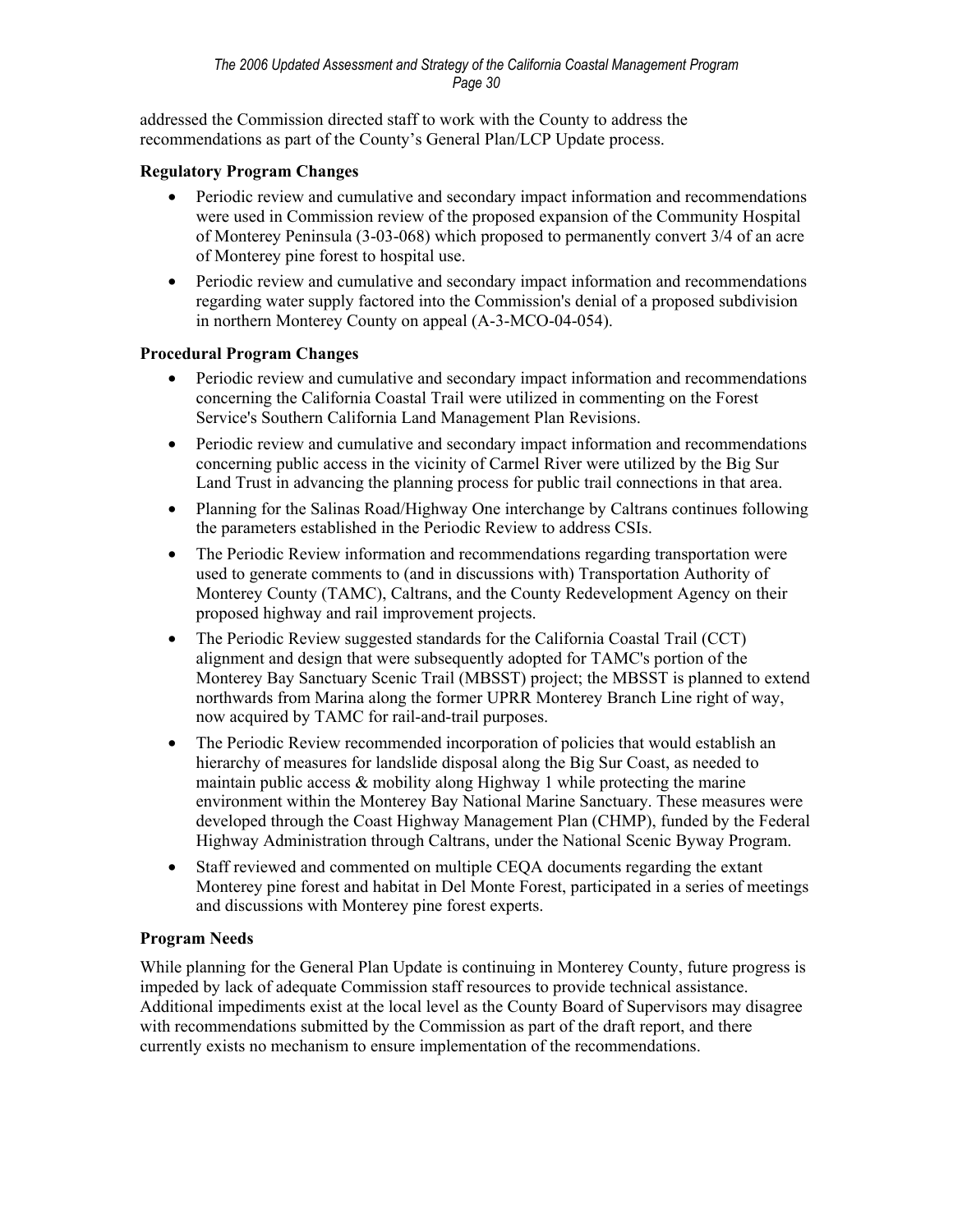## *Implementing Cumulative Impacts Mitigation*

Since 2001, the Commission has achieved acceptance of 132 Offers to Dedicate Conservation and Open Space Easements (OTDs). These accepted easements implement required mitigation to protect scenic, open space and habitat areas from development impacts. Roughly half of the OTDs are to mitigate cumulative impacts of development in the Santa Monica Mountains.

#### **Program Needs**

While efforts continue to get OTDs accepted, several impediments exist. Many nonprofit organizations indicate that such OTDs may not be accepted without funds to pay for monitoring and maintenance or restoration needed. Current Conservancy grant programs are not able to provide operations funding and incentive funding is needed. Conservation and Open Space OTDs are often significantly more difficult to evaluate than Public Access OTDs because it is often harder to locate the exact easement on a property. Negotiation for acceptance is often more difficult because as no public use is allowed as part of Conservation and Open Space OTDs, there are fewer parties interesting in accepting the easement. Additional impediments exist in developing and implementing adequate databases to track and monitor OTDs.

There are roughly 648 OTDS remaining to be accepted. At the Commission's current rate of about 40-50 OTDs accepted per year at current staffing levels it would require over 15 years to achieve acceptance of all outstanding OTDs. Additional staff resources are needed to accelerate acceptance.

## *Addressing Cumulative Impacts in Other LCP Updates, Amendments and Regulatory*

#### **Program Changes**

- As part of the LCP Amendment for the Orange County Bolsa Chica segment, the Commission staff completed a biological assessment and resource analysis. Measures to address cumulative impacts were implemented as part of the Commission action on the LCP Amendment.
- The Commission initiated a Periodic Review of the Marina del Rey LCP, which will include an assessment of cumulative impacts of development on the access, recreation, and transportation resources in and adjacent to Marina del Rey. Draft recommendations have been developed.
- The Malibu/Santa Monica Mountains ReCAP findings and recommendations provided critical information that was used in the Commission development of the City of Malibu Local Coastal Program that was certified in September 2002. The geographic information system developed as part of the Malibu/Santa Monica Mountains ReCap is a valuable tool for Commission staff in the review of coastal development permits and enforcement cases in the unincorporated portion of the Santa Monica Mountains in Los Angeles County.
- Recommendations from the pilot ReCAP for the Monterey Bay Region report continue to be implemented in coastal permit and appeals and LCP Amendments.

#### *Improved Information Management*

To enhance the implementation of the Transfer of Development Credit (TDC) Program in the Santa Monica Mountains, the Commission staff updated the existing database to improve the tracking of TDCs in the Santa Monica Mountains/Malibu area. Improved tracking will ensure that required cumulative impacts mitigation will be protected.

The Commission staff implemented the Database and Inventory of recorded Offers to Dedicate Open Space Easements to monitor the location and acreage of lands protected statewide through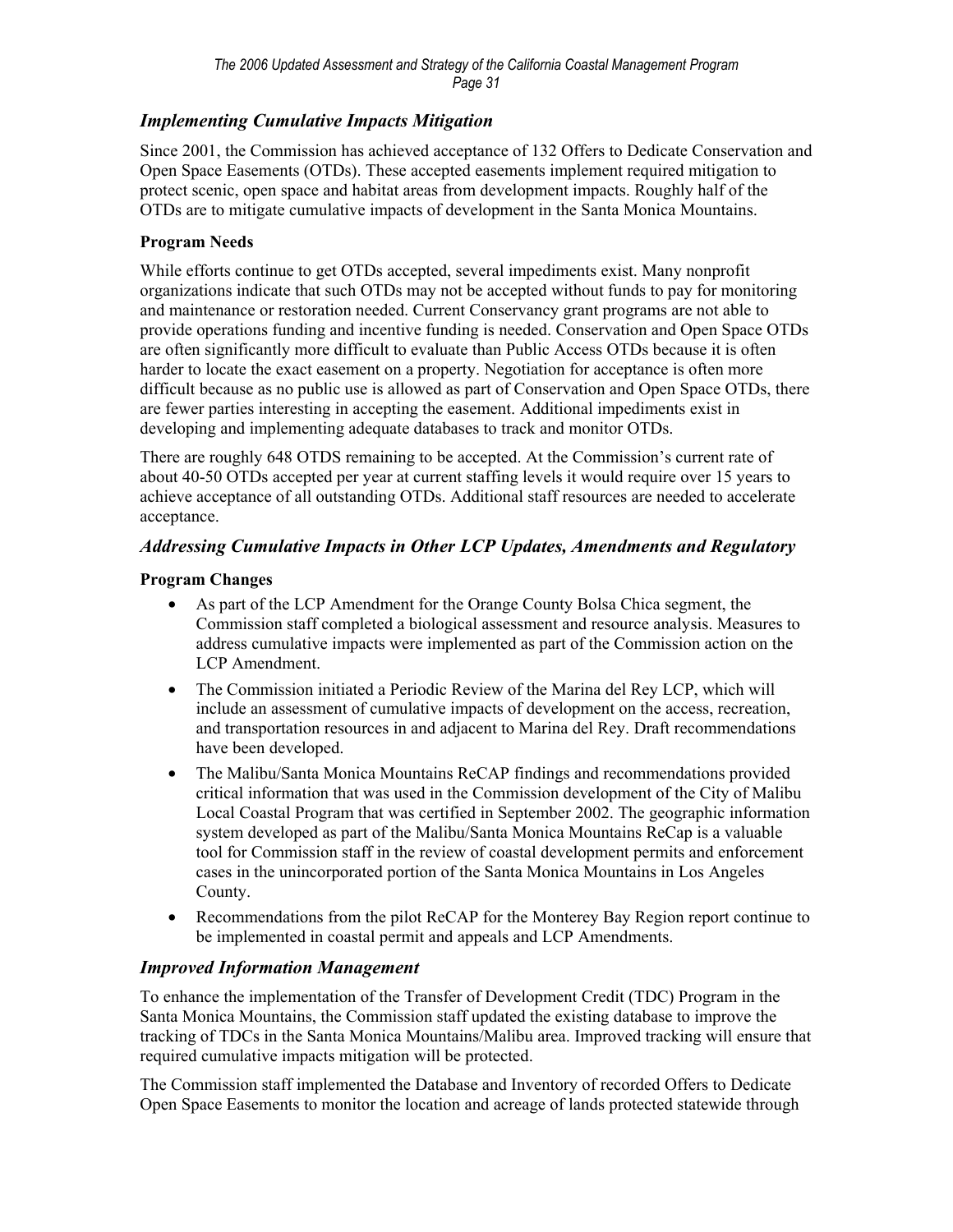conservation easement conditions and lots retired in the Santa Monica Mountains under the Transfer of Development Credit Program. Conservation and Open Space OTDs are required to mitigate cumulative impacts of development to scenic, habitat and other resources throughout the state.

## **Program Needs**

LCP Amendments are emerging as a key mechanism for addressing CSIs. Currently the Commission lacks an effective means to monitor and evaluate the implementation of LCP Amendments. The Commission needs to improve its ability to electronically access certified LCPs and to track and evaluate the implementation of amendments to the LCPs. Improved access to easement information is needed to improve analysts' consideration of regional access needs as part of the regulatory program. The existing TDC and OTD ordinances need to be updated and integrated into a GIS and available as part of an Integrated Mapping Service.

## **Conclusion**

1. Identify priority needs or major gaps in addressing the programmatic objectives for this enhancement area that could be addressed through a 309 Strategy (i.e. inadequate authority, data gaps, inadequate analytical methods, lack of public acceptance, etc).

Commission staff must continue to implement policies derived from the specific recommendations of the five ReCAP/Periodic LCP Review analyses (Monterey Bay Region, Santa Monica Mountains/Malibu, San Luis Obispo County, Monterey County, and LA County/Marina del Rey). The implementation measurements improve LCP policies and implementation ordinances in the project areas and also lead to improved policies and ordinances throughout the coastal zone, especially in addressing CSIs.

As growth in the coastal zone continues, pressure increases on the ability of the public to access the coastal. Pressure is also increasing on the ability to protect and provide a wide range of adequate public recreation and visitor support facilities. The Commission staff must develop new plan provisions and policy mechanisms to ensure maximum public access to the coast and provision of adequate support facilities so that cumulative development pressures will not result in conversion or loss of affordable facilities and access.

Although the Commission allocated staff to the ReCAP/Periodic Review programs to address cumulative impacts in plan development, staffing levels remain inadequate to address both ongoing permit review and Periodic Review of cumulative impacts. There continues to be a lack of adequate mechanism to ensure Commission recommendations are implemented. The Commission should continue to seek legislative support for funding for staff to work on periodic LCP reviews and for legislative changes to incorporate requirements to ensure implementation of Commission adopted recommendations.

The Commission should continue its efforts to provide incentives for local governments to update and amend their LCPs, as Commission is still unable to require such changes; under the CCMP, a local government assumes responsibility for implementing the Coastal Act after certification of its LCP. Lack of funding to assist local governments in local coastal planning is a significant impediment. The Commission should continue to seek ways to increase funding to local governments. In addition, methods are needed to update local land use plan (LUP) maps and to assist local governments in comprehensively evaluating the cumulative effects of LUP amendments.

Continued improvements to the permit tracking database to emphasize monitoring of LCP Amendments and condition compliance would improve the ability of Commission staff to use the data in analyzing cumulative impacts.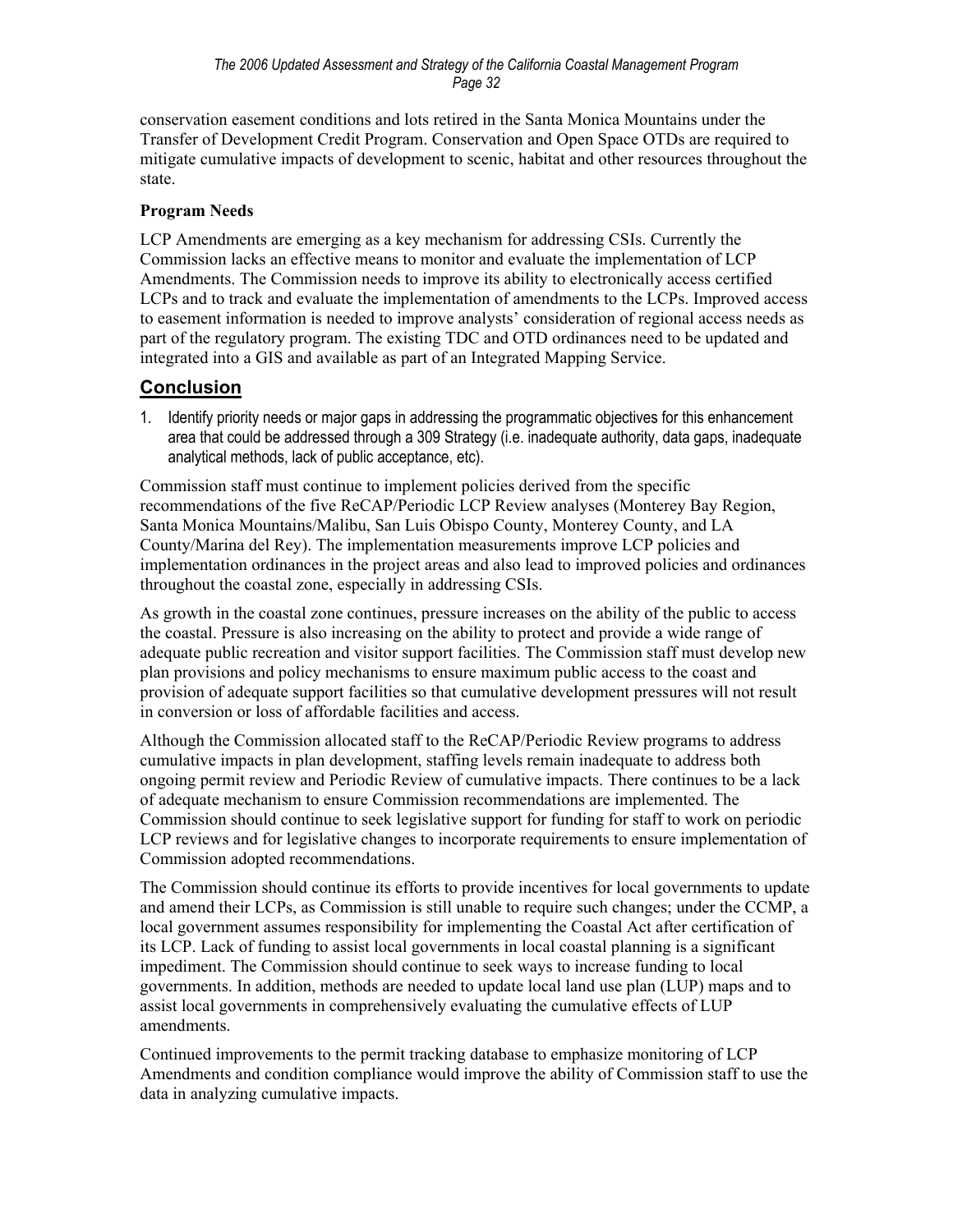Internet mapping services and statewide GIS data, available to both Commission and local staff, would provide an enormous benefit for coastal protection. Expanding the Commission's GIS to include parcel data and providing IMS capability would enhance the agency's ability to undertake cumulative impact analysis on both a regional and a statewide basis. A more comprehensive GIS that uses parcel data to link to other datasets (like the PTS) could provide important information to both Commission staff and to local governments in reviewing and analyzing policies, ordinances, and permits. Commission staff should also be trained to use IMS in their analyses. In addition, an enhanced GIS would assist in tracking and reporting national performance indicators.

The Commission needs to continue to link coastal program improvements to local and regional watershed planning and management and growth management efforts within regions of the state outside the coastal zone.

The Commission should strive to improve links between science and policy makers. The link will help the Commission base its permitting decisions on a stronger scientific foundation. At the same time, the link would improve management of the cumulative impacts of coastal development and growth in priority enhancement areas of access, wetlands, and hazards management. Long term research and monitoring in cooperation with scientists and academic researchers is needed to better understand the actual status of critical coastal resources.

What priority was this area previously and what priority is it now for developing a 309 Strategy and designating 309 funding and why?

| <b>Last Assessment</b> |   | <b>This Assessment</b> |   |
|------------------------|---|------------------------|---|
| High                   | X | High                   | X |
| Medium                 |   | Medium                 |   |
| Low                    |   | Low                    |   |

Cumulative and secondary impacts of development affect every other enhancement area in some way. Because California continues to have a burgeoning population, the accompanying development keeps cumulative impacts at the forefront of coastal management concerns. The incremental nature of development decisions means that the Commission must remain alert to their impacts. Applying the regional review methodology developed under past regional cumulative assessment projects is a high priority for addressing the management of cumulative and secondary impacts at the state and local level.

## **MARINE DEBRIS**

## **Section 309 Programmatic Objectives**

I. Develop or revise programs that reduce the amount of marine and lake debris in the coastal zone.

The Commission carries out an ongoing, statewide campaign that combines conservation, education, outreach to underserved communities, and hands-on action to address marine debris and ocean pollution and encourage coastal protection and restoration. The campaign promotes environmental stewardship and community pride.

Programs include:

- the statewide annual Coastal Cleanup Day;
- the year-round Adopt-A-Beach program of beach cleanups;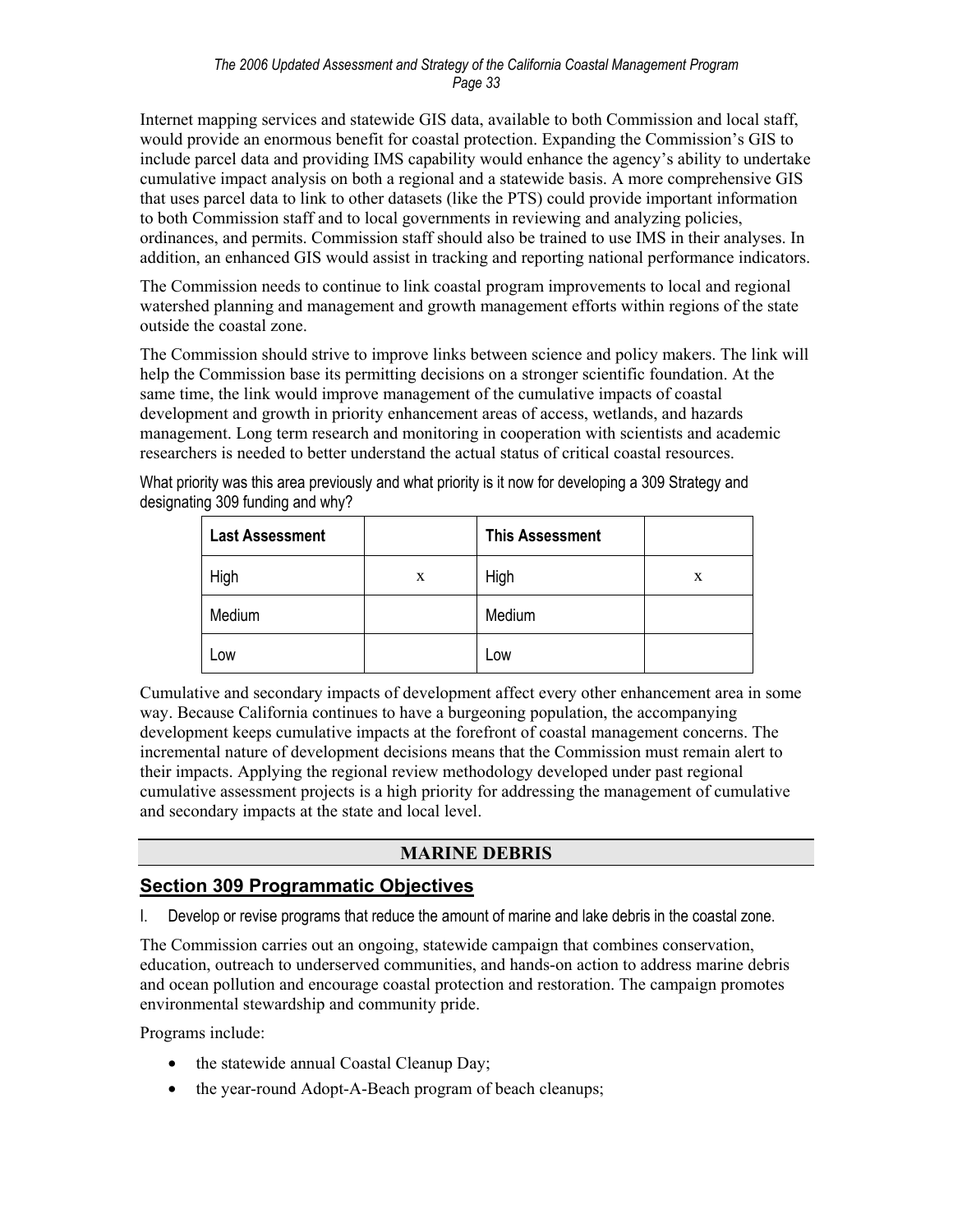- a statewide clean boating campaign;
- an on-line directory of marine, coastal and watershed educational resources;
- a marine education and restoration grant program;
- a marine debris focused school assembly program and kids beach cleanup;
- a set of K-12 marine debris-oriented school materials called Save Our Seas;
- a science activity guide for teachers in grades 3 through 8, with community service activities for all grades, called Waves, Wetlands and Watersheds;
- the Coastal Stewardship Program, which includes the Coastal Stewardship Pledge, a Partners Program and the distribution of Seafood Watch cards;
- a community-based restoration and education program at Upper Newport Bay in Orange County;
- a K-12 curriculum for Upper Newport Bay, called Our Wetlands, Our World;
- a Coastal Art and Poetry contest for K-12,
- an amateur photography contest;
- a website: coastforyou.org; and
- the Plastic Debris: Rivers to Sea Project (see below).

In 2004 and 2005, the Commission worked in partnership with the Algalita Marine Research Foundation (AMRF) on the Plastic Debris: Rivers to Sea Project. Funded by a grant from the State Water Resources Control Board to AMRF, the Project includes a monitoring component to assess the plastic debris loading and sources of trash and plastic in two urban southern California rivers; a planning component to identify actions to help government, industry and non-profit organizations reduce the discharges of plastics and trash in urban runoff; and an education component to increase awareness of the issue among interested parties. The Project held the Plastic Debris: Rivers to Sea conference in Redondo Beach on September 7 to 9, 2005, and produced a website www.plasticdebris.org. The Commission intends to continue to work on this Project in the next phase, which will focus on implementation of the Action Plan, and is seeking funding to do so.

In the coming years, the Commission education program plans to continue to work with the fishing community to reduce the waste associated with fishing, especially nets and monofilament line, and encourage recycling of these products. The focus of these efforts will be around Coastal Cleanup Day and through the Clean Boating Program.

#### **Marine/ Debris Characterization**

| <b>Source</b>                                           | Impact (Significant/Moderate/Insignificant) | <b>Type of Impact</b>                                                                   |
|---------------------------------------------------------|---------------------------------------------|-----------------------------------------------------------------------------------------|
| Litter and other<br>Non-point sources<br>(urban runoff) | significant                                 | Aesthetic, fisheries resources,<br>wildlife, habitat, health & safety, and<br>economic. |
| <b>Beach Litter</b>                                     | significant                                 | Aesthetic, habitat, wildlife, health $\&$<br>safety, and economic.                      |

1. Extent of marine debris and its impact on the coastal zone.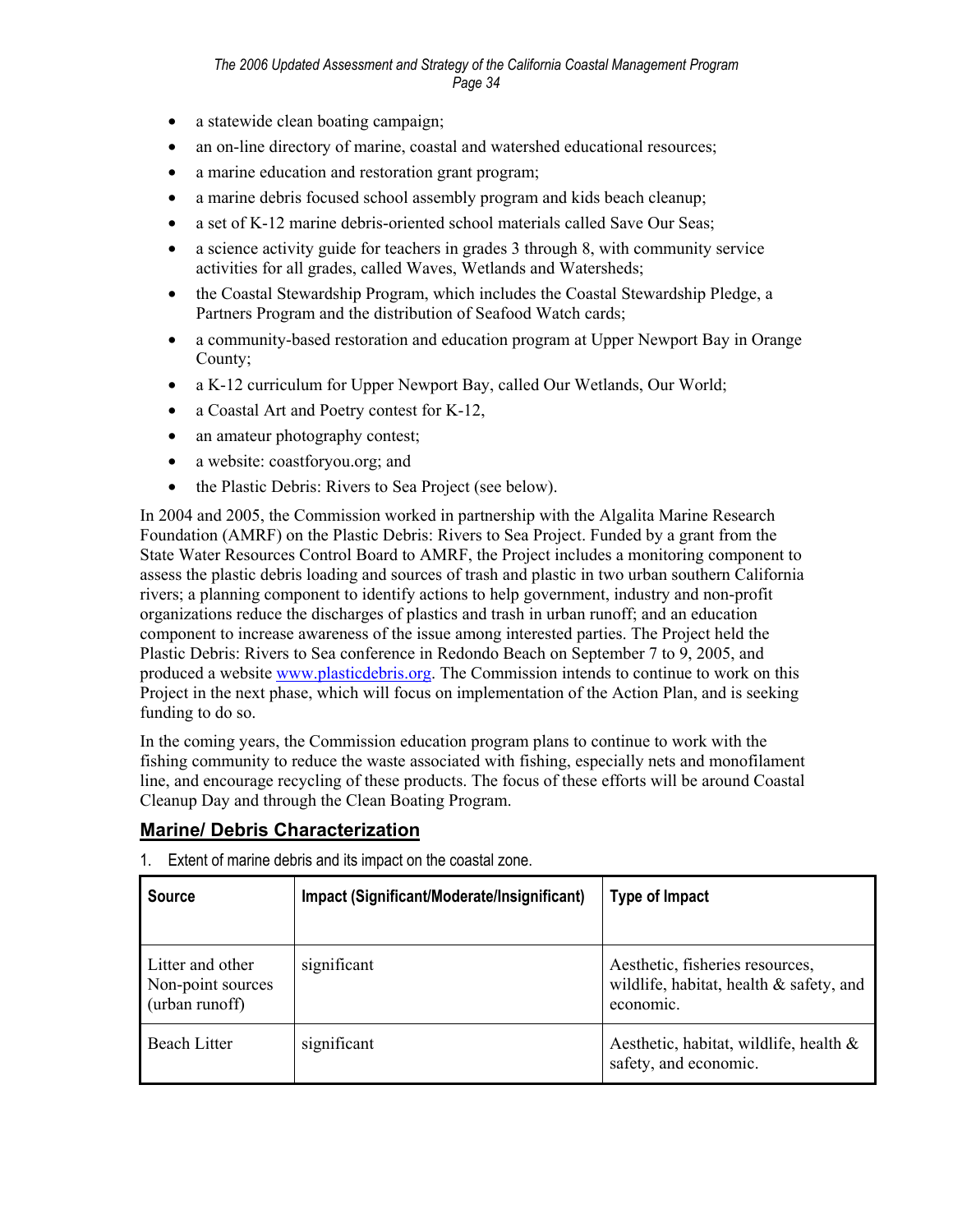| <b>Source</b>                 | Impact (Significant/Moderate/Insignificant) | <b>Type of Impact</b>                                                                                 |
|-------------------------------|---------------------------------------------|-------------------------------------------------------------------------------------------------------|
| <b>Plastics Industry</b>      | significant                                 | Mainly pellet related impacts –<br>aesthetic, fisheries resources,<br>wildlife, habitat, and economic |
| <b>Boating</b>                | moderate                                    | Aesthetic, fisheries resources,<br>wildlife, habitat, and economic                                    |
| Offshore<br>operational waste | low                                         | Aesthetic, fisheries resources,<br>wildlife, habitat, and economic                                    |
| Sewage and<br>medical waste   | low                                         | Primarily health $\&$ safety, also<br>aesthetic and resource damage.                                  |

If any of the sources above or their impacts has changed since the last assessment, please explain.

Plastic continues to be the biggest and most persistent contributor to marine debris. Studies completed since the last assessment have improved our understanding of the extent and impacts of the plastic marine debris problem. These studies have raised four main areas of concern. First, the extent of the plastic debris problem offshore, in the open ocean, is much greater than previously imagined. The Algalita Marine Research Foundation and the Southern California Coastal Water Research Project have conducted studies comparing the mass of plastic debris to the mass of plankton in various locations. In the north Pacific Central Gyre, a nutrient poor area where debris accumulates, the researchers found six times the mass of plastic to plankton. Offshore the Los Angeles and San Gabriel rivers, the ratio of plastic to plankton mass was 2.5:1. Second, plastic pellets have been found to serve as a transport mechanism for toxic chemicals, including PCBs and DDE. Researchers have found that these chemicals concentrate on plastic at more than one million times background levels. This finding has implications for potential impacts to marine food chains, and additional research is needed. Third, studies have found that plastic pellets and other "microplastics" (the product of plastic products that have photodegraded) are a greater problem than previously thought. These are the plastics that pose the greatest threat to wildlife from ingestion, since many look similar to food sources, such as fish eggs. In addition, they are ingested indiscriminately by filter feeders such as salps. Plastic pellets were the number one item found in a debris study of Orange County beaches. A fourth area of impact of marine debris that has been identified in recent years involves invasive species using plastic debris to transport to new areas.

In terms of beach cleanups, our main tool for assessing trends is the data card provided by the Ocean Conservancy for the International Coastal Cleanup. A recent focus of the California Coastal Cleanup has been expanding the cleanup inland, to clean the rivers and waterways that drain to the coast in an effort to educate the public about the watershed connection and stop debris from getting to the coast and ocean. We now have cleanups in 45 of the 58 counties in California. An unempirical look at the data from the California Coastal Cleanup indicates that while the coast may be getting somewhat cleaner (less trash per coastal cleanup volunteer in recent years), the inland cleanups more than make up for this. Illegal dumping and waterway pollution are becoming a much larger proportion of the debris picked up during each Coastal Cleanup. In 2004, we had record numbers both in terms of volunteers (50,753) and trash collected (912,147). In 2005, more than 47,770 volunteers removed over 881,000 pounds of debris from over 700 sites during what was geographically our largest cleanup ever (these numbers are not yet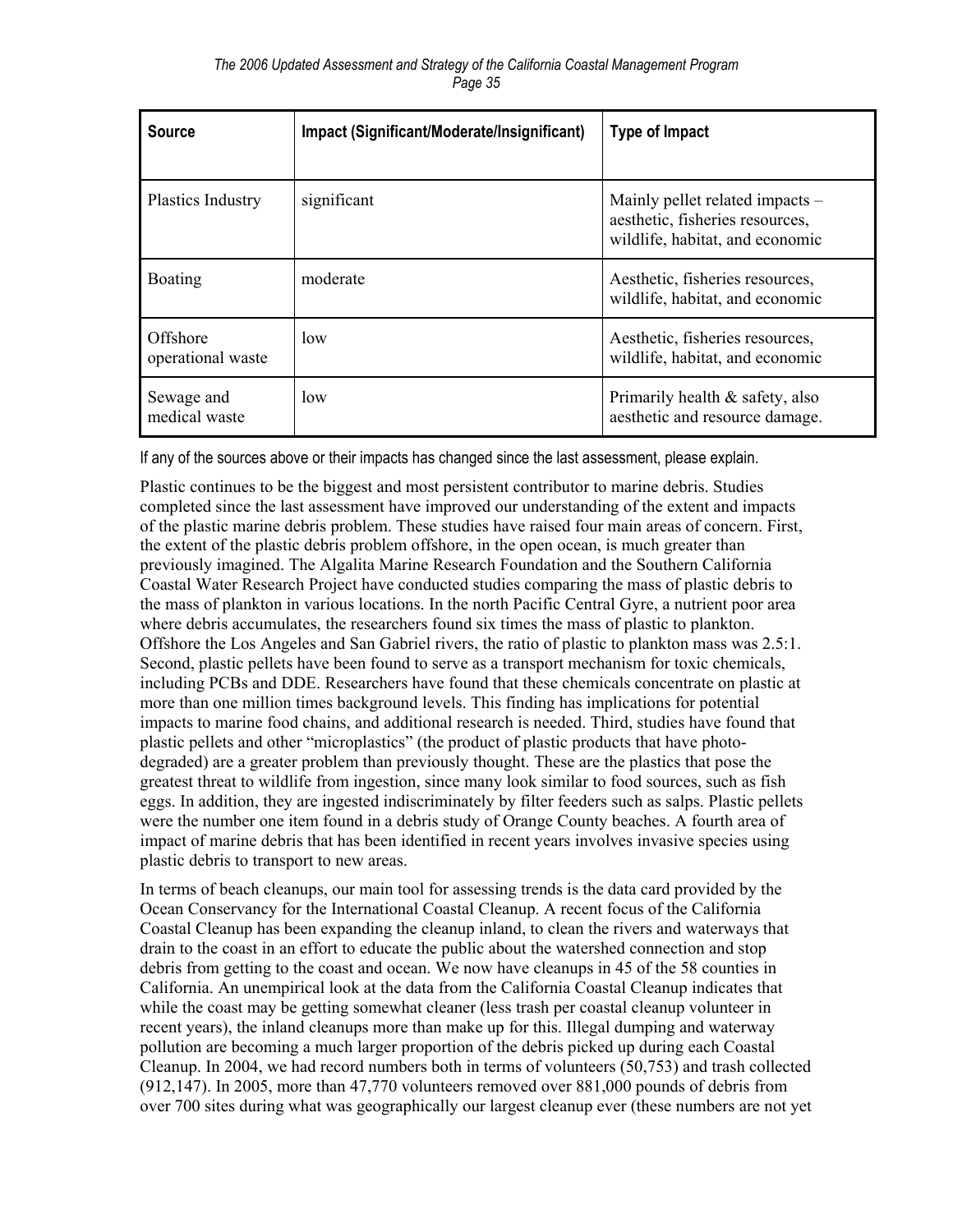final, as results are still coming in). For comparison, 43,179 volunteers removed 732,404 pounds of trash from the shore in 2000.

Do you have beach cleanup data? If so, how do you use this information?

Yes. The data is used as an educational tool by school groups. The Waves, Wetlands and Watershed Activity Guide has a beach cleanup activity and includes a data card and ideas on how teachers can use the data in lessons. The data has also been used to affect public policy, for example, the City of Berkeley adopted a ban on polystyrene fast food containers partly in response to Coastal Cleanup Day findings.

## **Management Characterization**

1. For the categories below, identify significant state ocean management programs and initiatives developed since the last assessment.

## *State/local program requiring recycling:*

- Several cities have instituted curbside plastic bag recycling programs: City of San Juan Capistrano, City of Dana Point, City of San Clemente, City of San Jose, City of Los Angeles, and City of Sacramento.
- California Integrated Waste Management Board (CIWMB): Rigid Plastic Packaging Container Program, which supports plastic container recycling infrastructure and markets; Recycled Content Plastic Bag Program; and, "Plastics White Paper" – study aimed at improving rate of plastic recycling in California.
- Department of Conservation: In order to encourage recycling, the California Redemption Value on beverage containers increased on January 1, 2004 from 2.5 cents to 4 cents for containers under 24 ounces, and from 5 cents to 8 cents for those over 24 ounces.

## *State/local programs to reduce litter:*

- The Plastic Debris Rivers to Sea Project (described above).
- Los Angeles Regional Water Quality Control Board adopted a Trash Total Maximum Daily Load for several major watersheds.
- Many local government projects.
- CIWMB conducted several studies aimed at studying compostable plastic performance in commercial composting systems.
- CIWMB waste reduction plans for large venues and events, promoted through local government CIWMB block grant recipients.
- The City of San Francisco and several other communities are considering imposing a fee on plastic bags.
- 15 California cities have imposed smoking bans on public beaches, in part, to reduce cigarette butt litter.

#### *State/local programs to reduce wasteful packaging:*

- The Plastic Debris Rivers to Sea Project.
- City of Malibu banned polystyrene from grocery stores, fast food outlets and coffee shops.
- Cities of Laguna Hills, Huntington Beach, San Clements and San Juan Capistrano banned polystyrene packaging from city offices and city-run events.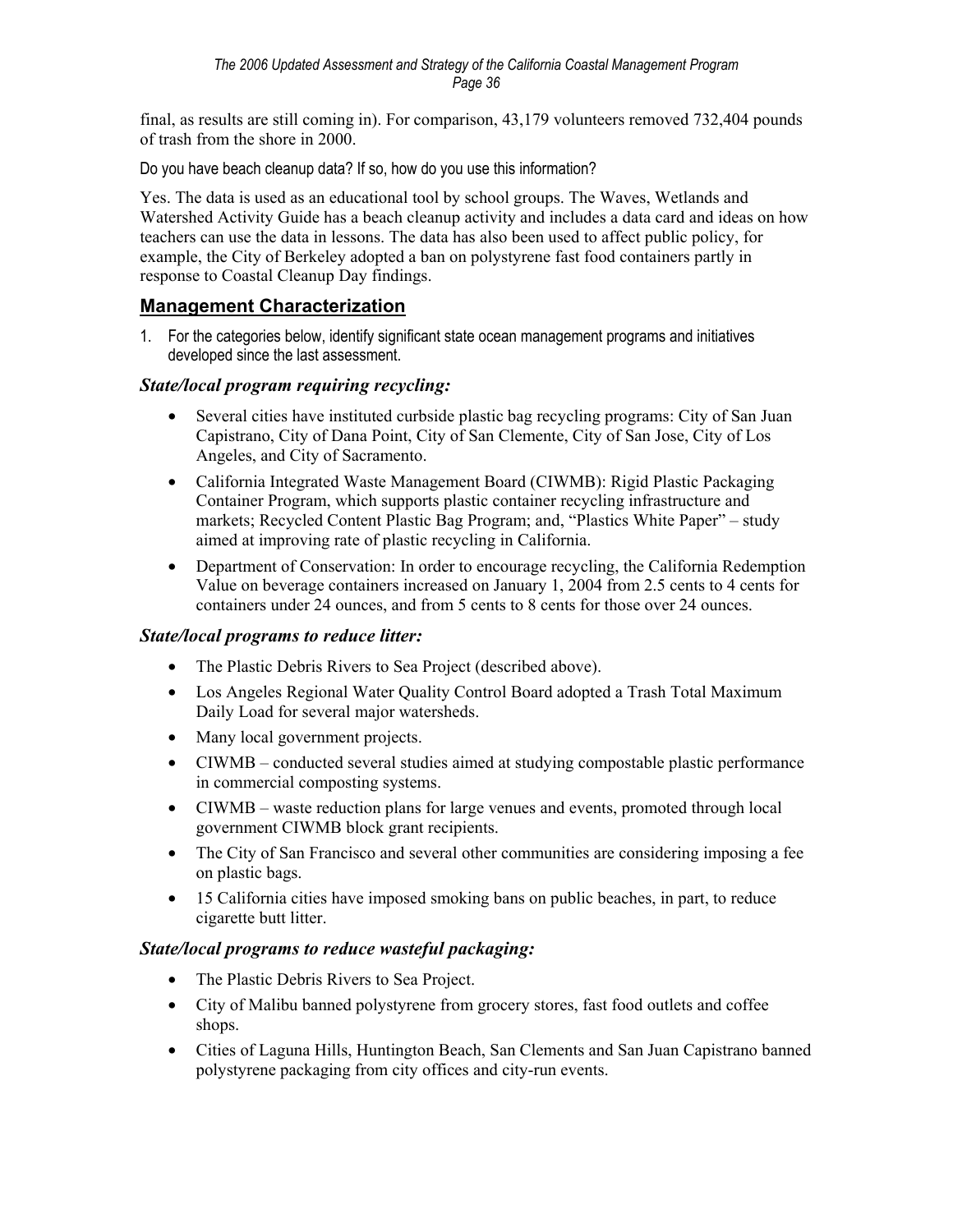- Ventura County banned polystyrene products at all restaurants and concessions doing business on Ventura County properties.
- Progressive Bag Alliance  $-5$  plastic bag manufacturers, working to reduce wasteful use of plastic: increased recycled content, providing clerk training, public education in stores, increased in-store recycling of bags.

#### *State/local program managing fishing gear:*

- Ocean Protection Council (OPC) funded UC Davis's Wildlife Health Center, SeaDoc Society to conduct pilot derelict gear removal program in 2005.
- Marine debris concerns incorporated into harbor, port, marina and coastal solid waste management plans.
- Existing as of last assessment marine debris concerns were integrated into marina and harbor pollution control initiatives through the Commission's Coastal Non-point Pollution Control Program.
- Education and Outreach Programs:
- Commission Programs (Coastal Cleanup Day, Adopt-A-Beach etc. see above).
- "Erase the Waste" the State Water Resources Board.
- "Don't Trash Fresno" and "Don't Trash California" California Department of Transportation.
- Keep California Beautiful programs.
- Many local programs.
- The Commission approved a coastal development permit for the removal derelict fishing equipment, mooring equipment and vessels from a 350 acre mooring area just offshore of east beach in the City of Santa Barbara. The Commission also approved a coastal development permit for a regulated mooring/anchoring program designed to decrease pollution, sea floor debris and vessel groundings on East Beach.

For the changes identified above provide a brief description of the change:

- Characterize scope of change
- **Describe recent trends**
- **If all identify impediments to addressing the change**
- **IDENTIFY SUCCESSES**

There is a great deal of activity both at the state and local level on the topic of marine debris in recent years. In particular, the Los Angeles Regional Water Quality Control Board's decision to adopt a Total Maximum Daily Load for trash for several major watersheds, and to set the acceptable level at zero, has generated interest and activity, particularly on the part of local government who must comply with this mandate, as well as jurisdictions who may be subject to similar regulations in the future.

The research mentioned above conducted by the Algalita Marine Research Foundation and others has also spurred interest in the marine debris problem – there is broad recognition that the problem is more severe than previously thought, particularly as it relates to plastic and to landbased sources of marine debris.

However, there is a lack of resources to address marine debris concerns. The issue does not fall squarely under the auspices of any one agency, but is of at least peripheral interest to a wide range of agencies – straddling the issues of non-point source pollution, waste management and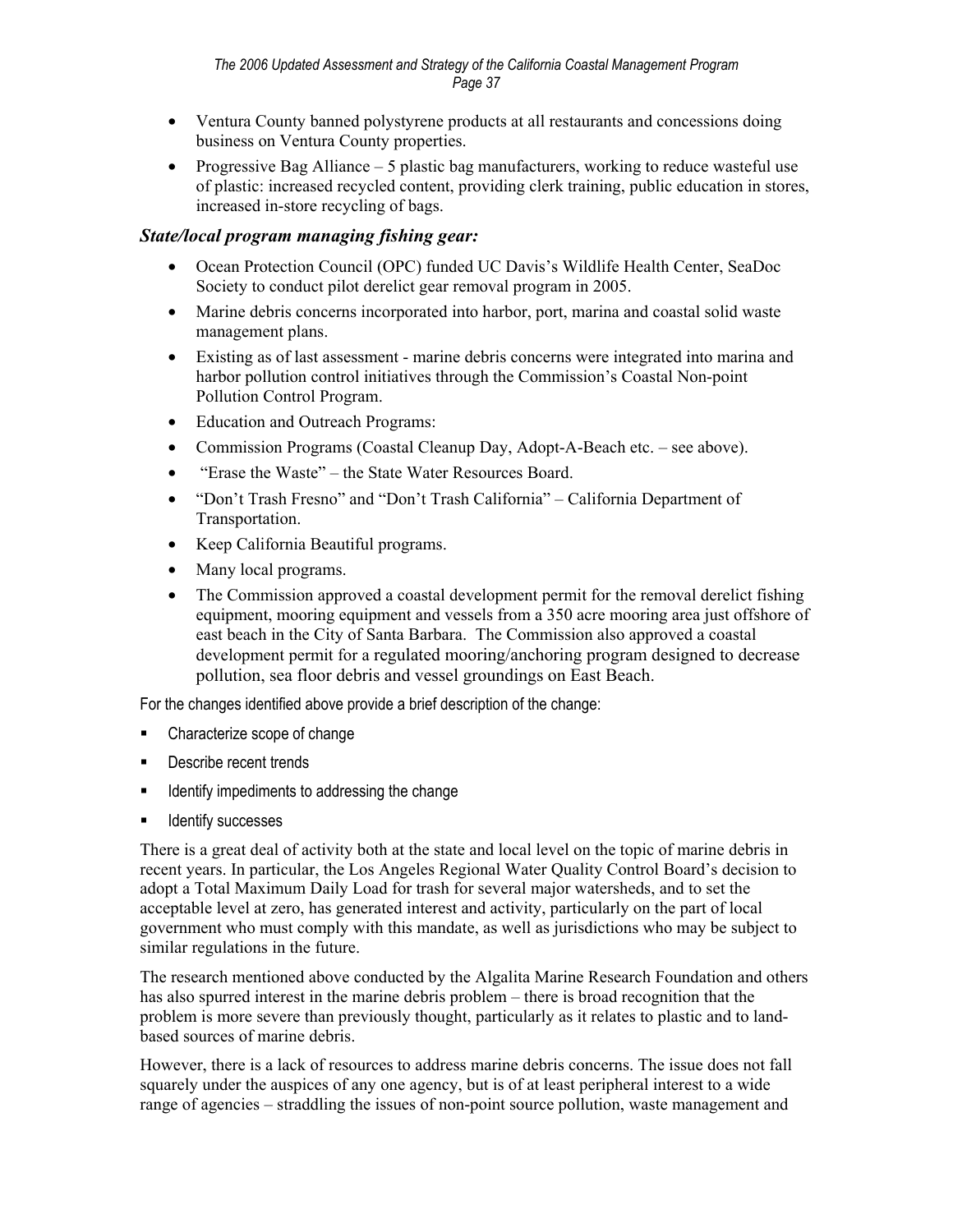environmental conservation, with both ocean and land-based sources. There is also a lack of coordination among the agencies and groups working on this issue, for the same reason – there is no agency or organization that serves as a central point of contact or clearinghouse on this topic.

More research is needed to fully understand the scope of the marine debris problem. In particular, there is a need for research on the nature of the potential harm to marine wildlife and human health from the small, degraded plastic pieces and pellets in the ocean. Research is needed to understand, for example, whether toxic chemicals can "flow up" the food chain to consumers.

The Plastic Debris: Rivers to Sea project and conference has filled an important niche in bringing many of the involved parties together and beginning the necessary research and dialogue needed to address this issue in a more comprehensive way. However, the project was funded by a onetime grant and is ending in early 2006.

## **Conclusion**

- 1. Identify priority needs or major gaps in addressing the programmatic objectives for this enhancement area that could be addressed through a 309 Strategy
	- Sales of the Whale Tail License Plate provide stable core funding for the Commission's public education efforts that address marine debris, such as Coastal Cleanup Day and the Adopt-A-Beach Program. However, this funding does not cover the costs of anything beyond these core functions. Funding needs include the following:
		- − Phase 2 of the Plastic Debris: Rivers to Sea Project. The project is currently funded by a grant from the State Water Board to the Algalita Marine Research Foundation. The grant runs through the end of 2005. The project is working with stakeholders to develop a California Marine Debris Action Plan, focusing on landbased sources. Additional funding is needed to oversee implementation of the action plan, and to provide an ongoing statewide coordination function on this topic.
		- − A statewide, year round media campaign. The Commission has been successful at securing donated advertising and publicity for its Coastal Cleanup Day event. However, the event is only one day each year. A media campaign is needed to promote year round ocean stewardship and public involvement in programs like Adopt-A-Beach.
		- − Local marine debris education programs. The Commission supports local marine debris efforts through its Whale Tail Grants Program. However, the need for these grants far exceeds the availability of funds – 80-90% of the proposals submitted do not receive funding. Many of the proposals that are turned down are worthy of funding.

What priority was this area previously and what priority is it now for developing a 309 Strategy and designating 309 funding and why?

| <b>Last Assessment</b> |   | <b>This Assessment</b> |   |
|------------------------|---|------------------------|---|
| High                   |   | High                   |   |
| Medium                 |   | Medium                 | X |
| Low                    | X | Low                    |   |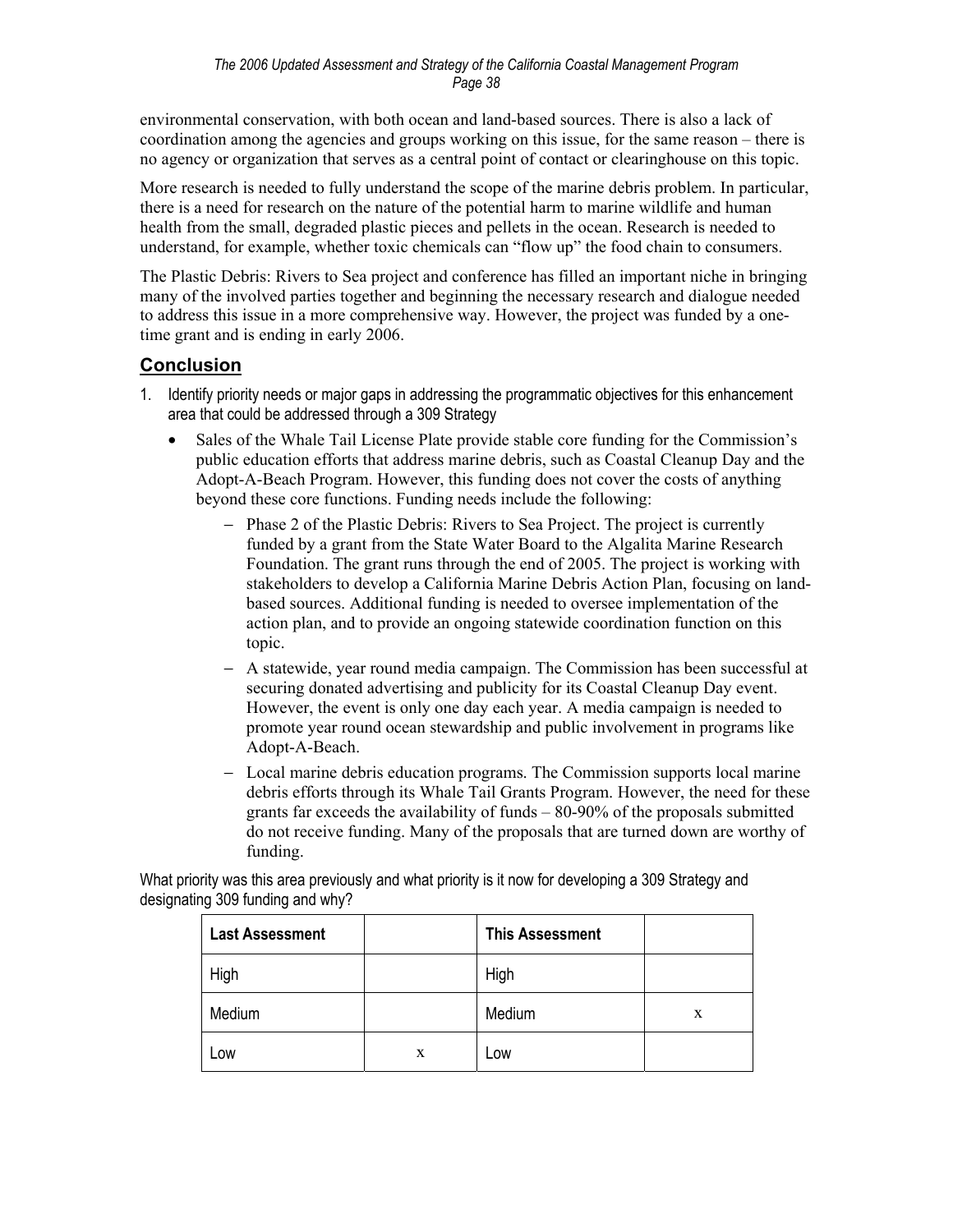Our understanding of the potential harm from marine debris has increased since the last assessment. In its final report, issued in September 2004, the U.S. Commission on Ocean Policy identified marine debris as a serious threat to fishery resources, wildlife and habitat, as well as human health and safety. There is strong public support for addressing this issue. In a recent survey, voters in Los Angeles and Orange County ranked the issue of trash and pollution emptying into the ocean from storm drains among the most serious problems facing their counties. The problem is multi-faceted and solving it will require extensive intergovernmental and public cooperation, creativity and initiative.

Marine debris is a focus of widespread direct public involvement with the coastal management program, especially for young people, and it can act as an introduction to participation in more complex coastal issues. It is also a subset of the public access and wetland issues, having impacts on both. Integrating marine debris-related activities into the overall coastal enhancement scheme will make for a stronger strategy. Therefore, the Commission is upgrading this enhancement area to a medium priority.

## **SPECIAL AREA MANAGEMENT PLANNING**

## **Section 309 Programmatic Objectives**

- I. Develop and implement special area management planning in coastal areas applying the following criteria:
- Areas with significant coastal resources (e.g., threatened and endangered species and their critical habitats, wetlands, water bodies, fish and wildlife habitat) that are being severely affected by cumulative or secondary impacts;
- Areas where a multiplicity of local, state, and federal authorities hinder effective coordination and cooperation in addressing coastal development on an ecosystem basis;
- Areas with a history of long-standing disputes between various levels of government over coastal resources that has resulted in protracted negotiations over the acceptability of proposed uses;
- There is a strong commitment at all levels of government to enter into a collaborative planning process to produce enforceable plans;
- A strong state or regional entity exists which is willing and able to sponsor the planning program.

| Area                                          | <b>Major conflicts</b>                                                                                                                                                                                                                                                                                                               |
|-----------------------------------------------|--------------------------------------------------------------------------------------------------------------------------------------------------------------------------------------------------------------------------------------------------------------------------------------------------------------------------------------|
| Wetlands                                      | Pressures to develop unpermitted uses and secondary impacts from adjacent<br>impacts to buffers and water quality.                                                                                                                                                                                                                   |
| Environmentally<br>Sensitive Habitat<br>Areas | Pressures from encroachment and impacts to buffers and water quality.                                                                                                                                                                                                                                                                |
| Agricultural<br>Lands                         | Pressures to convert agricultural lands to urban development and impacts to<br>agricultural viability form adjacent development. Impacts of secondary uses<br>on agricultural lands and impacts of large lot residential development of<br>"monster homes" on agricultural lands and cumulative impact on<br>agricultural viability. |

## **Resource Characterization**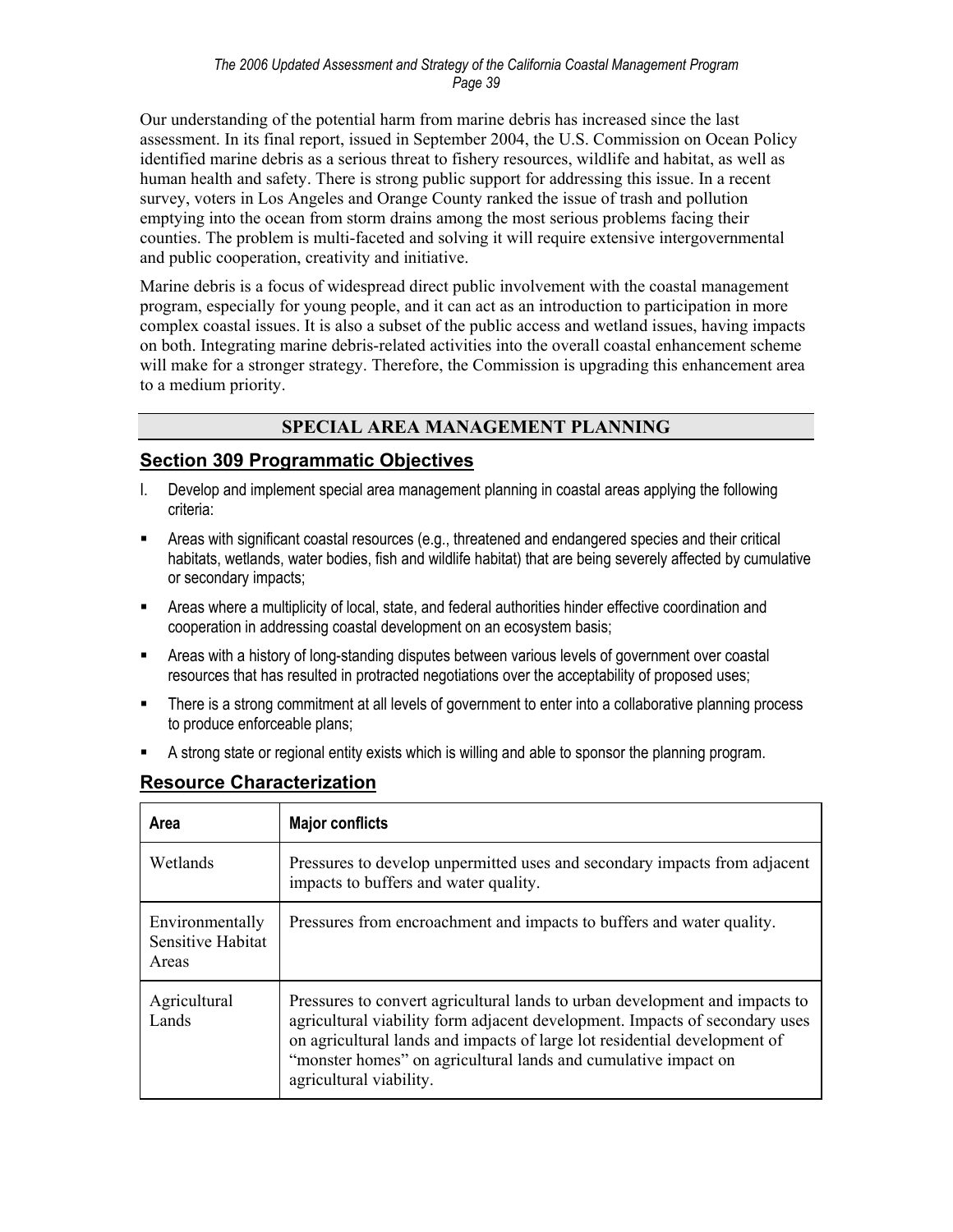#### *The 2006 Updated Assessment and Strategy of the California Coastal Management Program Page 40*

Local coastal programs (LCPs) are considered the equivalent of the CZMA Section  $309(a)(6)$ definition of *special area management plans (SAMP) for important coastal areas*. The Coastal Act allows for any local government lying in whole or in part in the coastal zone to prepare an LCP for that portion of the coastal zone within its jurisdiction. In addition, the Commission continues to review and maintain special area plans for the four industrial ports, public works planning for special districts, including important State Park units, and plans for the siting of energy facilities.

LCPs consist of detailed land use plans and specific implementing actions to accommodate new development while protecting sensitive resources (ports and universities also have coastal programs that are identified as port plans, public works plans and long range development plans). Moreover, LCPs are considered the primary vehicle for furthering community and regional coastal resource planning as well as public access planning.

There are 75 different coastal jurisdictions to date. Coastal Act Section 30511(c) allows jurisdictions to submit LCPs in separate geographic units. The jurisdictions are currently divided into 128 geographic LCP planning segments. Of those, 92 segments have Commission-certified LCPs. The local governments having jurisdiction within the 92 segments issue coastal permits.

As discussed in the CSI section, the Coastal Act requires that the Commission review the implementation of certified LCPs every five years in order to determine whether the LCP is being effectively implemented in conformity with the policies of the Coastal Act. In enacting this mandate, the legislature recognized the importance of ongoing monitoring, evaluation and update of LCPs to effective coastal management. However, to date the Commission has completed only a few LCP reviews and many LCP reviews are overdue.

As of August 2005, approximately 21 jurisdictions<sup>8</sup> have initiated or completed partial or comprehensive updates to their LCPs. In these instances the LCPs have been amended to include revised and new policies and/or ordinances. Significant changes have occurred in the coastal zone. LCPs that contain outdated policies and standards for managing sensitive coastal resources are insufficient to guide coastal management and threaten the protection of fragile coastal land and water areas. The Commission lacks sufficient staff resources to consistently participate in local planning task force meetings, providing assistance to local governments during these updates. Efforts to provide assistance through other means, such as the internet, have also languished due to lack of staff.

As of August 2005, approximately 36 LCP segments of jurisdictions remain uncertified. In addition there are 45 geographic areas where issues pertaining to a specific geographic area remain unresolved and the Commission retains coastal development permit authority (referred to as ADCs, Areas of Deferred Certification). Assisting local governments in completing their LCPs and ADCs has been extremely difficult due to the Commission having lack of staff and limited technical and financial assistance.

In addition to LCPs, there are other local and regional planning efforts that impact coastal development plans and permits involving various SAMPs. Staff involvement has been limited because, 1) the scope and scale of many of these plans are large and, 2) participation on these work groups is labor intensive. Where SAMPs have been developed in the coastal zone as a result of cooperative efforts by the Commission staff, local governments and other entities, the result

1

<sup>&</sup>lt;sup>8</sup> City of Eureka, City of Fort Bragg, City of Point Arena, Sonoma County, Marin County, San Mateo County, City of Half Moon Bay, Santa Cruz County, City of Santa Cruz, City of Sand City, San Luis Obispo County, City of Morro Bay, City of Pismo Beach, City of Santa Barbara, City of Carpinteria, City of San Buenaventura, LA County Marina del Rey LCP, City of Huntington Beach, City of Carlsbad Village Redevelopment Area, City of San Diego, City of National City.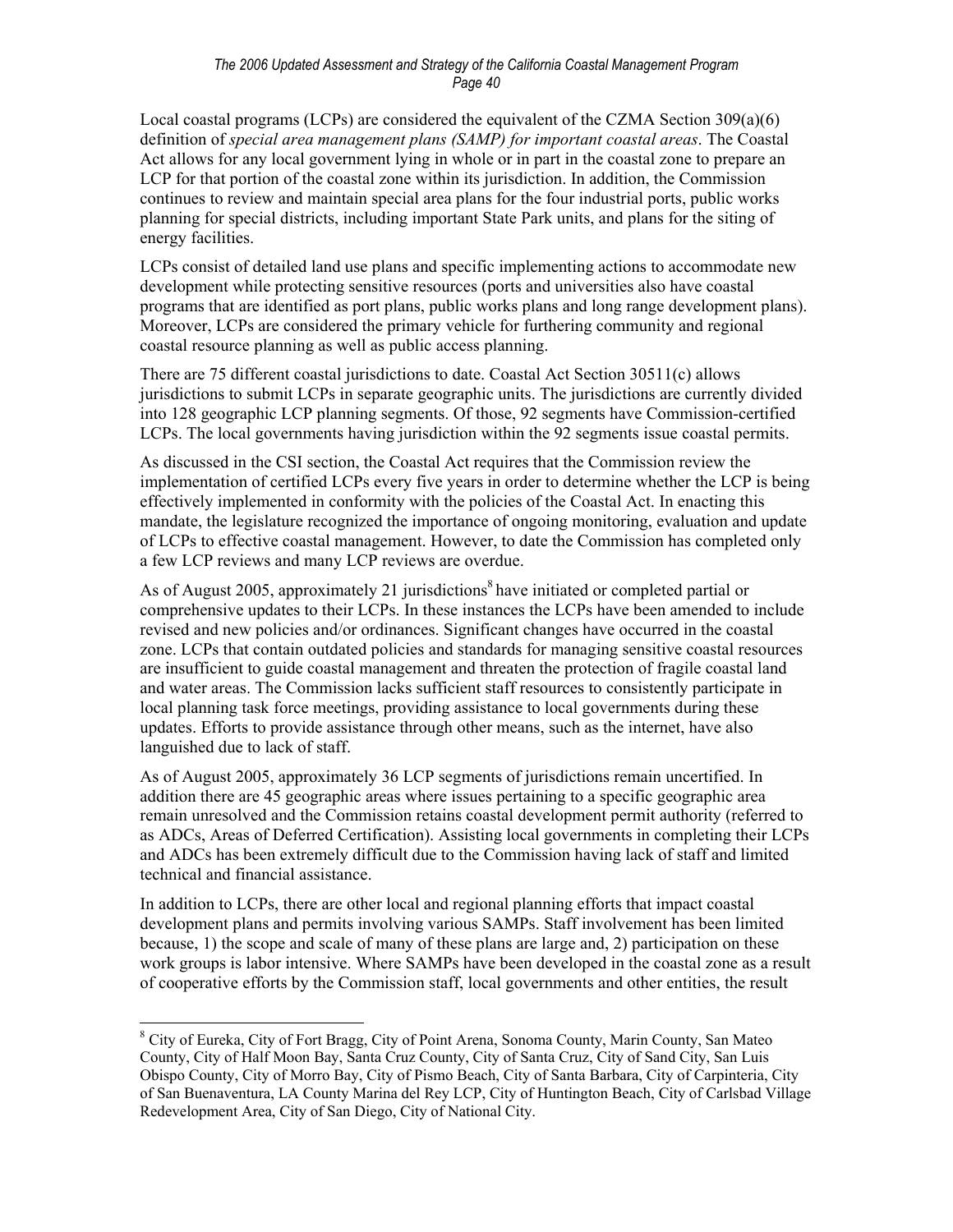has been that the resource protection plans reflect the LCP policies and ordinances of the jurisdiction and the plans are likely to be amended into the LCP<sup>9</sup>. However, only a small majority of the plans have been incorporated into the LCP. This results in misinformation regarding development standards and allowable uses of land since the LCP is the statutorily binding planning document and vision for coastal resource management, public access and development in the coastal zone.

Reviews of some SAMPs have occurred through federal consistency authority. Since 2001 these included: 1) the General Management Plan for the Santa Monica Mountains National Recreation Area; 2) an Interim Management Plan for the Humboldt Bay South Spit; 3) the Freshwater Lagoon Spit Development Concept Plan for Redwood National Park; 4) an Interim Management Plan for the Stornetta Public Lands in Mendocino County; 5) the King Range Management Plan, 6) a Pajaro Valley Basin water supply Management Plan; 7) a Resource Management Plan for California Coastal National Monument; 8) a revised Land and Resource Management Plan for Los Padres National Forest; and, 9) Management Guidelines for the Brazil Ranch in Los Padres National Forest. However, staff did not participate in many of these plan creations and the majority of the above listed special area management plans have not been incorporated into the existing certified LCPs.

While there are no specific areas to be identified for a formal SAMP process, the Commission will continue to use the techniques of special area management planning where they are helpful in the context of ongoing coastal management planning. For instance, the Commission is working with a number of other state agencies to develop and implement the Critical Coastal Area program. Theses agencies include: State Water Resources Control Board and several Regional Water Quality Control Boards, Department of Fish and Game, Parks and Recreation, State Lands Commission, Coastal Conservancy, Caltrans, and others. The Critical Coastal Area program is a component of California's Nonpoint Source Pollution Control Program.

Other regional planning efforts included in special area management plans are the habitat conservation plans (HCPs) and natural community conservation plans (NCCPs). These plans are developed by multiple federal, state, local government, environmental and developer stakeholders and, in most cases, represent years of meetings and work by all parties. HCPs (AKA NCCPs, Habitat Management Plans, Multi-species Conservation Plans, and Multi-habitat Conservation Plans) must be adopted before a developer can apply for an incidental take permit that would allow for the take of endangered or threatened species. These plans must not contradict the habitat and resource protection policies of the Coastal Act or the area's LCP.

The scale of HCPs geographically exceeds the coastal zone boundary. However, in order for the plans to be enforceable in the coastal zone, development proposals must conform to the area's statutory policies (where there is a certified LCP, the LCP Land Use Plan polices are the legal standard of review). Therefore, it is important that the plans be included and amended into LCPs. Consideration of the habitat planning efforts as part of the LCPs is critical for two reasons: 1) these habitat plans are the only way in which the take of habitat or of threatened and endangered species can occur; and, 2) the habitat plans allow for the take of habitat and species that will adversely affect coastal zone resources.

There have been a number of significant changes in coastal management. Some of these changes have occurred due to changes in statute, such as the Coastal Nonpoint Source Pollution Program and Habitat Conservation Planning. Other changes have occurred because of an updated

<sup>&</sup>lt;sup>9</sup> Examples: development of specific plans for identified resource areas, lagoon enhancement plans, specification of priority and resource-dependent uses within sensitive resource areas, restoration/mitigation plans for disturbed wetlands, habitat conservation plans, sensitive resource overlays, flood control/stream management programs and development of transfer of development rights programs.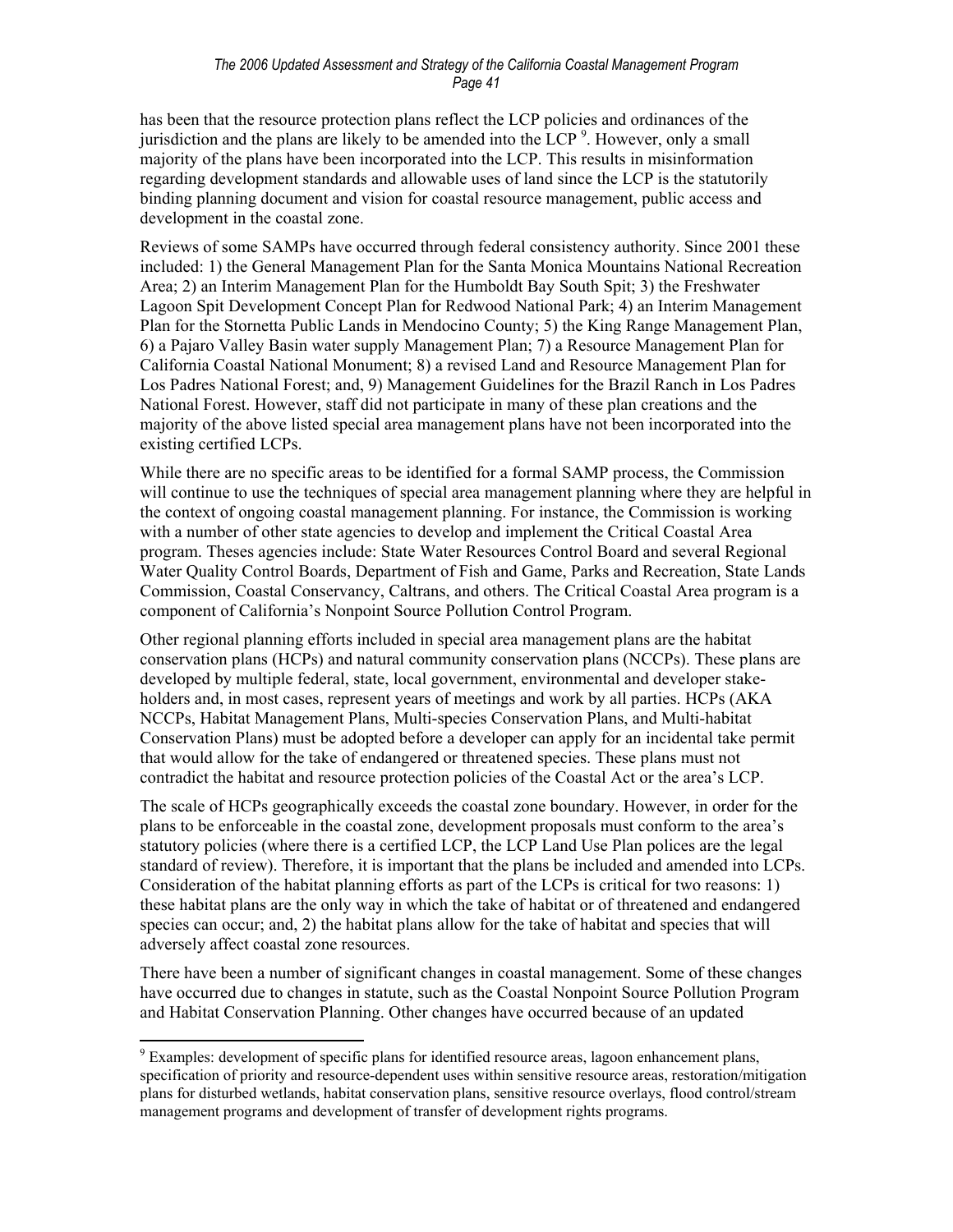knowledge brought about through regional cumulative assessments, such as securing new and protecting existing public access to the coast. Because all LCPs function as special area management plans for important coastal areas, they need to be updated in order to be legally adequate at addressing the changes in coastal management.

## **Management Characterization**

1. Identify areas of the coast that have or are being addressed by a special area plan since the last assessment.

The principal arena for special area management planning is the Local Coastal Program process. Since the October 2001 LCP Status report was published, the Commission certified five Land Use Plan segments and four Implementation segments. During this period, four LCP segments were effectively certified and permit authority transferred. Three Areas of Deferred Certification were resolved and certified. The Commission reviewed and acted on a total of 260 LCP amendments as well as six Long Range Development Plan Amendments, two Public Works Plan Amendments, and 11 Port Master Plan Amendments. The Commission has formally acted on some special area plans (such as wetland management plans) through its regulatory process and has informally participated in a number of other area planning programs with other agencies.

Identify any significant changes in the state SAMP programs since the last Assessment (i.e., new regulations, guidance, Memorandums of Understanding, completed SAMPs, implementation activities, etc.). Provide the following information for each change:

- Characterize the scope of the change
- **Describe recent trends**
- Identify impediments to addressing the change
- Identify successes

Since the last Assessment, the major program change has been the loss of the Local Assistance Planning Grant funds. In the FY 2001/2002, the grant funds were eliminated from the Commission's budget, leaving no funds to provide support and incentives for LCP and SAMPs. The Commission has also lost a significant number of vacant staff positions in each budget year, putting even greater strain on staff's ability to provide local assistance.

## **Conclusion**

1. Identify priority needs or major gaps in addressing the programmatic objectives for this enhancement area that could be addressed through a 309 Strategy.

LCPs need to reflect significant changes that have occurred in the coastal zone and incorporate the multitude of ongoing special area management planning efforts. As more local jurisdictions initiate updates of LCPs, the demand for Commission staff increases to provide timely, ongoing assistance and feedback in order to assure conformance with Coastal Act policies. Priority LCPs are those that: 1) have a high level of post-certification permit and appeals activity; 2) contain critical coastal resource management issues; 3) are faced with high growth and development pressures; and, 4) have experienced a higher number of project-driven amendments.

The Commission needs to assist local governments updating and amending their LCPs and become more involved in special area management planning efforts. The program changes that would enhance the CCMP are amendments to LCPs that update their resource protection and public access policies. The program change that would enhance the CCMP while also ensuring the enforceability of the regional SAMPs is to have them approved and incorporated into the CCMP as local coastal program amendments.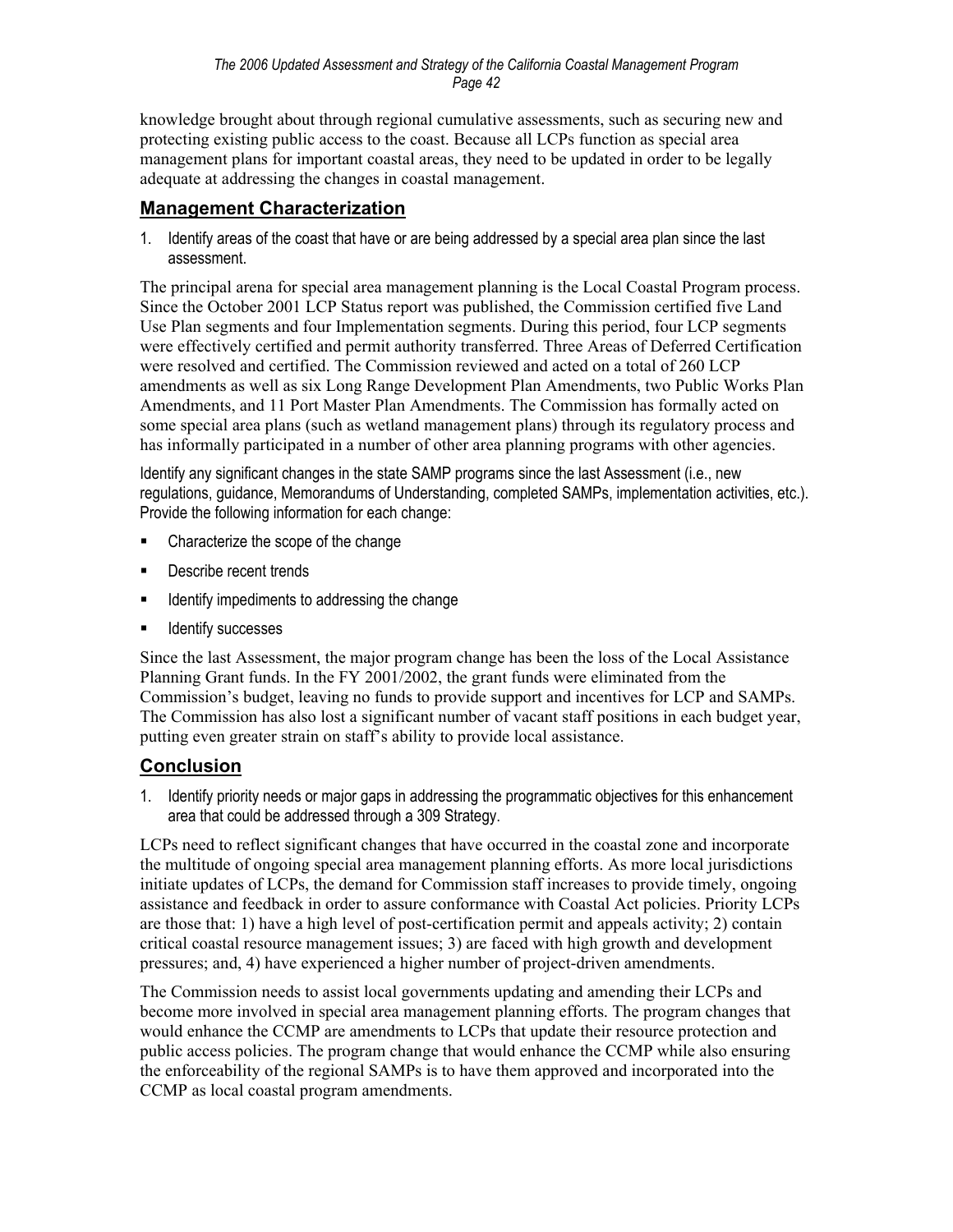As with CSIs, statewide IMS would provide an invaluable tool for creating and analyzing proposed LCPs and LCP amendments.

What priority was this area previously and what priority is it now for developing a 309 Strategy and designating 309 funding and why?

| <b>Last Assessment</b> |   | <b>This Assessment</b> |   |
|------------------------|---|------------------------|---|
| High                   | X | High                   | X |
| Medium                 |   | Medium                 |   |
| Low                    |   | Low                    |   |

The CCMP provides the necessary structure for developing and implementing SAMPs. However, necessary amendments to LCPs have not occurred as envisioned. To date, the Commission has relied on the Local Coastal Program process as a means to incorporate special area planning efforts. To ensure that these efforts are effective, LCPs must be up-to-date and attention to SAMPs must remain a high priority.

## **ENERGY AND GOVERNMENT FACILITY SITING**

## **Section 309 Programmatic Objective**

- I. Enhance existing procedures and long range planning processes for considering the needs of energyrelated and government facilities and activities of greater than local significance.
- II. Improve program policies and standards which affect the subject uses and activities so as to facilitate siting while maintaining current levels of coastal resource protection.

## **Management Characterization**

- 1. Identify significant changes in the state's ability to address the siting of energy and government facilities since the last Assessment (e.g., new regulations, guidance, manuals, etc.). Provide the following information for each change:
- Characterize the scope of the change
- **Describe recent trends**
- **If all identify impediments to addressing the change**
- **Identify successes**

#### *Energy*

#### **36 Undeveloped Oil and Gas Leases**

There are 36 undeveloped federal outer continental shelf (OCS) leases offshore California. In November 1999, the State of California, including the Commission, filed suit in U.S. District Court challenging the Minerals Management Service's (MMS) failure to comply with the requirements of the CZMA with respect to the granting of lease suspensions. In 2001, the district court held in State of California v. Norton that approval of the lease suspensions by MMS is a federal agency activity subject to consistency review by California under the CZMA. On appeal, the U.S. Court of Appeals for the Ninth Circuit affirmed the district court judgment.

In 2005, the MMS submitted to the Commission ten consistency determinations for the 36 lease suspension requests. The Commission objected to the ten consistency determinations based on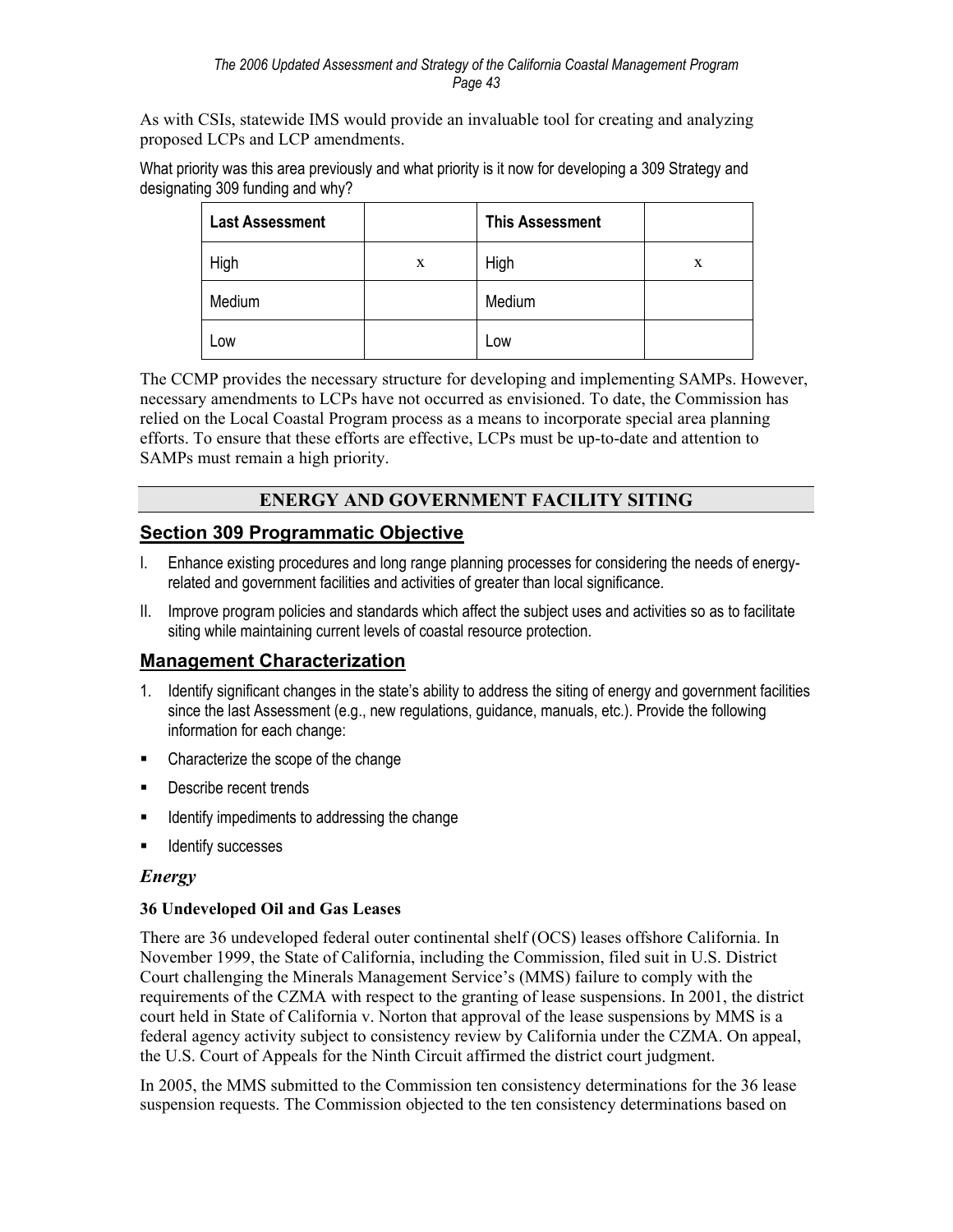lack of information. The "lack of information" objection was the result of a disagreement between the MMS and the Commission over whether MMS was to provide a more detailed analysis of the broad and long-term effects of post-suspension exploration, development and production activities that are reasonably foreseeable results of the MMS' approval of the lease suspensions. The MMS refused to provide certain information requested by the Commission about the future post-suspension exploration, development, and production stages.

The MMS has not yet informed the Commission how it intends to respond to the Commission's objection to the ten consistency determinations. The MMS has four options: 1) allow the leases to expire; 2) re-submit to the Commission consistency determinations for the lease suspensions with the information identified by the Commission as necessary to complete its review; 3) offer dispute resolution to attempt to resolve the agencies' differences; or 4) notwithstanding a Commission objection, the MMS could approve the lease suspensions. If the MMS chooses Option 4, the Commission will sue the federal government.

## **Liquefied Natural Gas (LNG) Receiving Terminals and Regasification Facilities**

Since 2001, the Commission has received three proposals to build and operate LNG receiving terminals and regasification facilities along the California coast or in federal waters. LNG is natural gas cooled to a temperature so that it becomes a liquid. Because LNG is more compact than gas, it can be transported long distances across oceans using specially designed ships.

The three proposals are:

- BHP Billiton proposes to install a Floating Storage and Regasification Unit (called Cabrillo Port) approximately 14 miles offshore Malibu. This project requires consistency certification and a coastal development permit application from the Commission.
- Sound Energy Solutions proposes an LNG terminal and regasification facility on a 27acre site at Pier T within the Port of Long Beach. This project will require the Port of Long Beach to obtain from the Commission a Port Master Plan Amendment.
- Crystal Energy proposes to convert existing Platform Grace (located in federal waters offshore Ventura County) to an LNG receiving terminal and regasification facility. This project requires a consistency certification and a CDP from the Commission.

The Commission is the only state agency with regulatory authority over all three proposed projects. The LNG proposals are highly complex and controversial. In addition to causing potential conflicts with ocean users and adverse coastal resource effects, siting LNG facilities along the highly populated California coast raises serious public safety concerns.

In February, 2005, the Commission sent a letter to California's legislature asking it to provide assistance in establishing a process to determine the most appropriate sites for one or more new LNG terminals along the California coast. The Commission expressed concern that it must consider projects on a first-come, first-served basis without reference to a statewide LNG infrastructure plan or statewide LNG siting criteria. It urged the legislature to consider legislation to address these concerns.

To date, staff has held two Commission LNG informational briefings and an LNG Safety Workshop and is currently reviewing draft environmental impact documents and safety studies for the Cabrillo Port and the Port of Long Beach projects. Staff also participates in monthly meetings of the California LNG Multi-Agency Permitting Working Group.

#### **Power Plants**

Since 2001, the Commission has reviewed proposals concerning six existing coastal power plant facilities, largely to increase electrical generating capacity within an existing power plant facility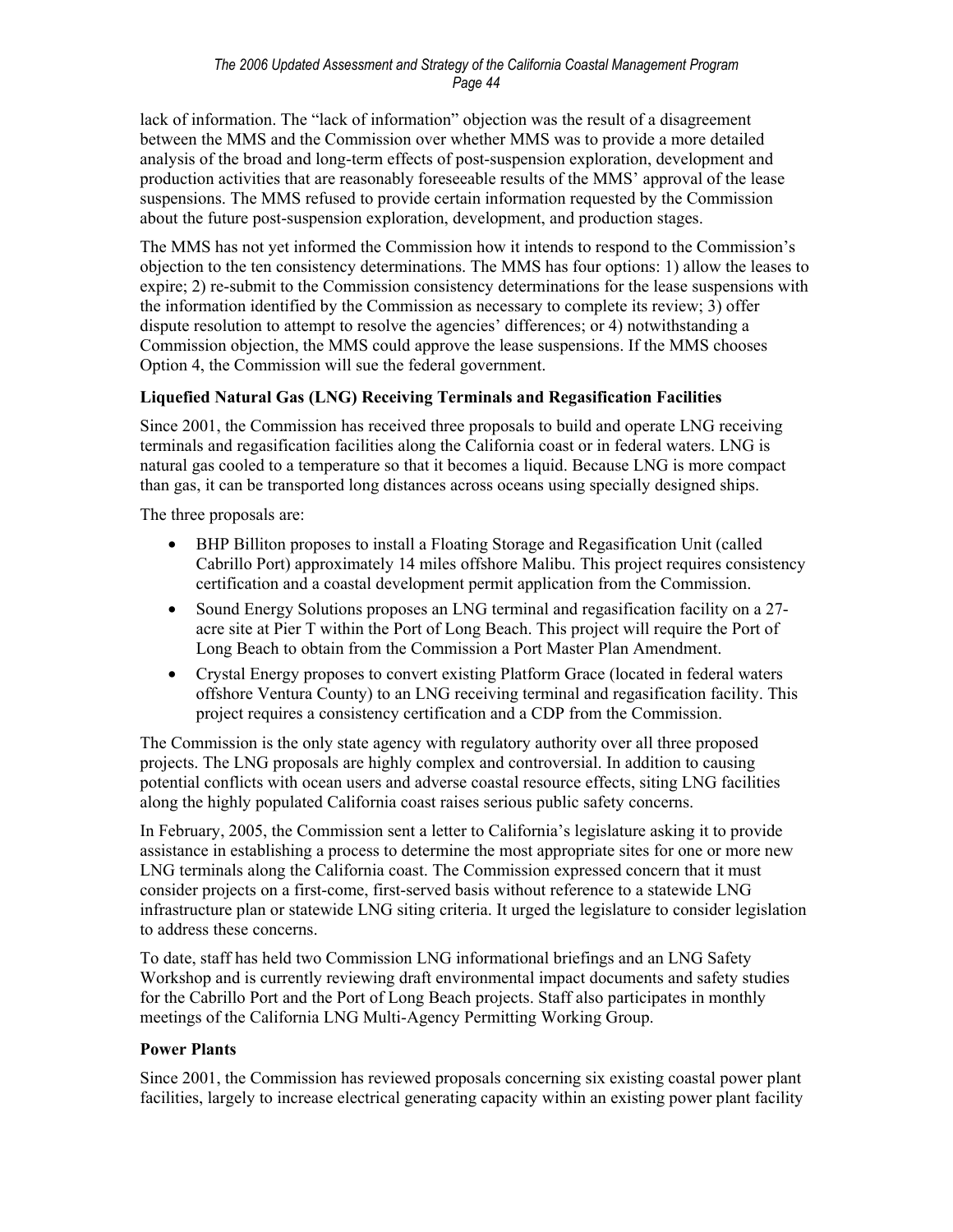or site footprint. Two proposals being reviewed will replace steam generators at nuclear power plants (San Onofre and Diablo Canyon). The intent of the proposals is to allow the plants to operate until the end of their license periods; however, they could also result in extending the life of the plants and thus extend the length of time the plants are affecting coastal resources. Additionally, the Commission has in the past year approved two new facilities for storing spent nuclear fuel at both the Diablo Canyon and Humboldt Bay nuclear power plants, and while these facilities are proposed as temporary, the Commission expects that they will remain on the coast for the foreseeable future and will affect coastal resources in perpetuity. Regardless, these facilities will allow the operators to move the highly radioactive spent fuel from "wet storage" into more secure "dry cask storage" facilities at the power plant sites. During the next several years, the Commission expects to see additional expansion projects at several coastal power plants, though generally within the existing power plant sites.

## **Wave Energy**

Commercial technology to produce energy from ocean waves has advanced since 2001. There are a number of small companies that now seek to test commercial technologies offshore California. To date, one application has been submitted, for a pilot project consisting of a single 120-foot tower and float buoy to be located offshore Eureka. The pilot project will test the technology in an ocean environment; the tower will not produce any power.

It appears that a commercially viable wave energy facility will require hundreds to tens of thousands of devices in large offshore industrial complexes. Because of the particularities of wave dynamics, an offshore wave energy facility will necessarily be located close to shore. As such, wave energy raises a number of potential coastal resource impact concerns, including: visual, space preclusion/conflicts with commercial fishing and other recreational users of the coast, shading of marine environment, changes to littoral transport patterns, and interference with whale migration routes. These issues are common to all wave energy industrial complexes, and do not include issues specific to a particular technology proposed.

Commission staff believes a siting study should be conducted, to examine wave and current regimes, existing uses, and assess areas where marine resources would be most vulnerable and least vulnerable to the potential siting of wave energy facilities offshore California. Over the next few years, the Commission expects to see more proposals for pilot wave projects, and perhaps a proposal for a small offshore facility.

#### **Vessel Traffic**

The Offshore Vessel Traffic Risk Management Workgroup of the Pacific States/British Columbia Oil Spill Task Force completed its effort to generate offshore vessel traffic recommendations for the entire west coast. The effort, in which Commission staff actively participated, characterized the nature of vessel traffic off the west coast, identified current vessel assist resources, and recommended voluntary vessel traffic distances from shore for all vessels over 300 gross tons.

#### **Oil Spill Response Technology**

Chemical dispersants, or in-situ burning of spilled oil, are two examples of "applied response technology" (ART). If applied successfully, these technologies, coupled with traditional mechanical oil spill cleanup techniques can reduce the amount of surface-carried oil able to foul sensitive resources. However, use of ART involves its own set of environmental trade-offs. While later generations of chemical dispersants have themselves become less toxic, they nevertheless serve to take the oil into the water column, where marine organisms can absorb fine oil droplets. Likewise, a successful in-situ burn can remove spilled oil from the water surface, but instead place oil particulates (ash) into the air or into the water column.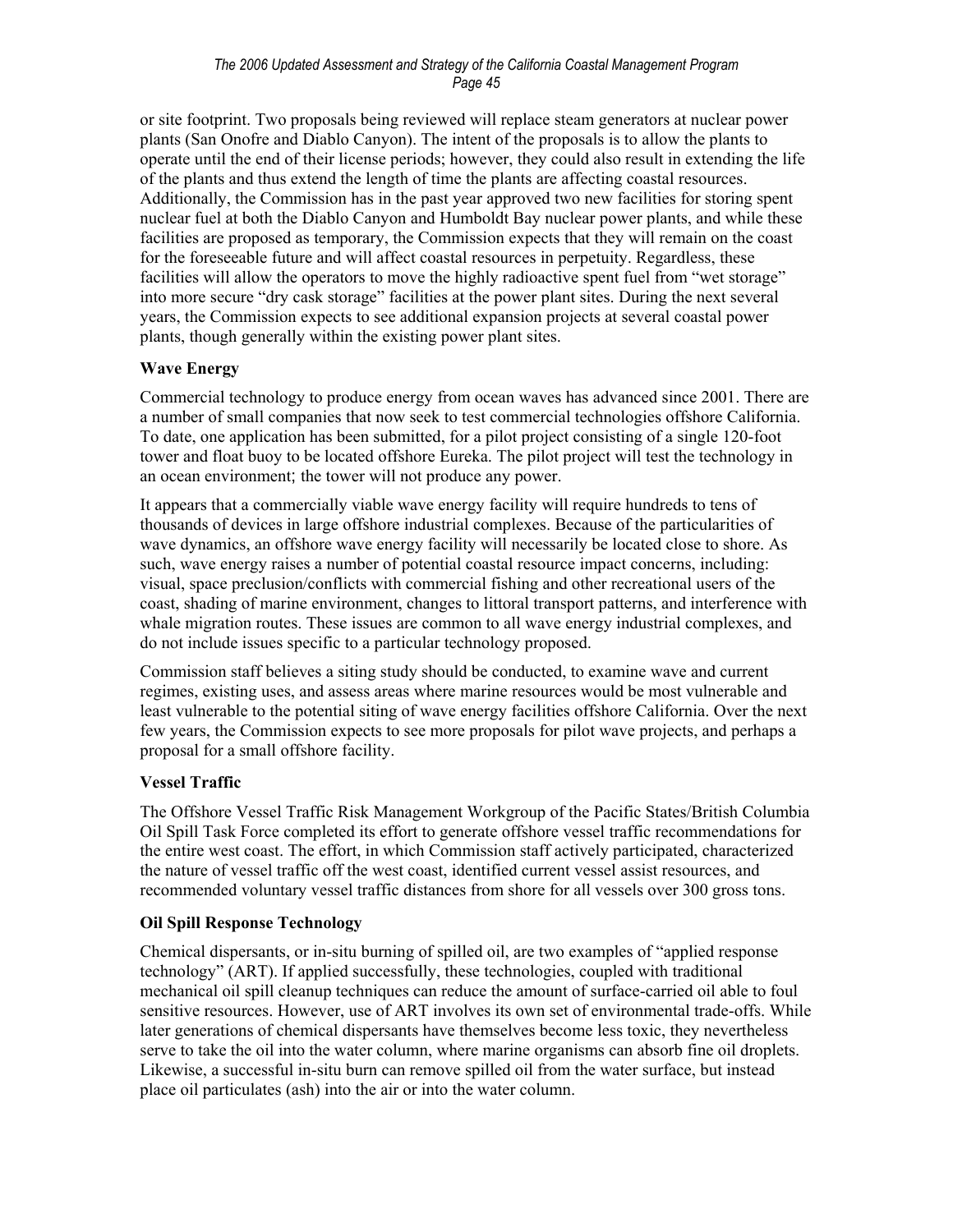From 2002-2005, the Commission staff helped develop a revised policy for the use of chemical oil spill dispersants in California federal offshore waters. The Region IX Regional Response Team (RRT) assignment to the six California Area Committees was to recommend one of three types of dispersant approval zones for federal waters. Commission staff served on all six statewide subcommittees addressing this policy challenge, and served as chair of one. Staff also attended all RRT meetings on this topic, and took the lead on authoring the statewide California Dispersant Plan (CDP). The CDP was put into play at a major southern California oil spill drill in 2004, and the RRT has subsequently approved the draft final CDP as part of their Regional Contingency Plan. The CDP will also be part of all three Area Contingency Plans maintained by the Coast Guard.

Commission staff also extensively reviewed a draft CEQA in-situ burn document written by staff of the CDFG Office of Oil Spill Prevention and Response. Commission staff has offered to assist in further development of the in-situ burn policy, using the above-described CDP process as a model. The CDP will likely serve as a future model for development of a California "Places of Safe Refuge" policy for vessels foundered at sea. Commission staff expects to play a significant role in development of this policy.

## **Oil Spill Response Plans**

Between 2001 and 2004, Commission staff reviewed all oil spill response plans (OSRPs) for existing federal offshore oil platforms. Commission staff also reviewed 2004 updates and amendments to the OSRPs, and is reviewing those for 2005. Oil spill response capability was required as part of previously concurred-in federal consistency certifications issued by the Commission for platform Development and Production Plans. Over the past year, Commission staff has provided written comments to MMS on each plan. Commission staff comments have focused on issues that might trigger further federal consistency review, such as platform response equipment changes, or changes in response time.

## *Government Facilities*

Under the federal consistency provisions of the CZMA, the Commission has reviewed hundreds of federal activities, including airport expansions, shoreline armoring, wetland and ESHA restoration, U.S./Mexican border security infrastructure and fencing, flood control improvements, harbor maintenance dredging and port channel deepening, Air Force missile site expansions, Navy sea range testing and simulated battle operations, sewage treatment upgrades, secondary treatment waivers, mass transit infrastructure repairs and expansions, Navy fiber optic cable replacement, new FAA airport radars and monitoring of existing Navy radars, federal trust actions for Indian Tribes, Indian gaming casinos, dam removal, harbor maintenance dredging, marine scientific surveys using air guns and other active acoustics, military base and wildlife and forest management plans, and fisheries management plans. As discussed in the Ocean Resources appendix, the Commission plays a leading role in the management of active acoustics. Staff also continues to participate in regional task forces to address disposal of dredged sediments.

## **Conclusion**

1. Identify priority needs or major gaps in addressing the programmatic objectives for this enhancement area that could be addressed through a 309 Strategy.

## *Energy*

Mitigation measures contained in permits and federal consistency reviews need adequate funding for implementation monitoring. Many energy projects are located wholly or partly in the ocean and can cause adverse marine resource coastal effects. It is difficult to monitor compliance with mitigation measures when projects and associated impacts are offshore. The Commission needs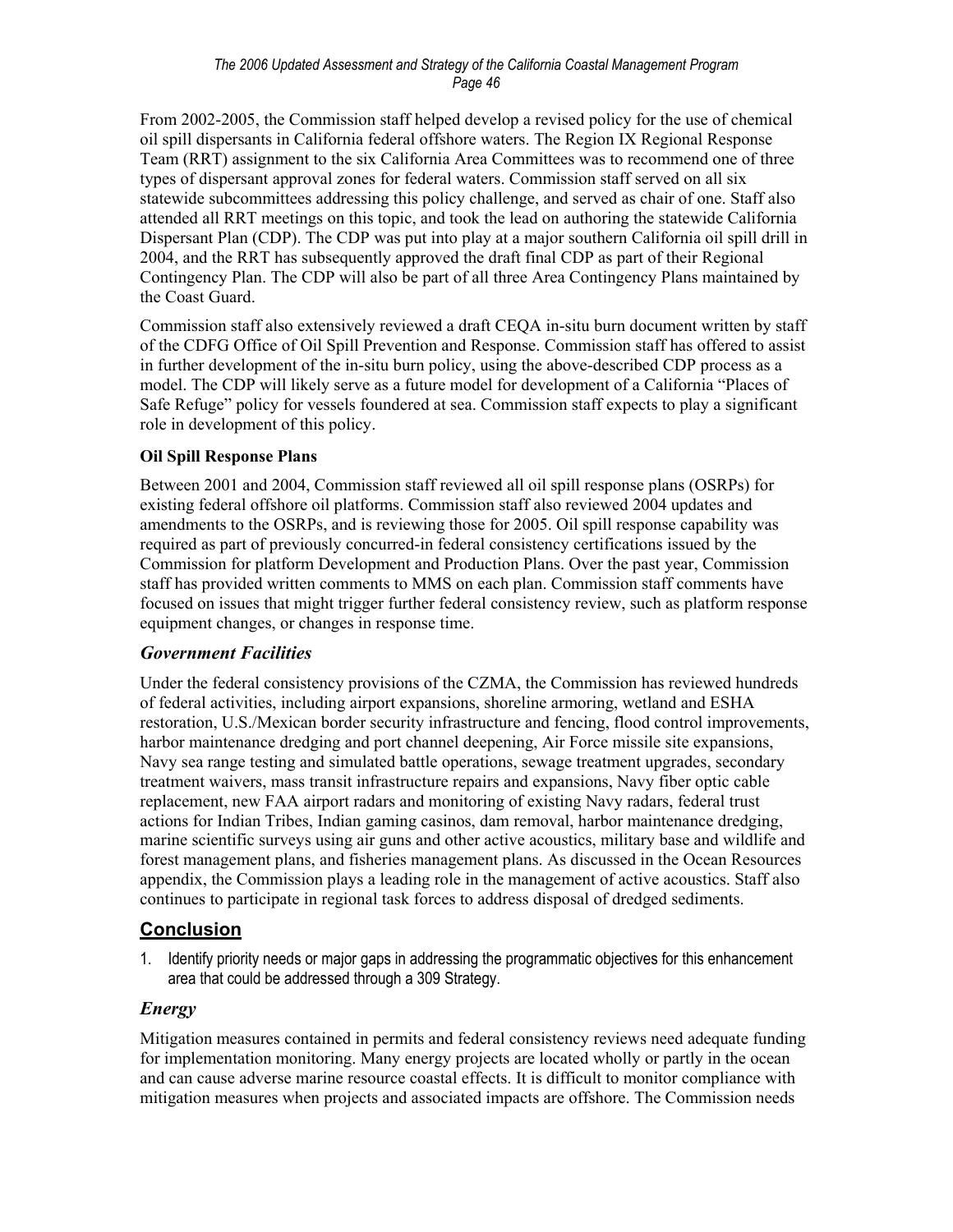ways to monitor project compliance and ensure that mitigation measures function to alleviate adverse environmental impacts. Better mitigation monitoring, reporting, record keeping and correction of unsuccessful mitigation measures could enhance the CCMP.

In some instances, the Commission has required independent monitoring to ensure objective performance evaluations and application of remedial measures. Substantial evidence suggests that independent monitoring, if applied routinely, would enhance permit compliance and help protect coastal resources. The Commission needs to determine options for placing the financial burden of independent monitoring on the applicant.

For oil spill response, early and improved coordination with other federal, state, and local government agencies remains a priority need.

## *Government Facilities*

The major program need for government facilities is to continue working with OCRM and other federal agencies to improve the federal consistency process to increase efficiency and address emerging issues. These needs include implementing and improving the process for phased review of existing and future proposed facilities, and improving coordination mechanisms.

What priority was this area previously and what priority is it now for developing a 309 Strategy and designating 309 funding and why?

| <b>Last Assessment</b> |   | <b>This Assessment</b> |   |
|------------------------|---|------------------------|---|
| High                   |   | High                   |   |
| Medium                 |   | Medium                 | X |
| Low                    | X | Low                    |   |

The Commission has accomplished significant work in this enhancement area, however many new challenges have been presented. To address the complexities of emerging technologies, such as LNG, the Commission has upgraded Energy and Government Facilities to a medium priority.

## **Aquaculture**

## **Section 309 Programmatic Objective**

- I. Enhance existing procedures and long range planning processes for considering the siting of public and private marine aquaculture facilities in the coastal zone.
- II. Improve program policies and standards which affect aquaculture activities and uses so as to facilitate siting while ensuring the protection of coastal resources and waters.

## **Resource Characterization**

1. Briefly describe the state's aquaculture activities (e.g., existing procedures, plans, program policies and standards).

Briefly describe environmental concerns (e.g., water quality, protected areas, impacts on native stock and shell fish resources). Also, describe any use conflicts (e.g., navigational, aesthetic, incompatible uses, public access, recreation, and future threats (e.g., shoreline defense works, introduced species).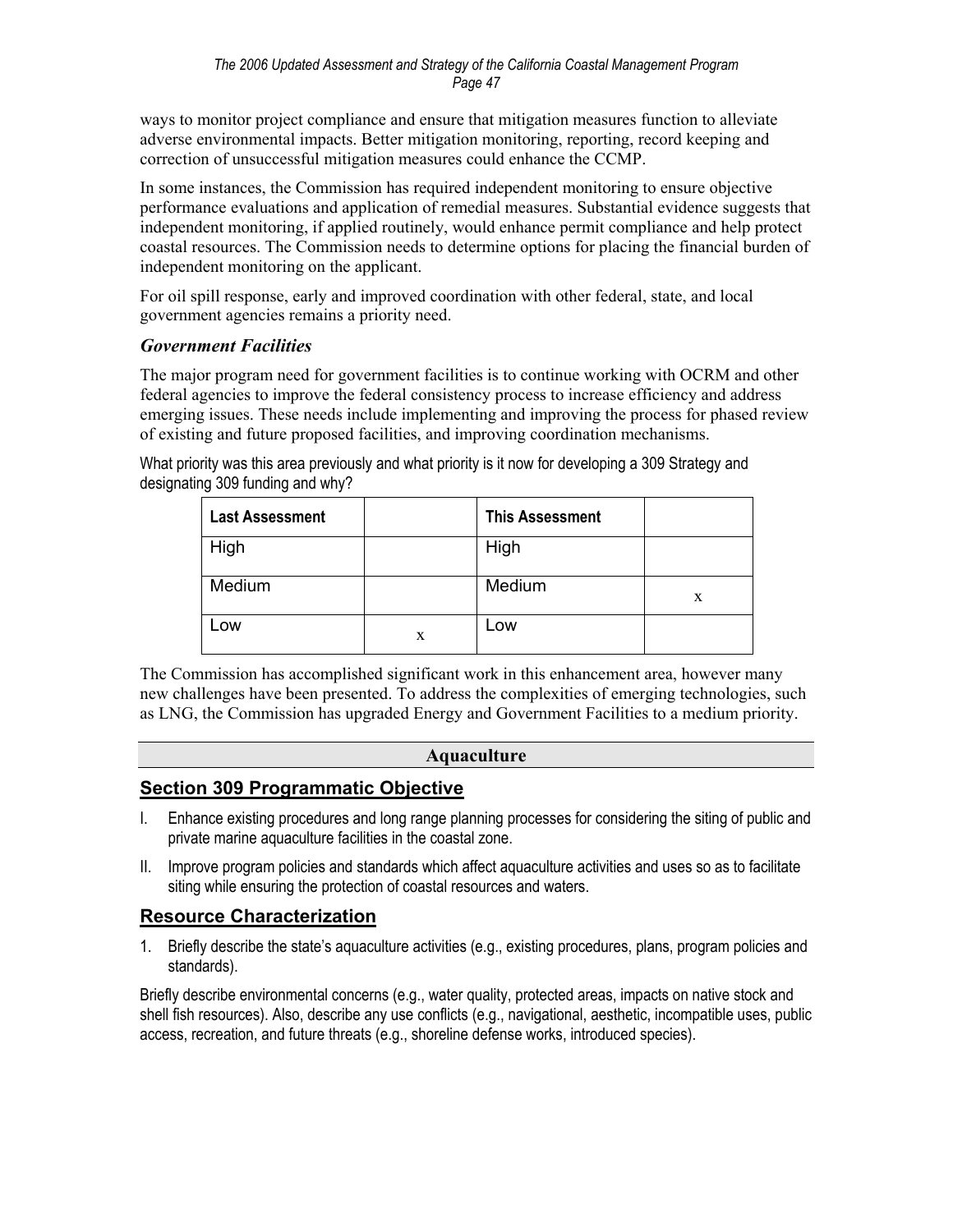## **Management Characterization**

- 1. Identify significant changes in the state's ability to address the planning for and siting of aquaculture facilities since the last Assessment (new regulations, guidance, manuals, etc.). Provide the following information for each change:
- Characterize the scope of the change
- **Describe recent trends**
- **If all identify impediments to addressing the change**
- **IDENTIFY SUCCESSES**

The majority of California's aquaculture development is comprised of commercial farming of freshwater fish, and is sited outside of the coastal zone. Within the coastal zone, in both freshwater and marine systems, the major aquaculture activities include commercial farming of oysters, abalone, and mussels. To a lesser degree, clams and scallops are farmed. The California Department of Fish and Game (CDFG) supervises an Ocean Resources Enhancement and Hatchery Program for white sea bass, consisting of a hatchery facility and numerous grow-out pens in southern California. These activities all involve onshore and offshore components.

The State's ability to address aquaculture through regulations, State and local statutes, and guidelines, et cetera is as follows:

- CDFG promotes aquaculture in the state and may grant leases on state tide and submerged lands for the purpose of commercial aquaculture development.
- Aquaculture projects are regulated under the California Environmental Quality Act.
- The California Coastal Act regulates the offshore components of aquaculture projects.
- The onshore components of an aquaculture project in the coastal zone are regulated under either the Coastal Act or a local government's certified local coastal program.
- The RWQCB have regulatory authority over discharges into State waters, under federal Clean Water Act standards. Application of standards differs from region to region.
- The California Department of Health Services regulates the harvesting of bivalve shellfish for human consumption under the Health and Safety Code.
- The California Office of Spill Prevention and Response investigates possible seafood contamination if alternative oil spill response technologies are used near aquaculture facilities.

Pending legislation in the State Senate (SB 768) would revise California Fish and Game Code to: 1) require CDFG to prepare an environmental assessment examining siting issues and environmental standards for California aquaculture projects, and 2) establish environmental standards for issuing aquaculture leases. Commission staff is working with State legislators to ensure the language in this bill is consistent with Coastal Act requirements.

Since 2001, large-scale fish ranching in federal waters, often called "open-ocean aquaculture," has attracted growing interest. To date, there is one proposal to place a fish farm at offshore oil platform, Platform Grace, located in federal waters offshore of Ventura County. The state's authority over fish farms located in federal waters is unclear – the Commission has asserted federal consistency review authority over the Platform Grace project, however a decision by the federal government regarding whether the Commission has review authority has been delayed until an environmental analysis under the National Environmental Policy Act is conducted.

Currently, federal laws and regulations governing open-ocean aquaculture are limited to: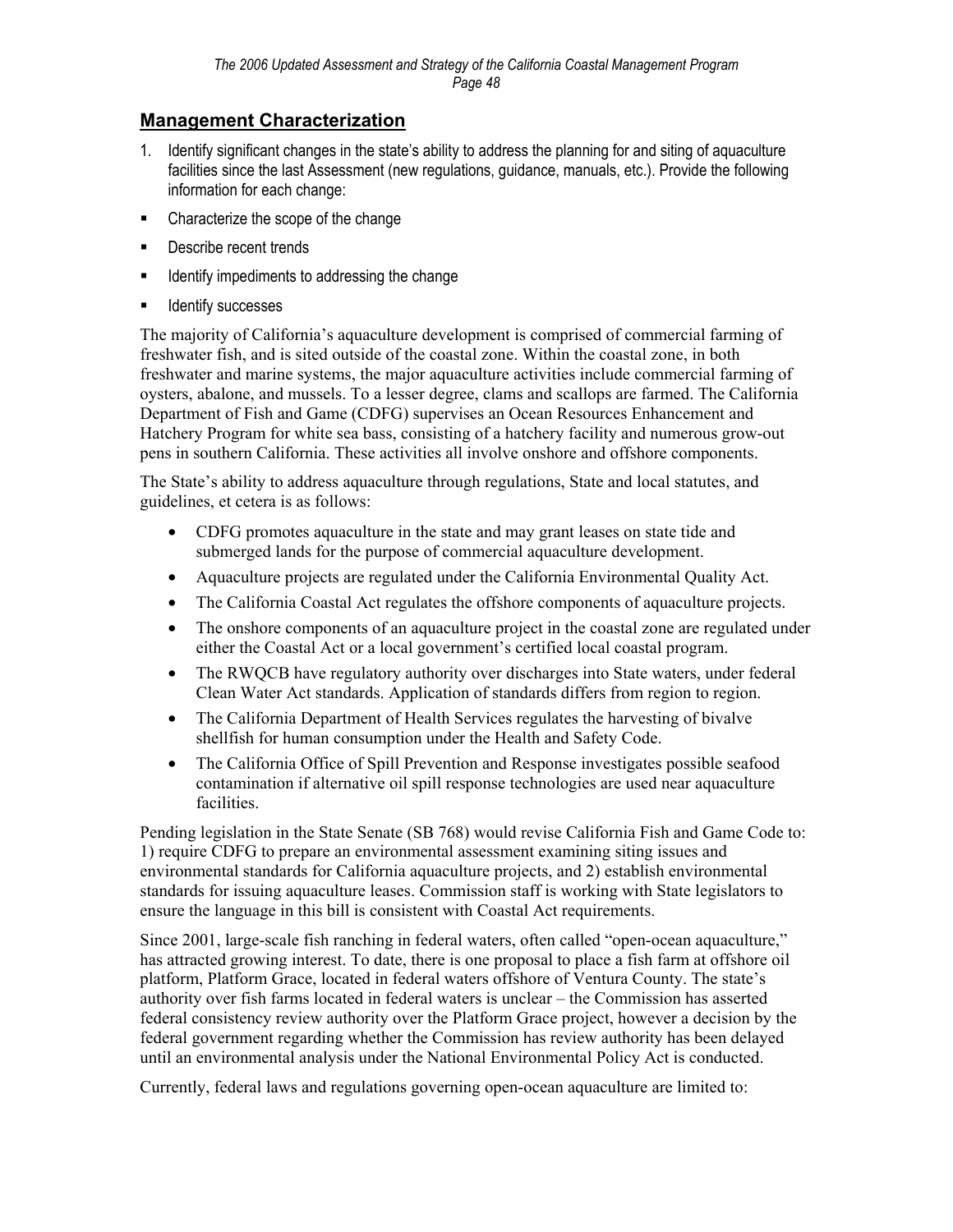- The Army Corps of Engineers has authority to issue Section 404 (Clean Water Act) permits for fill in the navigable waters of the United States. A Corps permit action can trigger formal consultation with NOAA Fisheries and/or the US Fish and Wildlife Service, under the Marine Mammal Protection Act, the Magnuson-Stevens Fisheries Conservation Act, and/or the federal ESA.
- In September 2004, the Federal Environmental Protection Agency established Effluent Limitations Guidelines and New Source Performance Standards for aquaculture. These guidelines and standards are implemented when they are incorporated into a new general or individual NPDES permit.

There is no regulatory scheme in place now to issue or manage offshore leases associated with open ocean aquaculture. Pending federal legislation would consolidate federal regulatory authority over open-ocean aquaculture with NOAA Fisheries. Commission staff is seeking, among other issues, that any federal legislation includes strict and specific environmental standards for fish farms.

Environmental concerns associated with aquaculture development in California include:

- The effects of wastewater discharge from aquaculture facilities to marine water quality;
- Introduction of pathogens into the marine environment;
- Introduction of exotic species into the marine environment;
- Adverse effects on the genetic diversity and fitness of native species;
- Habitat damage (e.g., damage to eel grass beds resulting from construction activities);
- Degradation of the scenic quality of the coast;
- Marine debris originating from improperly maintained or abandoned aquaculture projects that may litter beaches and harm marine life due to ingestion or entanglement;
- Development projects that may degrade marine water quality on which aquaculture is dependent (e.g. livestock and grazing); and
- Oil dispersants, and in-situ burning of spilled oil, are two methods of alternative oil spill response technology that have potential impacts on nearshore aquaculture resources.

The production of bivalve shellfish (filter feeders) is dependent on high water quality in order to protect public health. Thus, the water quality effects of point and non-point source discharges are an important concern for the aquaculture industry.

Aquaculture, while listed as a priority coastal use in the Coastal Act, may raise conflicts with other uses of the coastal zone, such as:

- Public access to and along the shoreline;
- Public recreational activities (e.g., sea kayaking, recreational fishing, diving, ecotourism);
- Commercial fishing (when placed within working harbors and marinas); and
- Navigation.

## **Conclusion**

1. Identify areas of the coast that have or are being addressed by a special area plan since the last assessment.

Existing state and local regulations under the Fish and Game Code, the California Environmental Quality Act, the California Coastal Act, certified local coastal programs, and the California Health and Safety Code, address environmental concerns and use conflicts associated with aquaculture in the coastal zone. However, improved coordination between the regulating agencies